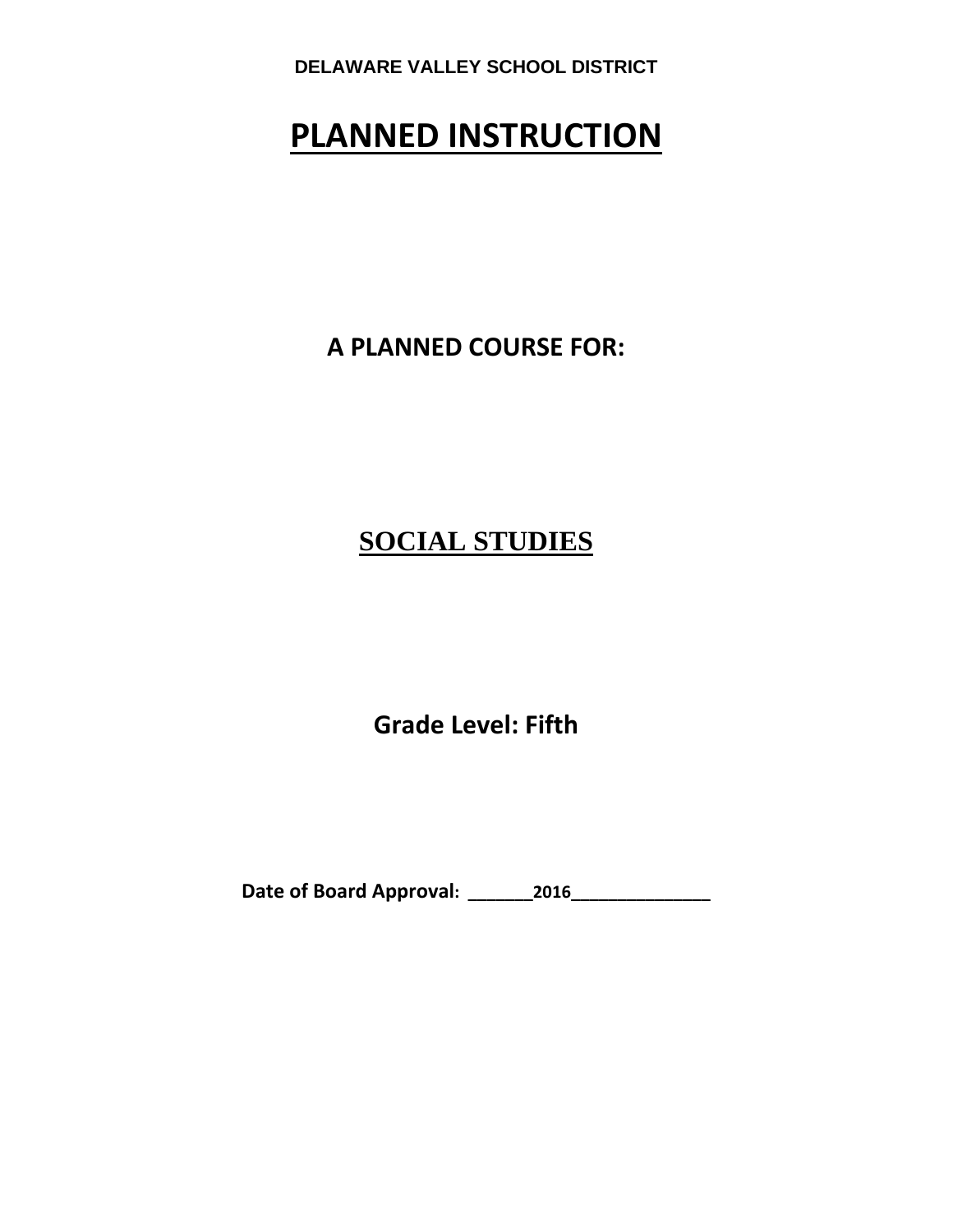# **Planned Instruction**

# **Title of Planned Instruction:**

**Subject Area:** Social Studies **Grade(s): Fifth** 

## **Course Description:**

This course encompasses the skills for grade 5 in Social Studies including geography, history, sociology, economics, civics, and government. The curriculum is aligned with the PA Standards, PA Assessment Anchors, and the PA Core Standards. The curriculum is designed to meet the needs of all students. Students will utilize various reading and writing projects, independent and cooperative projects, and Internet research to assist them in applying, analyzing, and evaluating information.

**Time/Credit for the Course:** 1 Year

**Curriculum Writing Committee:** Tammy Curtis and Tammy Moglia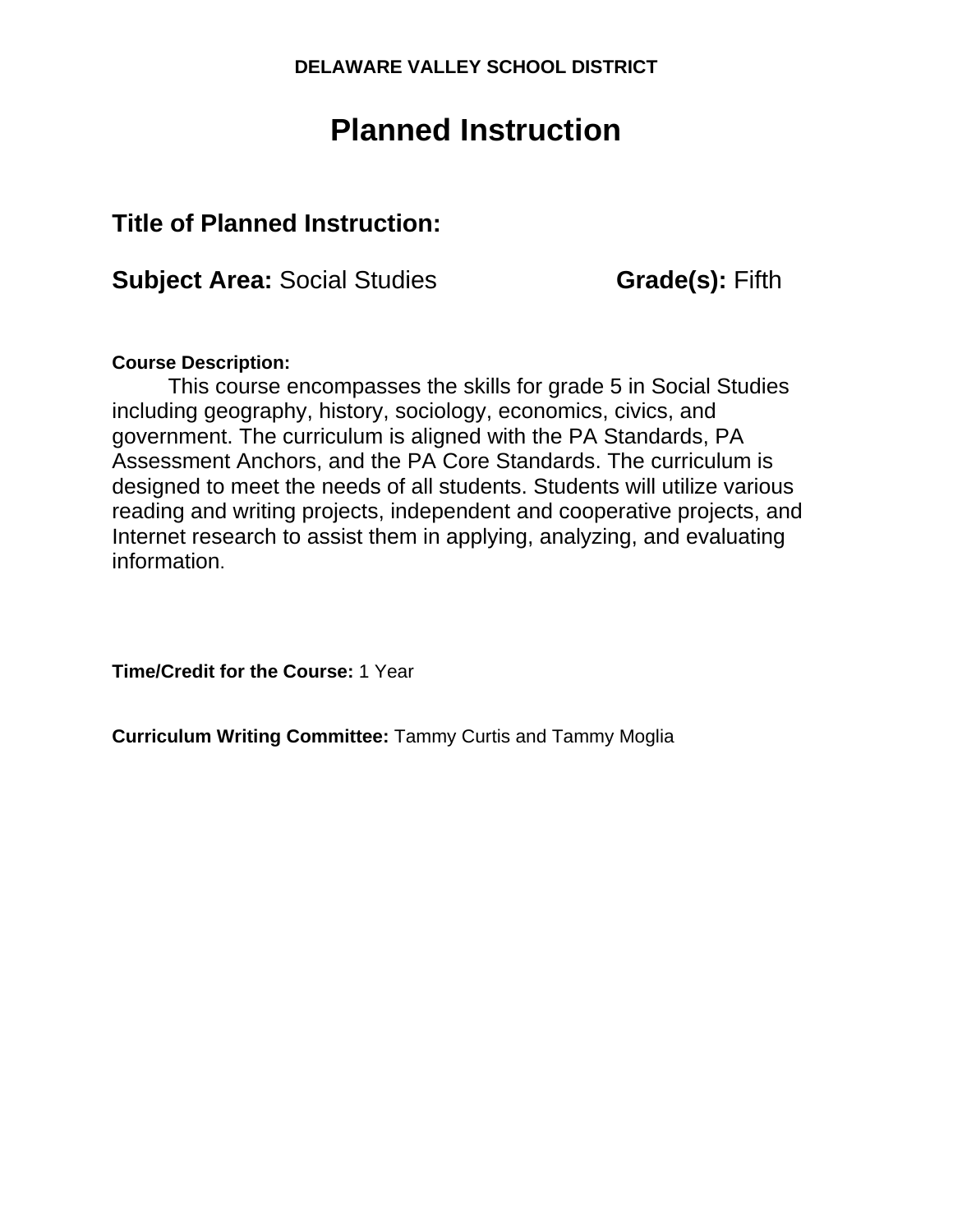# **Curriculum Map**

#### **1. Marking Period One -Overview with time range in days:** 45 days **– Introduction- The United States and Its People**

**Marking Period One -Goals: Understanding of:** 

Students will be introduced to the general concepts of geography, government, economics and history, and will develop an understanding of Native American Peoples of North America and Exploration of Colonies.

#### **Geography**

-Landforms -Regions of the United States

#### **Government**

-Immigrants -Diversity -Ethnicity -Citizen Responsibilities -US Constitution -Branches of Governments

#### **Economics**

-Supply/Demand -Opportunity Cost -Economy

#### **History**

-Culture -Artifacts -Primary/Secondary Resources

o Writing: Expository

o Technology: Internet research, word processing, PowerPoint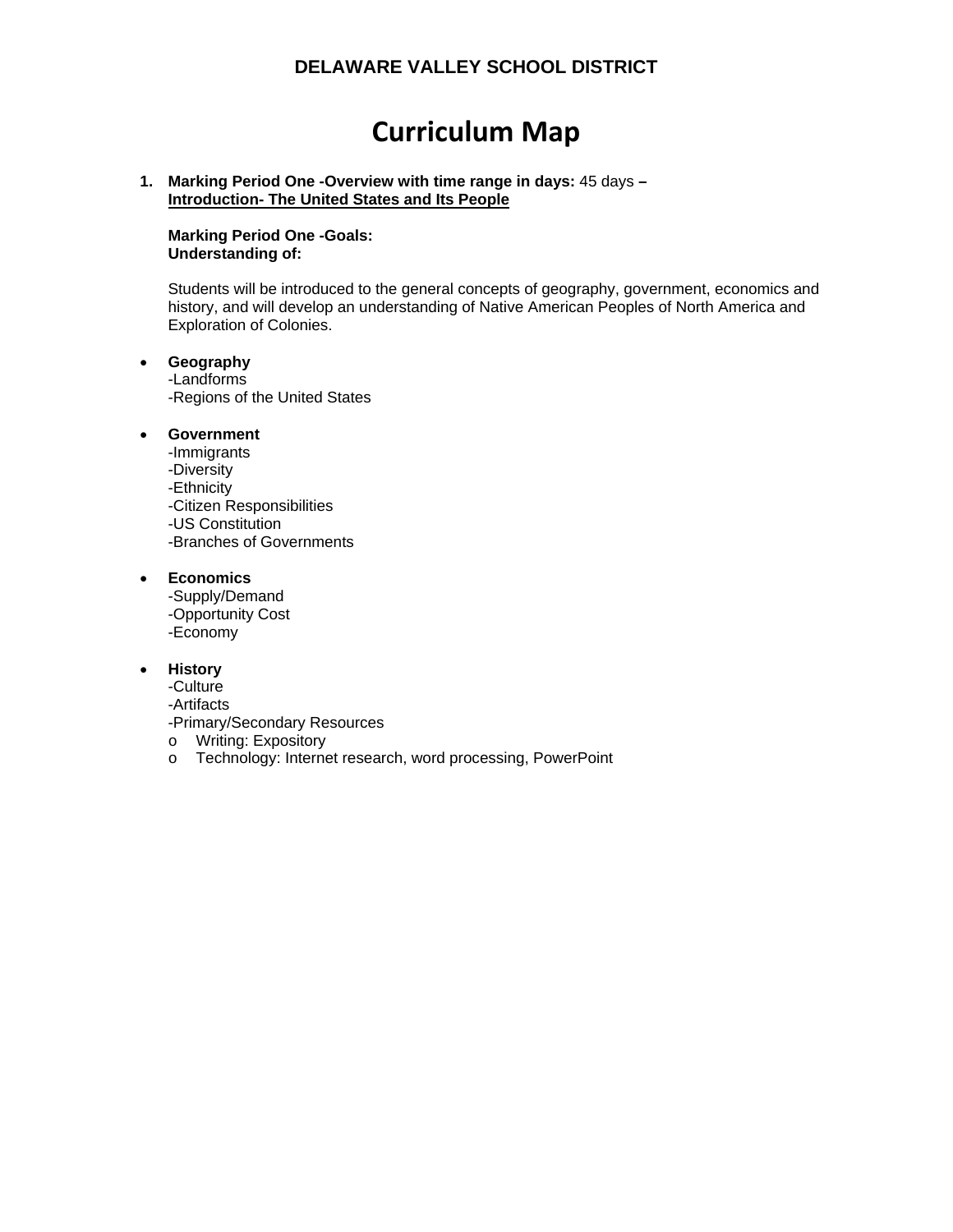Unit 1: Native Peoples of North America

- **Ancient Civilizations** 
	- -Maya
	- -Cahokia
- **North American Native Americans** 
	- -Inuit
	- -Tlingit
	- -Pueblo
	- -Navajo
	- -Lakota
	- -Iroquois
	- -Creek

#### **Chart and Graph Skills: Read Parallel Time Lines**

- o Writing: Expository
- o Technology: Internet research, word processing, PowerPoint

#### Unit 2: Exploration and Colonization

- **Early European Exploration** 
	- -Vikings
	- -Trade/Trade Routes
	- -Crusades
	- -Marco Polo
- **Spanish Exploration/Settlement**  -Cortes -Columbus -Ponce de Leon -de Soto -de Vaca
	- -de Las Casas
- **Incan Empire**
- **Aztec Empire**
- **Northwest Passage**  -Cabot
- **French Exploration/Settlement**  -Cartier -de Champlain
- **First English Colonies**  -Sir Walter Raleigh -Roanoke Island/Jamestown -Thanksgiving
- **Map and Globe Skills: Use Latitude and Longitude Maps**
- **Chart and Graph Skills: Compare Line and Circle Graphs** 
	- o Writing: Expository
	- o Technology: Internet research, word processing, PowerPoint
- **2. Marking Period Two -Overview with time range in days:** 45 days **Marking Period Two -Goals: Understanding of:**

Students will develop an understanding of Colonial America and the Struggle for North America including the American Revolution.

Unit 3: Colonial America

- **New England** 
	- -Massachusetts Bay Company -Puritans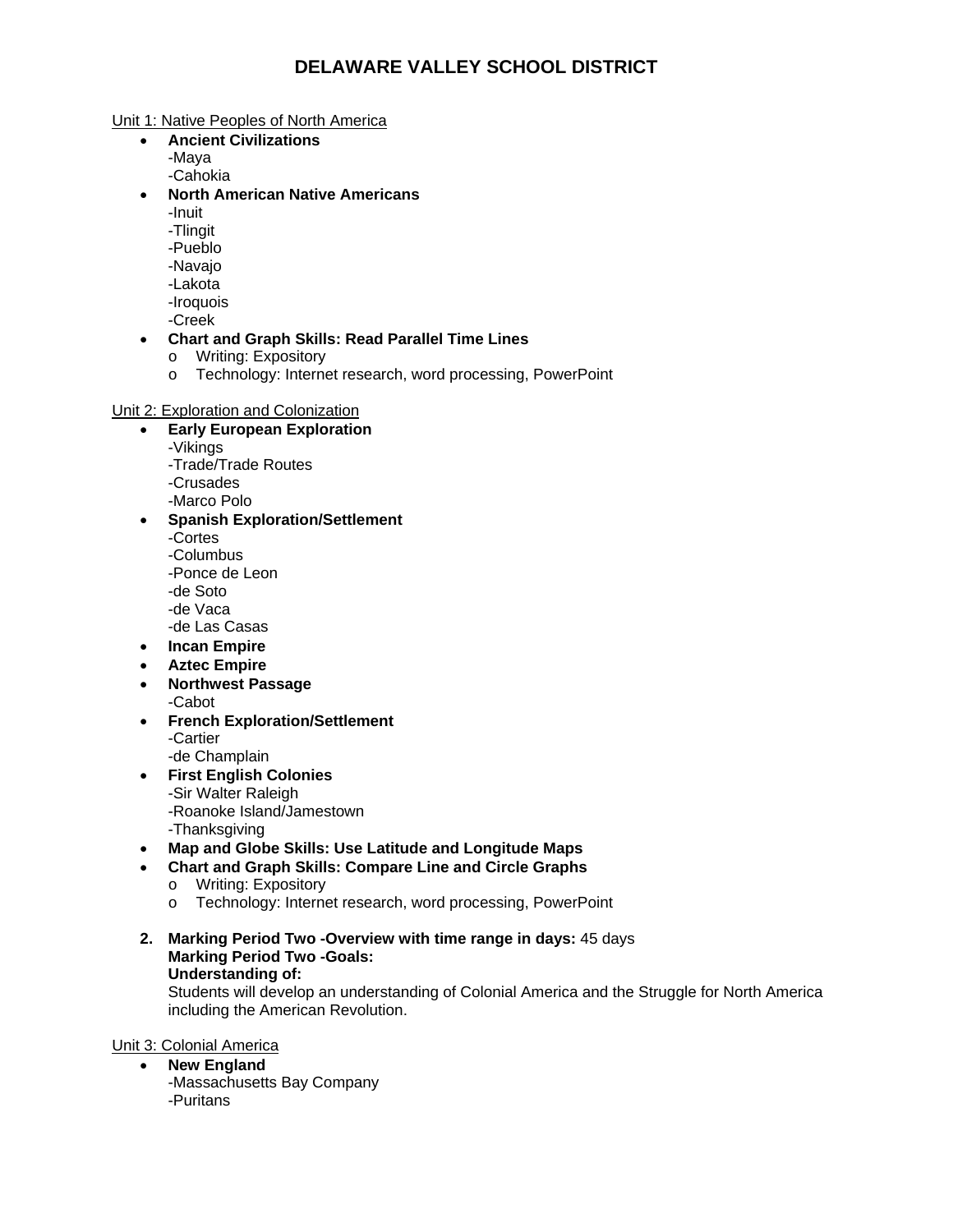-Colonial Life -Native Americans

- **Middle Colonies**  -New Amsterdam -Dutch West India Company -William Penn
- **Southern Colonies**  -Catholicism v. Protestant -Plantations
- **Colonial Life**  -Slave Trade -Growth -Great Awakening
- **Slavery in the Colonies**  -Slave Codes -Slave Life
- **Colonial Economies**  -English Trade Laws -Colonial Exports
- **Colonial Governments**  -Legislation -Assemblies
	- -John Locke
	- -Phyllis Wheatley
- **Map and Globe Skills: Use a Historical Map** 
	- o Writing: Expository
	- o Technology: Internet research, word processing, PowerPoint

#### Unit 4: The Struggle for North America

- **French in Louisiana**  -Marquette and Joliet -La Salle -de Bienville
- **French and Indian War**  -Treaty of Paris -Proclamation of 1763
- **Colonists Unite**  -Stamp Act -Sons of Liberty -Boston Massacre -Boston Tea Party
- **American Revolution**  -Lexington and Concord -Early Battles
- **The Declaration of Independence**
- -Continental Army **The End of the American Revolution**
- -Patriots -Support on the Home Front -Abigail Adams
	- -Profiteering
- **American Victories/Wars End**  -Saratoga -Treaty of Alliance
	- -Valley Forge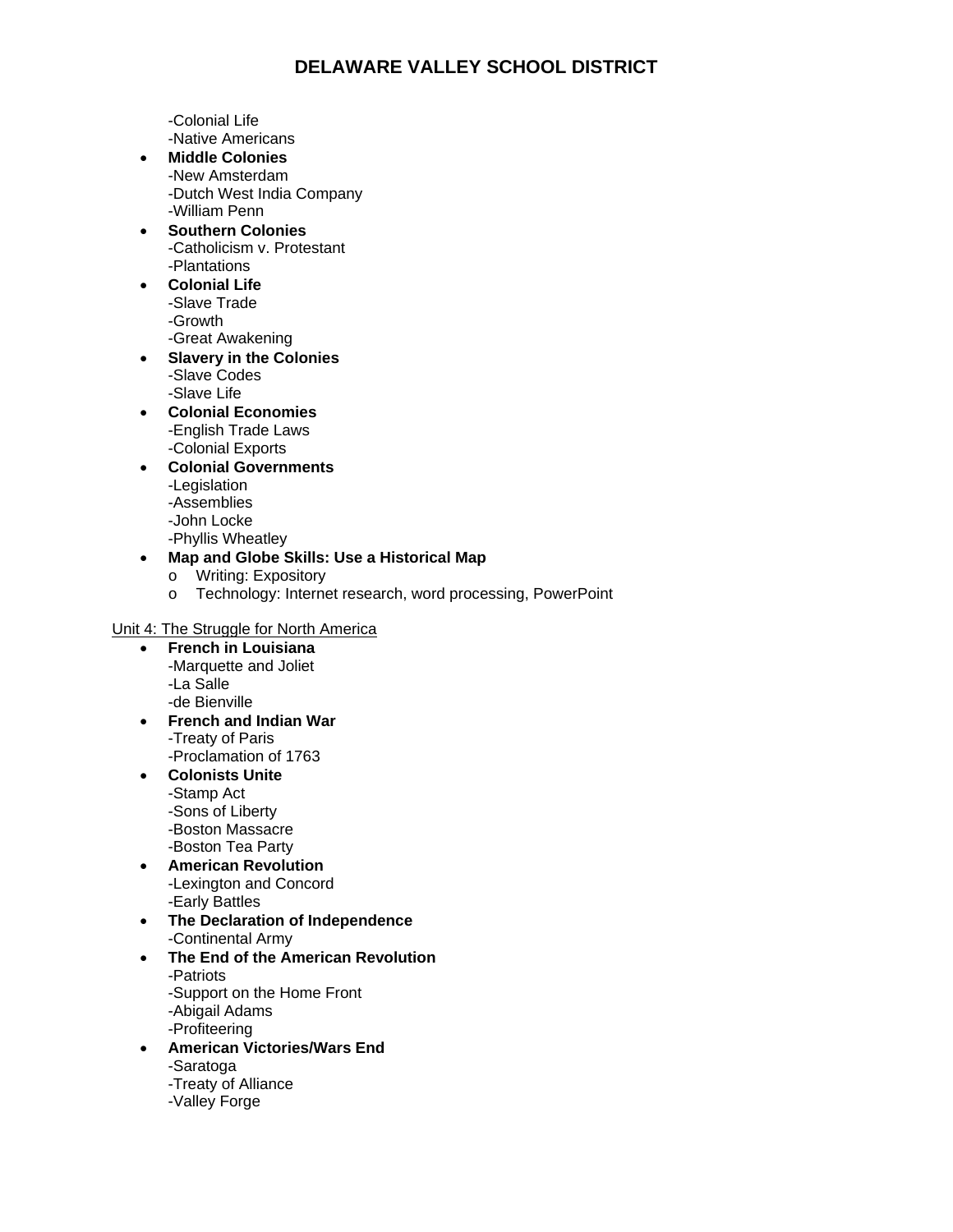-Yorktown

-Treaty of Paris 1783

- -Outcomes of the war
- **Map and Globe Skills: Use a Battle Map** 
	- o Writing: Expository
	- o Technology: Internet research, word processing, PowerPoint
- **3. Marking Period Three -Overview with time range in days**: 45 days

**Marking Period Three -Goals Understanding of:**  Students will develop an understanding of A New Nation, Slavery, and Emancipation.

Unit 5 The New Nation

- **A New Government**  -Articles of Confederation -Northwest Territory
	- -Shay's Rebellion
	- -Constitutional Convention
	- -Compromises
- **United States Constitution**  -Checks and Balances -Bill of Rights -Amendments -Cabinet
- **The Louisiana Purchase**  -Lewis and Clarke -Impressment
- **The War of 1812**  -War Hawks -Francis Scott Key/"Star Spangled Banner" -Monroe Doctrine
- **The Industrial Revolution**  -Cotton Gin -Interchangeable Parts -Erie Canal
- **Andrew Jackson**  -Trail of Tears -Mormons
	- -The Great Hunger
- **Texas and the War with Mexico**  -Treaty of Guadalupe Hidalgo -California Gold Rush
- **Map an Globe Skills: Compare Maps at Different Scales**  o Writing: Expository
	- o Technology: Internet research, word processing, PowerPoint

#### Unit 6 Slavery and Emancipation

- **Cotton and the Spread of Slavery**  -Missouri Compromise
- **Heading to War**  -Abolitionists -Underground Railroad
	- -Compromise of 1850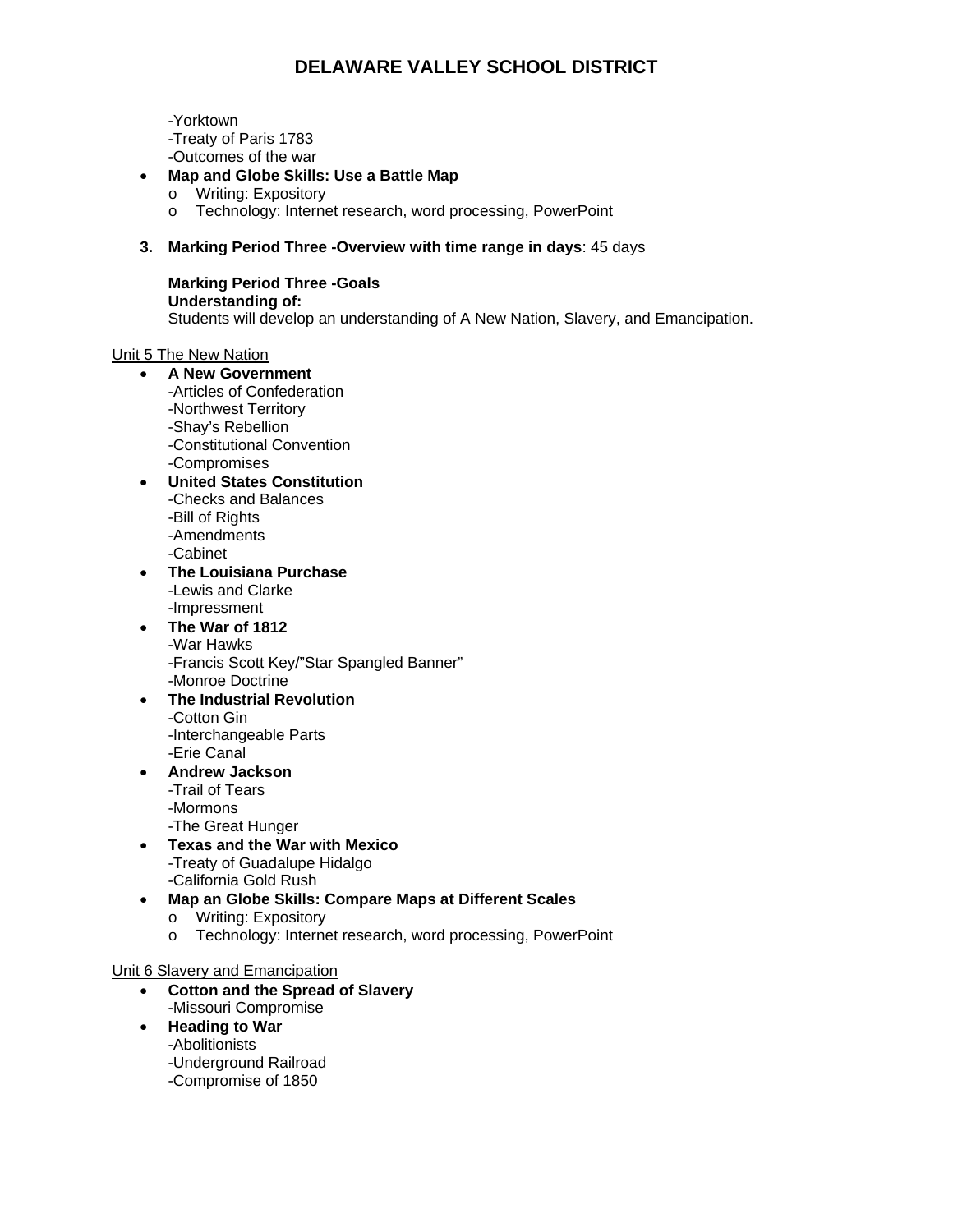- **The Nation Divided by War** 
	- -The Confederacy and the Union
- The Union Moves Toward Victory -Emancipation Proclamation -Gettysburg Address
- **The War Ends**  -Sherman's March
- **Reconstruction**  -Segregation -Jim Crow Laws
- **Chart and Graph Skills: Using Climographs**  o Writing: Expository
- **4. Marking Period Four –Overview with time range in days:** 45 days

**Marking Period Four -Goals: Understanding of: Students will develop an understanding of A Nation Grows and the Modern Era** 

#### Unit 7 The Nation Grows

- **Settling the West**  -Transcontinental Railroad
- **The Plains Wars**  -Threats to Native American Life
- **Big Business**  -Inventions -Andrew Carnegie -John Rockefeller -Labor Unions
- **Growing Cities**  - Immigration
- **New States and Territories** 
	- Hawaii and Alaska
	- Spanish American War
- **Map and Globe Skills: Use Cartograms** 
	- o Writing: Expository
	- o Technology: Internet research, word processing, PowerPoint

#### Unit 8 The Modern Era

- **A New Century** 
	- President Theodore Roosevelt
	- Panama Canal
	- World War I
	- Treaty of Versailles/United Nations
- **The 1920s** 
	- Suffrage
	- Automobiles
	- Stock Market Crash of 1929
	- The New Deal
- **World War II** 
	- Pearl Harbor
	- Axis and Central Powers
	- D-Day
	- Holocaust**(Introduced in Grade 4)**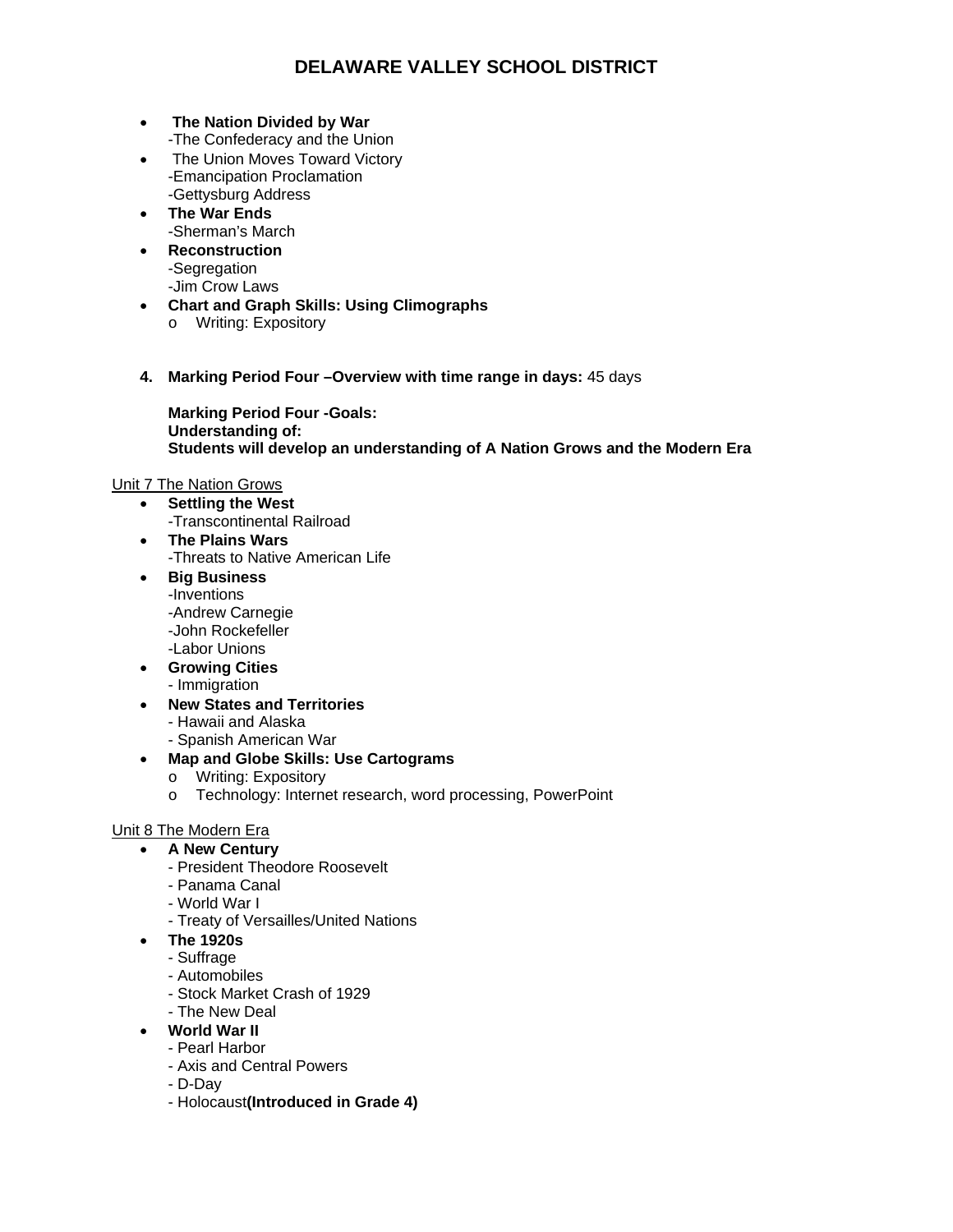#### **The Cold War**

- Communism
- Eisenhower and Kennedy
- Berlin Wall
- The Space Race
- Cuban Missile Crisis
- **Segregation** 
	- Montgomery Bus Boycott
	- Civil Rights Act
- **The Vietnam War**
- **Present Day Challenges** 
	- September 11, 2001
	- War on Terrorism

### **Map and Globe Skills – Use Time Zone Maps**

- o Writing: Expository
- o Technology: Internet research, word processing, PowerPoint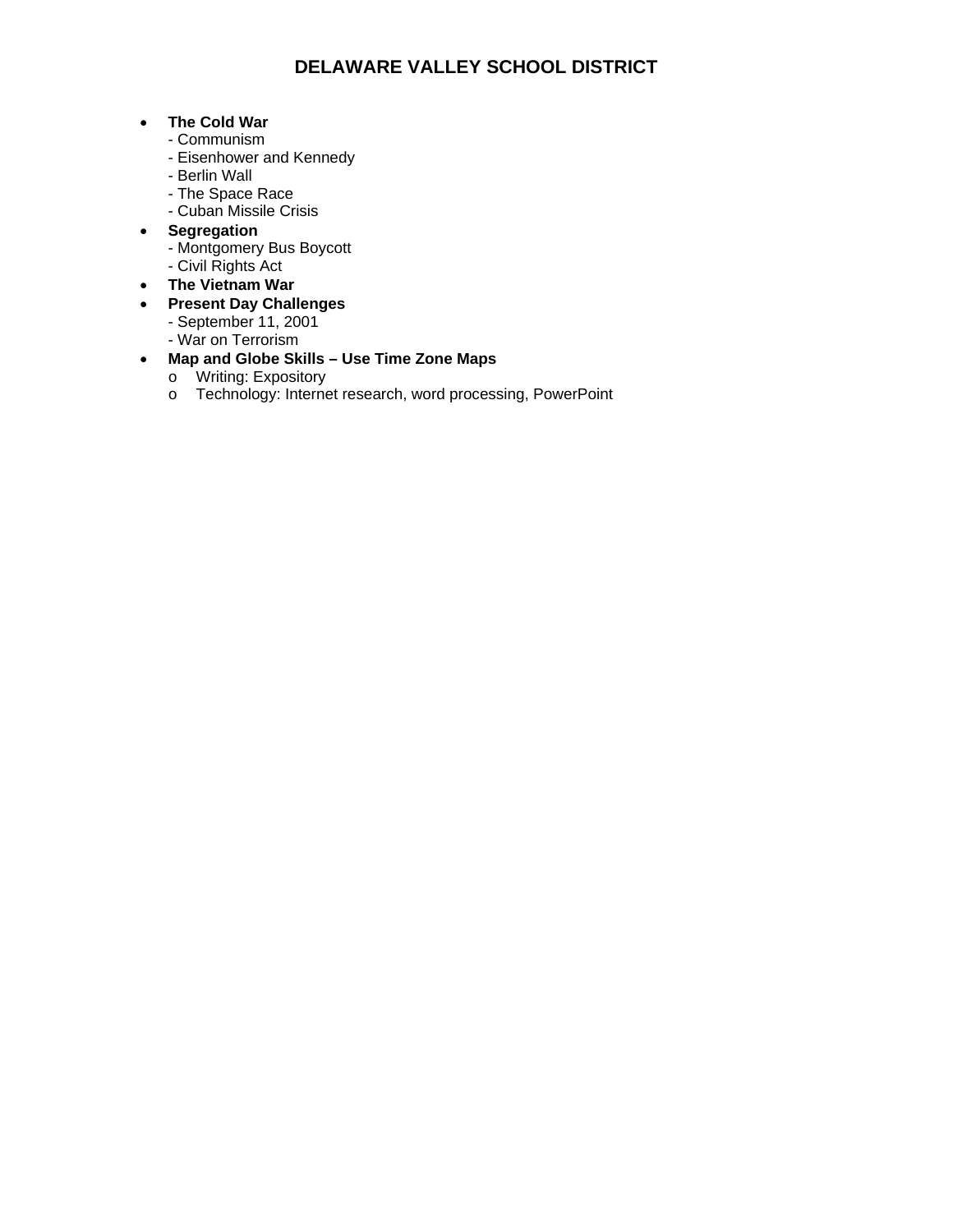# **Curriculum Plan**

**Unit:** Introduction **Time Range in Days: 5 lessons (**1 Week)

#### **Standard(s):**

(PA Academic Standards, PACS English/Language Arts, PACS Math, PACS Reading and Writing for Science and Technology, PACS Reading and Writing for History and Social Studies, National Standards)

#### **Standards Addressed:**

#### **Civics and Government**

5.1.5.A, 5.1.5.B, 5.1.5.C, 5.1.5.D, 5.1.5.E, 5.1.5.F, 5.2.5.A, 5.2.5.B, 5.2.5.C, 5.2.5.D, 5.3.5.A, 5.3.5.B, 5.3.5.C, 5.3.5.D, 5.3.5.E, 5.3.5.F, 5.3.5.G, 5.3.5.H, 5.4.5.B,

#### **Economics:**

6.1.5.A, 6.1.5.B, 6.1.5.C, 6.1.5.D, 6.2.5.A, 6.2.5.B, 6.2.5.C, 6.2.5.D, 6.2.5.E, 6.2.5.F, 6.2.5.G, 6.3.5.A, 6.3.5.B, 6.3.5.C, 6.4.5.A, 6.4.5.B 6.4.5.C, 6.4.5.D, 6.5.5.A, 6.5.5.B, 6.5.5.D, 6.5.5.E, 6.5.5.F, 6.5.5.G, 6.5.5.H

#### **Geography:**

7.1.5.A, 7.1.5.B, 7.2.5.A, 7.2.5.B, 7.3.5.A, 7.4.5.A, 7.4.5.B

#### **History:**

8.1.5.A, 8.1.5.B, 8.1.5.C, 8.2.5.A, 8.2.5.B, 8.2.5.C, 8.2.5.D, 8.3.5.A, 8.3.5.B, 8.3.5.C, 8.3.5.D, 8.4.5.A, 8.4.5.B

#### **English/Language Arts:**

CC.1.1.5.D, CC.1.1.5.E, CC.1.2.5.A, CC.1.2.5.B, CC.1.2.5.C, CC.1.2.5.D, CC.1.2.5.E, CC.1.2.5.F, CC.1.2.5.G, CC.1.2.5.H, CC.1.2.5.I, CC.1.2.5.J, CC.1.2.5.K, CC.1.2.5.L, CC.1.4.5.A, CC.1.4.5.B, CC.1.4.5.C, CC.1.4.5.D, CC.1.4.5.E, CC.1.4.5.F, CC.1.4.5.G, CC.1.4.5.H, CC.1.4.5.I, CC.1.4.5.J, CC.1.4.5.K, CC.1.4.5.L, CC.1.4.5.S, CC.1.4.5.T, CC.1.4.5.U, CC.1.4.5.V, CC.1.4.5.W, CC.1.4.5.X, CC.1.5.5.A, CC.1.5.5.B, CC.1.5.5.C, CC.1.5.5.D, CC.1.5.5.E, CC.1.5.5.F, CC.1.5.5.G

#### **Anchor(s):**

EO5.B‐K.1, EO5.B‐C.2, EO5.B‐C.3.1, EO5.B‐V.4, EO5.C.1.1, EO5.C.1.2, EO5.C.1.3, EO5.D.1.1, EO5.D.1.2, EO5.D.2.1, EO5.E.1.1

#### **Overview:**

This five day unit is a general overview to introduce students to the topics of civics and government, economics, geography, and history.

#### **Focus Question(s):**

What do places, people, and ideas tell us about the United States?

#### **Goals:**

Students will be able to identify the six ecosystems in the United States. Students will be able to understand the nation's five regions. Students will be able to understand the American's diverse population Students will be able to explain why the United States is a democratic republic. Students will be able to identify the key elements of the American economy. Students will be able to distinguish primary and secondary sources.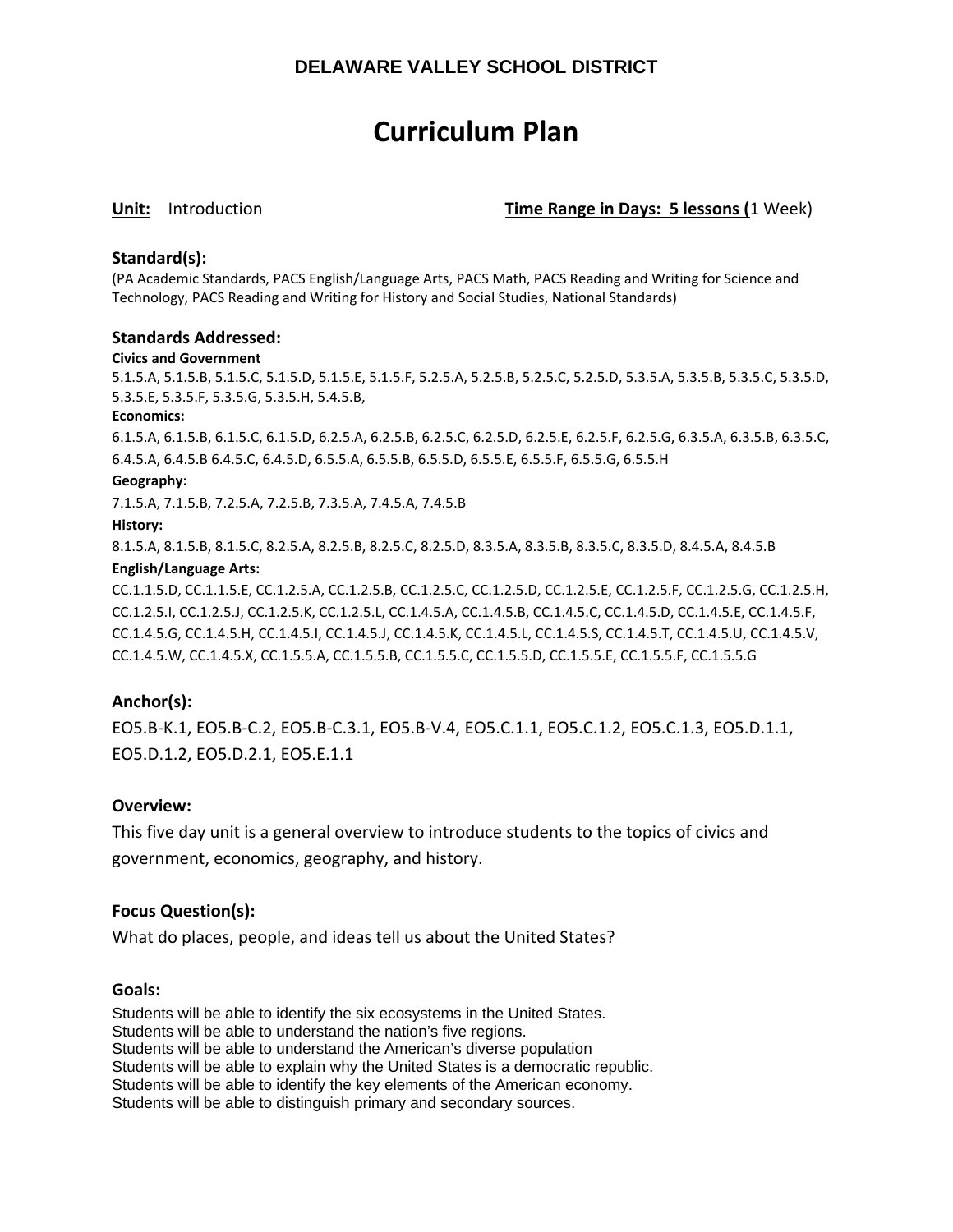#### **Objectives:**

DOK 1: Identify ecosystems in the United States

DOK 1: Identify the key elements of the American economy

DOK 2: Classify the nation into five regions

DOK 2: Compare and Contrast America's diverse population

DOK 2: Distinguish primary and secondary sources

DOK 4: Analyze why the United States is a Democratic Republic

#### **Core Activities and Corresponding Instructional Methods:**

*Key Concepts: geography,* 

*Key Vocabulary: climate, environment, region,* 

-Before reading, ask students "How big do you think the United States is?"

-Connect brainstorming about our nation's geography to the reading and discussing of pages 2-5.

-Discuss key vocabulary

-As students covered the nation's geographic regions in Grade 4, allow students to recall information about these regions. Students should work in small cooperative groups to research and design quilt pieces for the US regions. Once pieces are complete, the class can assemble to make a quilt in which students can refer to during the school year.

#### *Key Concepts: civic ideals*

*Key Vocabulary: census, citizen, ethnic group, immigrant,* 

-Before reading, ask students "What does it mean to be diverse?"

-Connect brainstorming about our nation's geography to the reading and discussing of pages 2-5. -Discuss key vocabulary

-Students should write an essay on how immigrants have influenced American society.

#### *Key Concepts: economics*

*Key Vocabulary: cost-benefit decision, demand, economy, opportunity cost, supply,* 

Before reading, ask students "What are the main ways people make a living in our community?"

-Connect brainstorming about American economy to the reading and discussing of pages 10-11. -Discuss key vocabulary

-Allow students to role play with examples of a cost-benefit decision.

#### *Key Concepts: culture,*

*Key Vocabulary: artifact, culture, historian, primary source, secondary source* 

-Before reading, ask students "What might a future historian use to study how we live today?"

-Connect brainstorming about history and culture to the reading and discussing of pages 12-13.

-Discuss key vocabulary

-As a class, allow students to discuss and plan a class museum of a particular historical event. Students should research the event by using both primary and secondary resources.

#### **Instructional Methods:**

Brainstorming Graphic Organizers Large Group Instruction Small Group Reading Oral and Silent Reading Group and Individual Research Projects and Presentations Timelines **Discussion**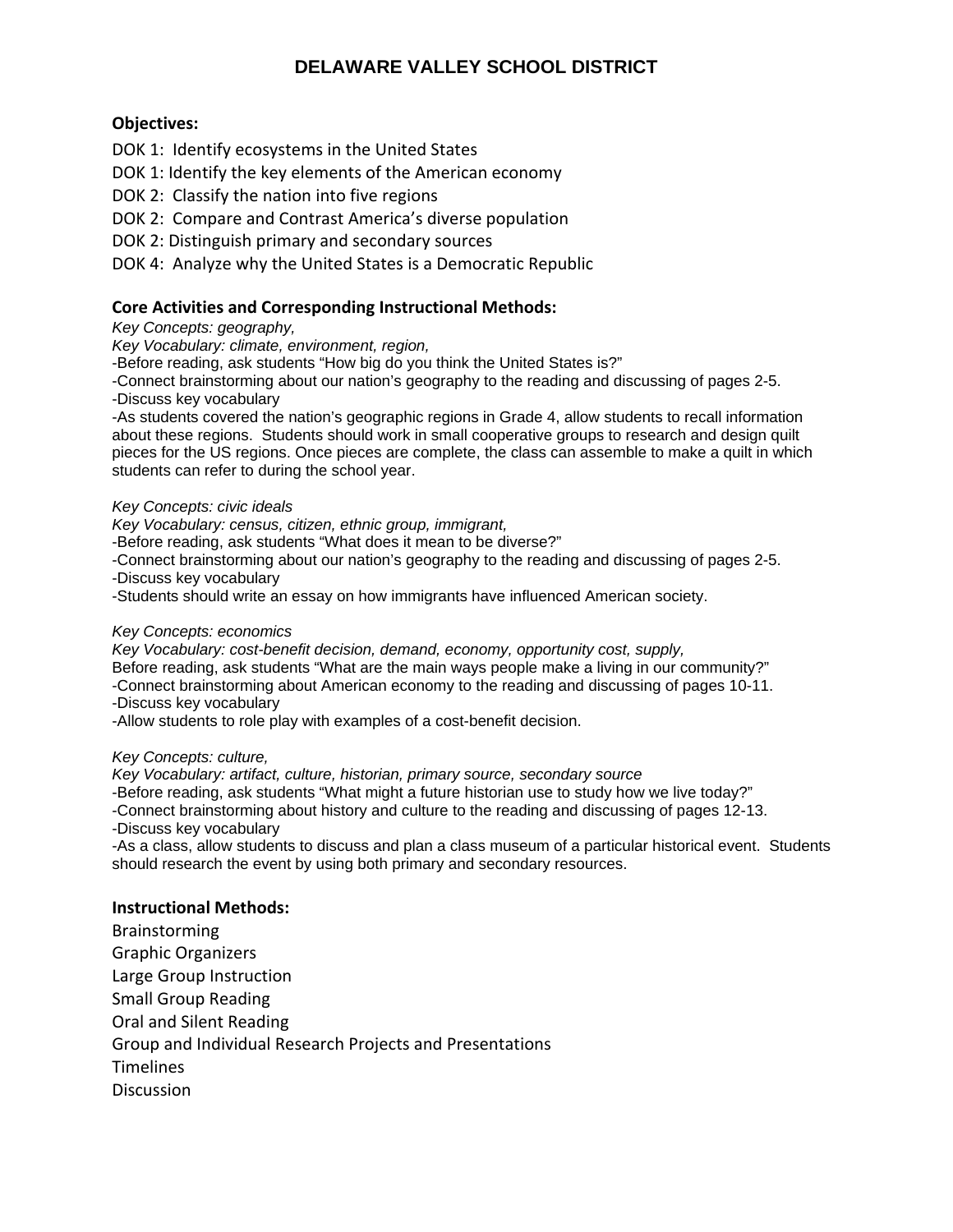Creative Thinking/Problem Solving Critical Thinking Partner Reading and Questioning Map Reading Chart Reading Graph Interpretation Map Construction Student Writing Role Play **Simulation** 

#### **Assessments:**

#### **Diagnostic:**

Brainstorming Web: Students' participation and adherence to topic

#### **Formative:**

Discussion, use of vocabulary terms, student writing, organization of thoughts in graphic organizers, map activities, hands on activities, lesson review

#### **Summative:**

Introduction Review and Assess- textbook page 14

#### **Extensions:**

-Ask students to find out where "Tornado Alley" is

-Have students work in groups to make a time line of important historic events and natural disasters that have occurred in their region.

-Students can incorporate math and research skills to design bar graphs that show the frequency of a weather occurrence, climate, population, etc.

Have students make a brochure illustrating one of the responsibilities of being a U.S. citizen to give a new immigrant.

-Have students explore what they can learn about their area from U.S. Census data.

-Allow students to design a flow chart of how goods and services work together to provide citizens with what they need. (ex. Banker provides service of loaning money to business owner who wants to own a bakery to provide goods, etc.

-Ask students to bring an object that has significance to then to class.

-Have students answer the questions "What is the artifact?" "Who made it" " How did it come to belong to you?" "What does it mean to you?"

#### **Correctives:**

-Have students make up trivia questions based on the map on pp. 4-5.

-Have students write questions on index cards and answers on the back.

-Use question to review with the entire class.

-Use graphic organizers to assemble information from pages 4-5 to compare and contrast regions.

-Have students make a chart showing levels of government (local, state, and national) and their respective functions.

Have students come up with a definition for a basic economic term, such as the vocabulary words, GDP, finance, and free market.

-Have students provide a definition of the term and at least one example or illustration of how it works. -Compile into a class dictionary

Have students make up trivia questions based on the map on pp. 12-13.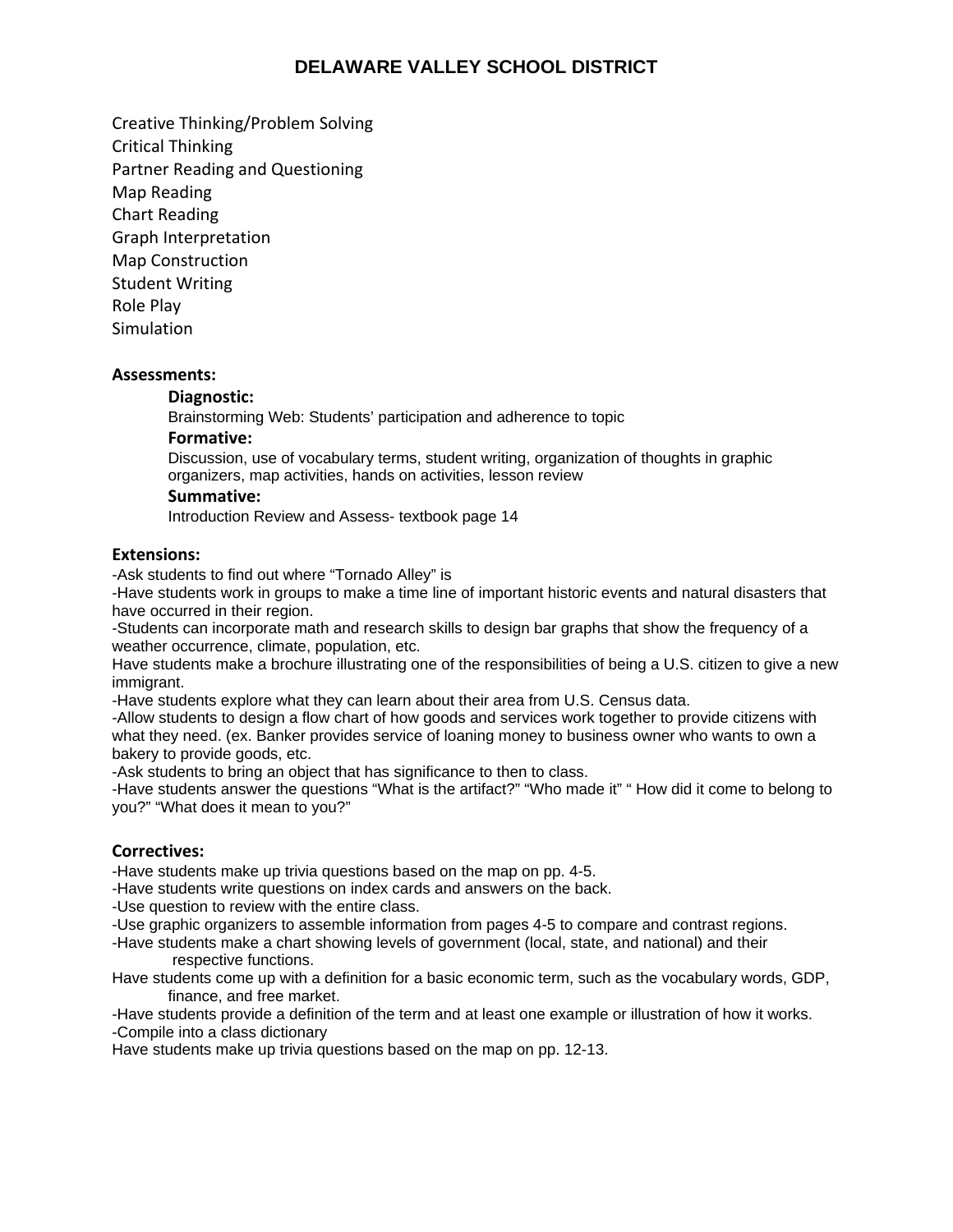**Materials and Resources:** Social Studies Text Book Teacher's Manual Wall Maps Blank Maps www.mapsoftheworld.com Printable Graphic Organizers www.superteacherworksheets.com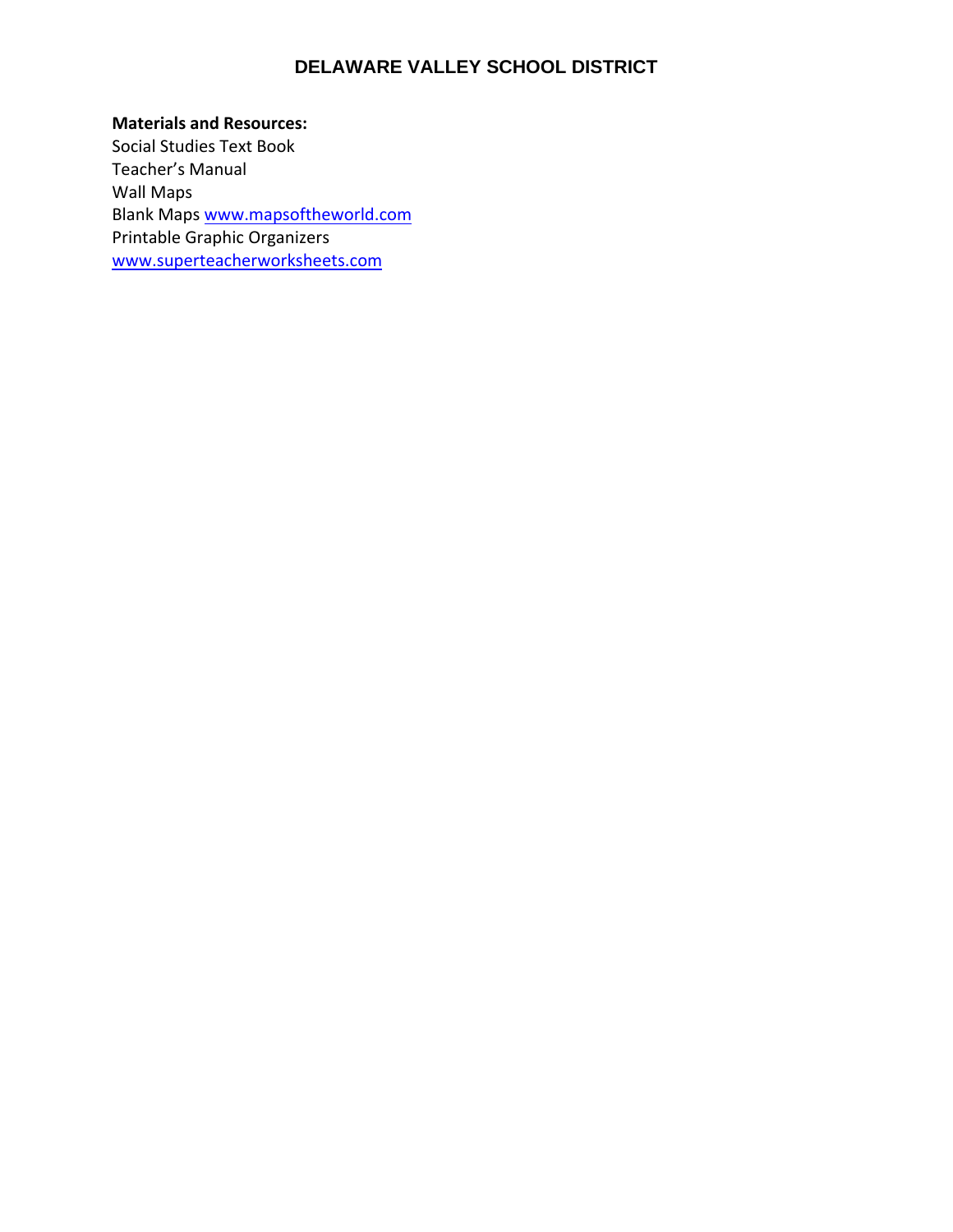# **Curriculum Plan**

**Unit 1:** Native Peoples of North America **Time Range in Days:** 3 Week (5 Lessons)

#### **Standard(s):**

(PA Academic Standards, PACS English/Language Arts, PACS Math, PACS Reading and Writing for Science and Technology, PACS Reading and Writing for History and Social Studies, National Standards)

#### **Standards Addressed:**

#### **Economics:**

6.1.5.A, 6.1.5.B, 6.1.5.C, 6.1.5.D, 6.2.5.A, 6.2.5.B, 6.2.5.C, 6.2.5.D, 6.2.5.E, 6.2.5.F, 6.2.5.G, 6.3.5.A, 6.3.5.B, 6.3.5.C, 6.4.5.A, 6.4.5.B 6.4.5.C, 6.4.5.D, 6.5.5.A, 6.5.5.B, 6.5.5.D, 6.5.5.E, 6.5.5.F, 6.5.5.G, 6.5.5.H

#### **Geography:**

7.1.5.A, 7.1.5.B, 7.2.5.A, 7.2.5.B, 7.3.5.A, 7.4.5.A, 7.4.5.B

#### **History:**

8.1.5.A, 8.1.5.B, 8.1.5.C, 8.2.5.A, 8.2.5.B, 8.2.5.C, 8.2.5.D, 8.3.5.A, 8.3.5.B, 8.3.5.C, 8.3.5.D, 8.4.5.A, 8.4.5.B **English/Language Arts:**

CC.1.1.5.D, CC.1.1.5.E, CC.1.2.5.A, CC.1.2.5.B, CC.1.2.5.C, CC.1.2.5.D, CC.1.2.5.E, CC.1.2.5.F, CC.1.2.5.G, CC.1.2.5.H, CC.1.2.5.I, CC.1.2.5.J, CC.1.2.5.K, CC.1.2.5.L, CC.1.4.5.A, CC.1.4.5.B, CC.1.4.5.C, CC.1.4.5.D, CC.1.4.5.E, CC.1.4.5.F, CC.1.4.5.G, CC.1.4.5.H, CC.1.4.5.I, CC.1.4.5.J, CC.1.4.5.K, CC.1.4.5.L, CC.1.4.5.S, CC.1.4.5.T, CC.1.4.5.U, CC.1.4.5.V, CC.1.4.5.W, CC.1.4.5.X, CC.1.5.5.A, CC.1.5.5.B, CC.1.5.5.C, CC.1.5.5.D, CC.1.5.5.E, CC.1.5.5.F, CC.1.5.5.G

#### **Anchor(s):**

EO5.B‐K.1, EO5.B‐C.2, EO5.B‐C.3.1, EO5.B‐V.4, EO5.C.1.1, EO5.C.1.2, EO5.C.1.3, EO5.D.1.1, EO5.D.1.2, EO5.D.2.1, EO5.E.1.1

#### **Overview:**

The topics of this unit include Settling the Americas, Native Americans of the West, People of the Southwest, Native Americans of the Plains, and People of the Eastern Woodlands.

#### **Focus Question(s):**

How do people adapt to where they live?

#### **Goals:**

Students will be able to describe how hunters and gathers settled in the Americas. Students will be able to identify unique features of early Middle American cultures. Students will be able to trace the development of the first North American cultures. Students will be able to explain how Native Americans adapted to varied environments. Students will be able to identify the cultures of Native Americans living in the Pacific Northwest. Students will be able to identify ways the Pueblo adapted to the desert. Students will be able to discuss how the Navajo learned to live in a new environment. Students will be able to explain the importance of the horse to the Plains peoples. Students will be able to identify ways Plains peoples used natural resources. Students will be able to explain slash and burn.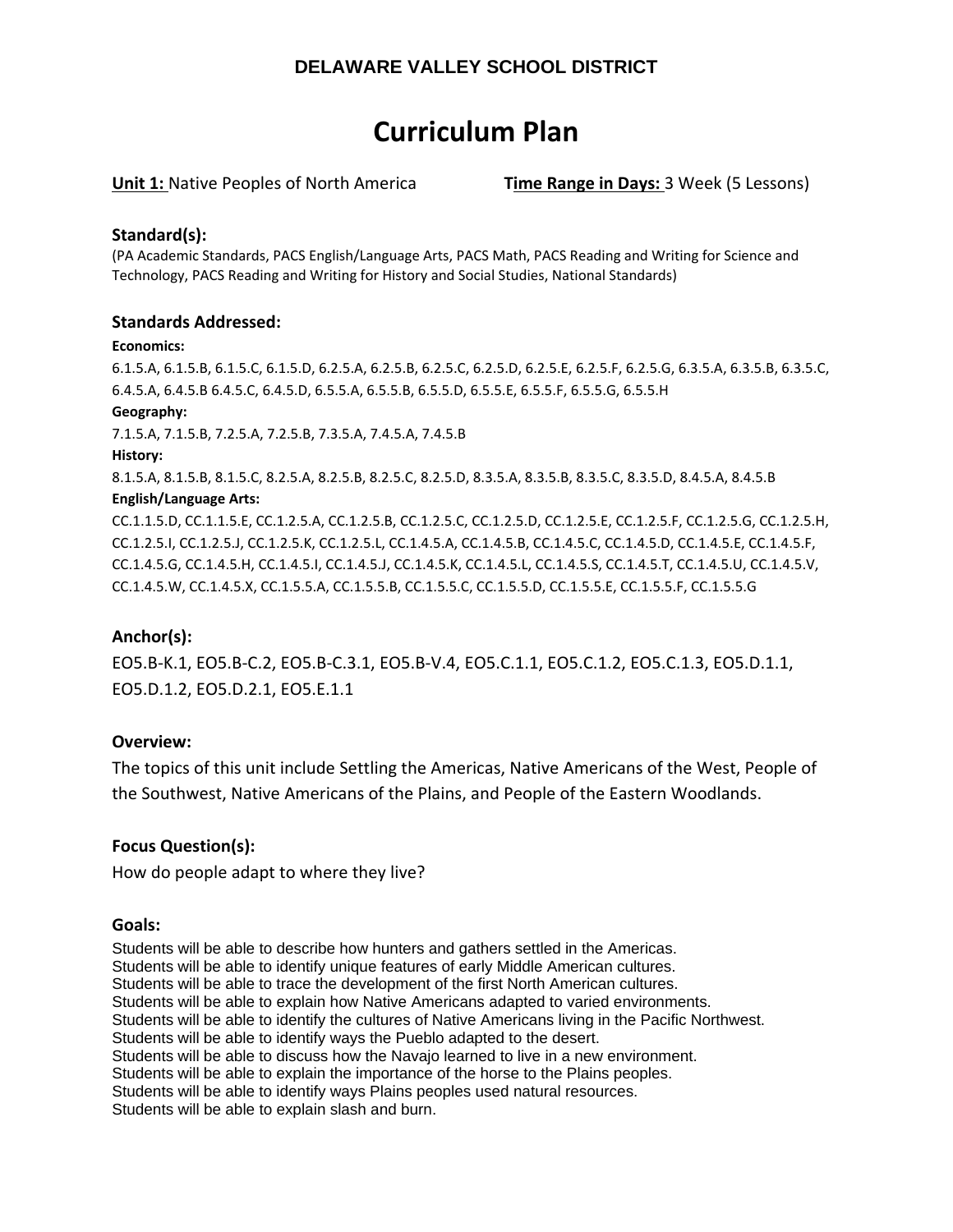Students will be able to compare the way the Creek and the Iroquois lived. Students will be able to understand how woodland peoples governed themselves.

#### **Objectives:**

DOK 1: Identify unique features of the early Middle American cultures

DOK 1: Identify the cultures of Native Americans living in the Pacific Northwest

DOK 2: Compare and contrast how hunters and gatherers settled in the Americas

DOK 2: Summarize the development of the first Native American cultures

DOK 3: Critique how the Navajo learned to live in a new environment

DOK 4: Analyze the importance of the horse and other natural resources to the Plains peoples

DOK 4: Analyze the government of the Woodland people

#### **Core Activities and Corresponding Instructional Methods:**

#### **Lesson 1: Settling in the Americas**

#### **Core Activities:**

*Key Concepts: early American cultures* 

*Key Vocabulary: archaeologist, glacier, civilization, irrigation, adobe* 

-Before reading lesson, ask students to volunteer what they know about the first peoples in Americas?" Connect brainstorming about the first peoples in America to the reading and discussing of pages 20-26. -Discuss key vocabulary and features and development of Middle and North American cultures.

-Use Reading Link: Compare and Contrast

-Have students to provide details from the text to show similarities and differences between the Olmec and the Maya.

-Allow students to write two sentences about how the Olmec and the Maya were alike, and one about how they were different.

-Have students find details in the text on pp. 24-25 to show similarities and differences between the early peoples of the Southwest and the Mound Builders.

-Have students use their details to give an oral explanation of how the peoples of the Southwest and the river valleys adapted to their environments.

-Allow students to build 3 dimensional representations of the achievements of the groups mentioned in Lesson 1.

#### **Lesson 2 Native Americans of the West**

#### **Core Activities:**

*Key Concepts: native peoples of the West* 

*Key Vocabulary: totem pole, potlatch* 

-Before reading lesson, ask students "to read red subheadings to make a prediction of lesson..

-Discuss key vocabulary and how geography affects people and where they live

-Allow students to use graphic organizers to compare and contrast the Inuit and Tlingit.

#### **Lesson 3: People of the Southwest**

#### **Core Activities:**

*-Key Concepts: effects of desert life* 

*-Key Vocabulary: migrate, hogan* 

-Before reading lesson, ask students to brainstorm the most important skill needed to survive in the desert.

-Discuss key vocabulary and the ways the Pueblo and the Navajo adapted to the desert

-Students should write a compare-contrast paragraph about the Pueblo and the Navajo.

-Allow students to research and find examples on the Internet of Navajo weaving and what it represents.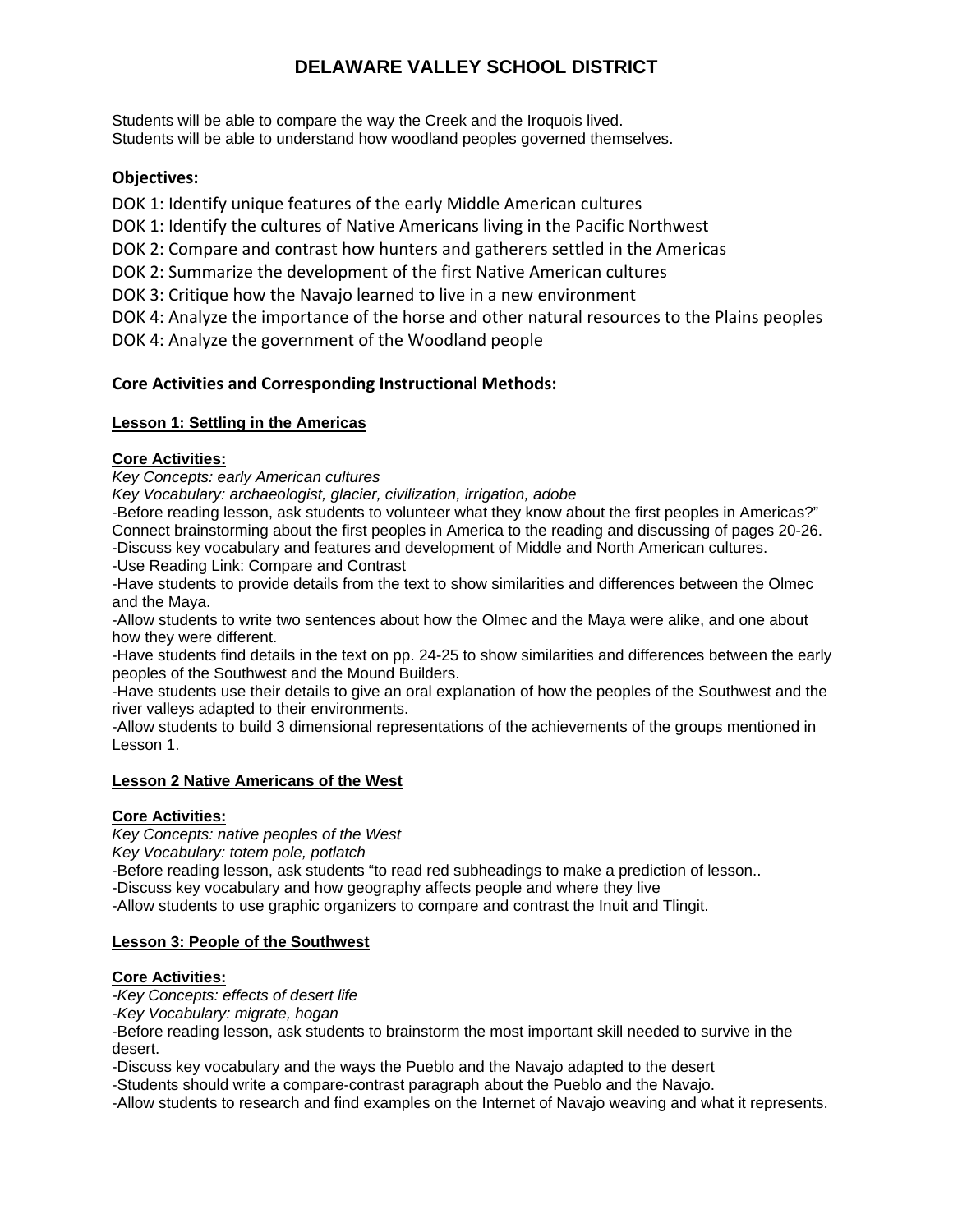#### **Lesson 4 : Native Americans of the Plains**

#### **Core Activities:**

*-Key Concepts: impact of natural resources on the Native Americans of the Plains -Key Vocabulary: teepee, lodge, travois, coup stick*  -Before reading lesson, begin a discussion with students asking how did the natural resources of the Plains impact Native Americans.

-Discuss key vocabulary and how the horse was important to the Plains peoples.

-Discuss how artifacts can give us important clues about history.

-Using the Primary Source inset on page 38, have students write a journal entry giving more details about an event shown on the winter count.

-Allow students to find photos of teepees in order to make their own with sticks and fabric.

### **Core Activities**

*Key concepts: how does the environment shape cultures?* 

*Key vocabulary: slash-and-burn, longhouse, wampum, Creek Confederacy, clan, Iroquios Confederacy* -Before reading lesson, begin a discussion with students asking how environment shapes cultures -Discuss key vocabulary and how the Eastern Woodland peoples' environment shaped their culture. -Allow students to work in small groups to make a model of one aspect of the Creek or Iroquois tribes from the charts on pages 42-43.

#### **Instructional Methods:**

Brainstorming Graphic Organizers Large Group Instruction Small Group Reading Oral and Silent Reading Group and Individual Research Projects and Presentations **Timelines Discussion** Creative Thinking/Problem Solving Critical Thinking Partner Reading and Questioning Map Reading Chart Reading Graph Interpretation Map Construction Student Writing Role Play **Simulation** 

#### **Assessments:**

#### **Diagnostic:**

Brainstorming Web: Students' participation and adherence to topic Student's abilities to locate subheadings and make predictions Evaluate students' responses in building background discussion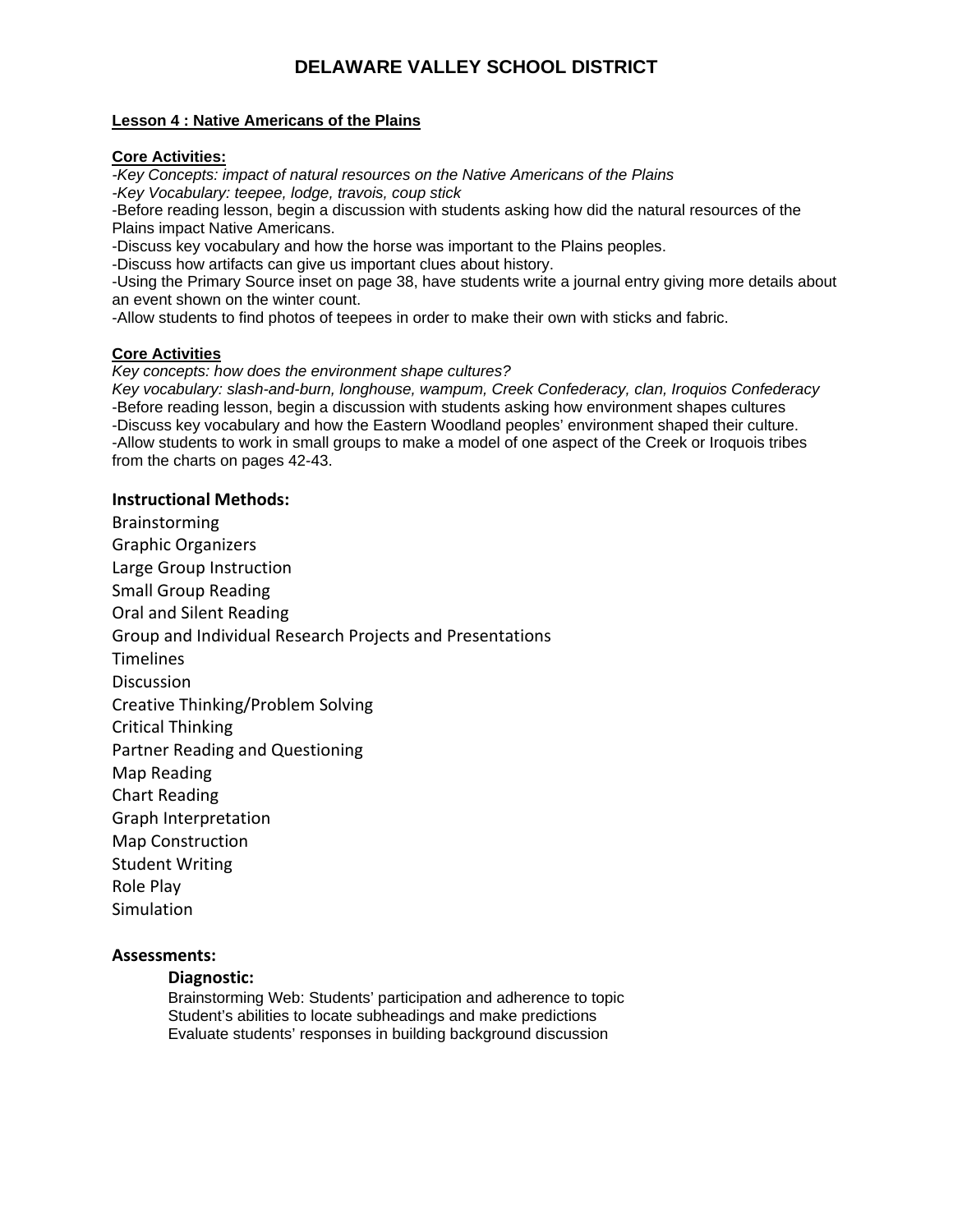### **Formative:**

Discussion, use of vocabulary terms, student writings, organization of thoughts in graphic organizers, map activities, interpretation of concepts through illustrations, lesson review, student‐designed questions and sentences, and hands‐on projects **Summative:**

# Lesson 1 Assessment (pages 1‐4) Lesson 2 Assessment (pages 5‐8) Lesson 3 Assessment (pages 9‐12)

Lesson 4 Assessment (pages 13‐16)

Lesson 5 Assessment (pages 18‐20)

Idea Factory Activities (pages 5‐14)

Unit 1 Assessment

#### **Extensions:**

-Allow students to assemble a time line in which students can see the development of these early groups.

- -Have students research why the Olmec have been called "the mother civilization of the America" and share their findings.
- -Have students create a Totem Pole using three or four symbols to represent their family history or a group to which they belong.
- After researching the weaving of the Navajo, provide students with materials and a guide to designing their own.
- -Have students write about how the Pueblo and the Navajo learned to live in the Southwest.
- -Have students write about how Native Americans on the Great Plains adapted to the environment.
- -Write a story about a village of North Americans on the Great Plains using vocabulary terms from lesson.
- -Have students work with a partner to identify advantages and disadvantages of the way Creek and Iroquois villages were built.
- -Have students research the relationship between the Iroquois Confederacy and the United States Constitution and give an oral report to the class.

#### **Correctives:**

-Use the inset maps on pages 23 and 25 to review how land affected the way these groups lived. **-**Ask students to add more details to the pyramid caption on p.22..

-Use maps to help students see where and how these groups used the land located where they were. -Have students write a paragraph that summarizes what they have read

-Invite students to present an oral summary of the lesson to the class.

Have students write a question for review on an index card.

-Allow students to find 2 other facts about the Pueblo or the Navajo and share with the class.

Students will use graphic organizers to organize information about life on the plains.

Have students use details in the picture on p. 43 to write an extended definition and illustration of a *longhouse.* 

-Students should review the Data Graphic and the map on pages 41 and 44 to review concepts. *-*Student activity book pages 5-10

#### **Materials and Resources:**

Social Studies Text Book Student Activity Book Teacher's Manual Idea Factory‐Teacher's Resource Transparencies: RS1, GO2, GO10, GO11, UPS2]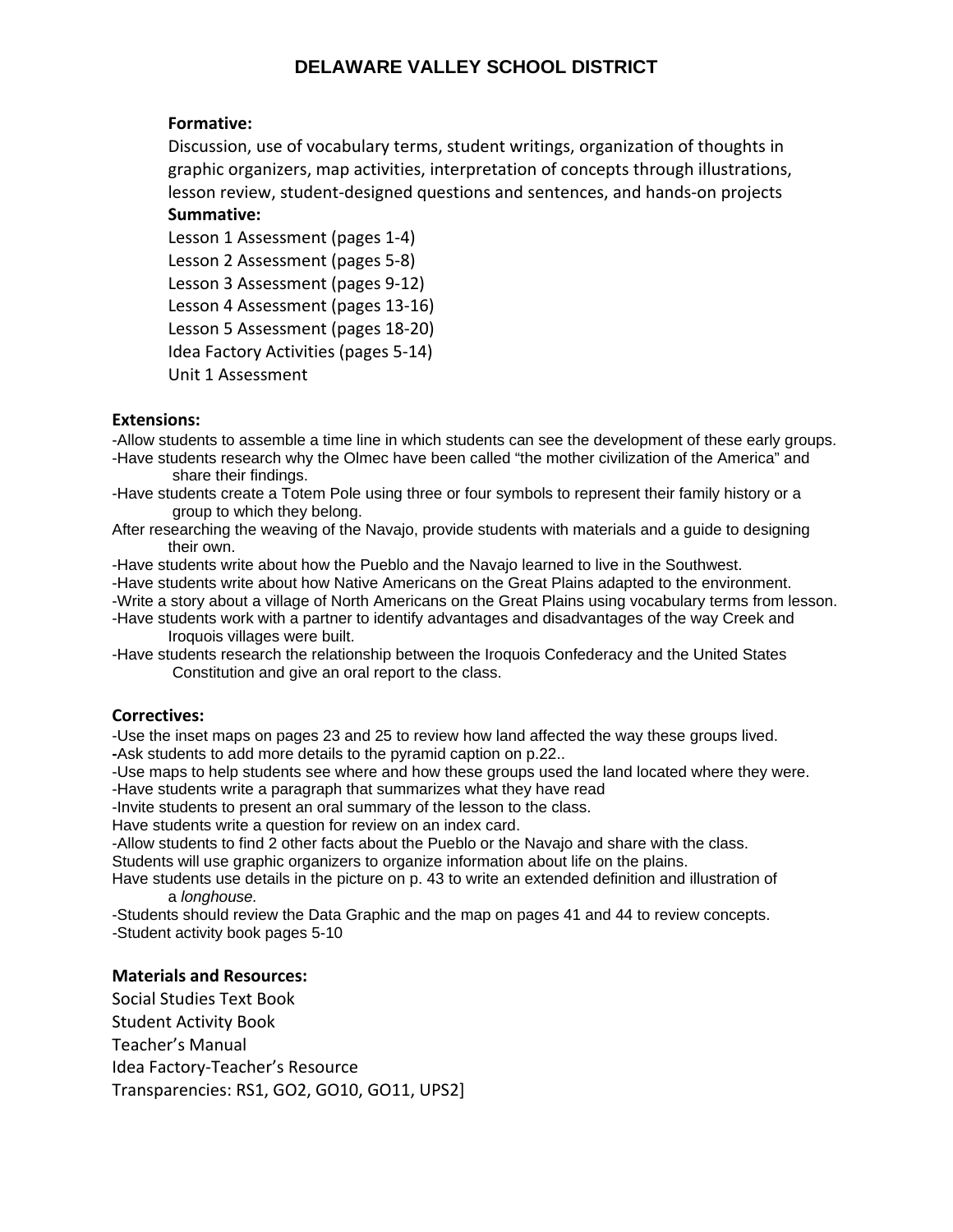Big Idea Video Audio CDs Blank Maps Printable Graphic Organizers Oral Language Cards www.superteacherworksheets.com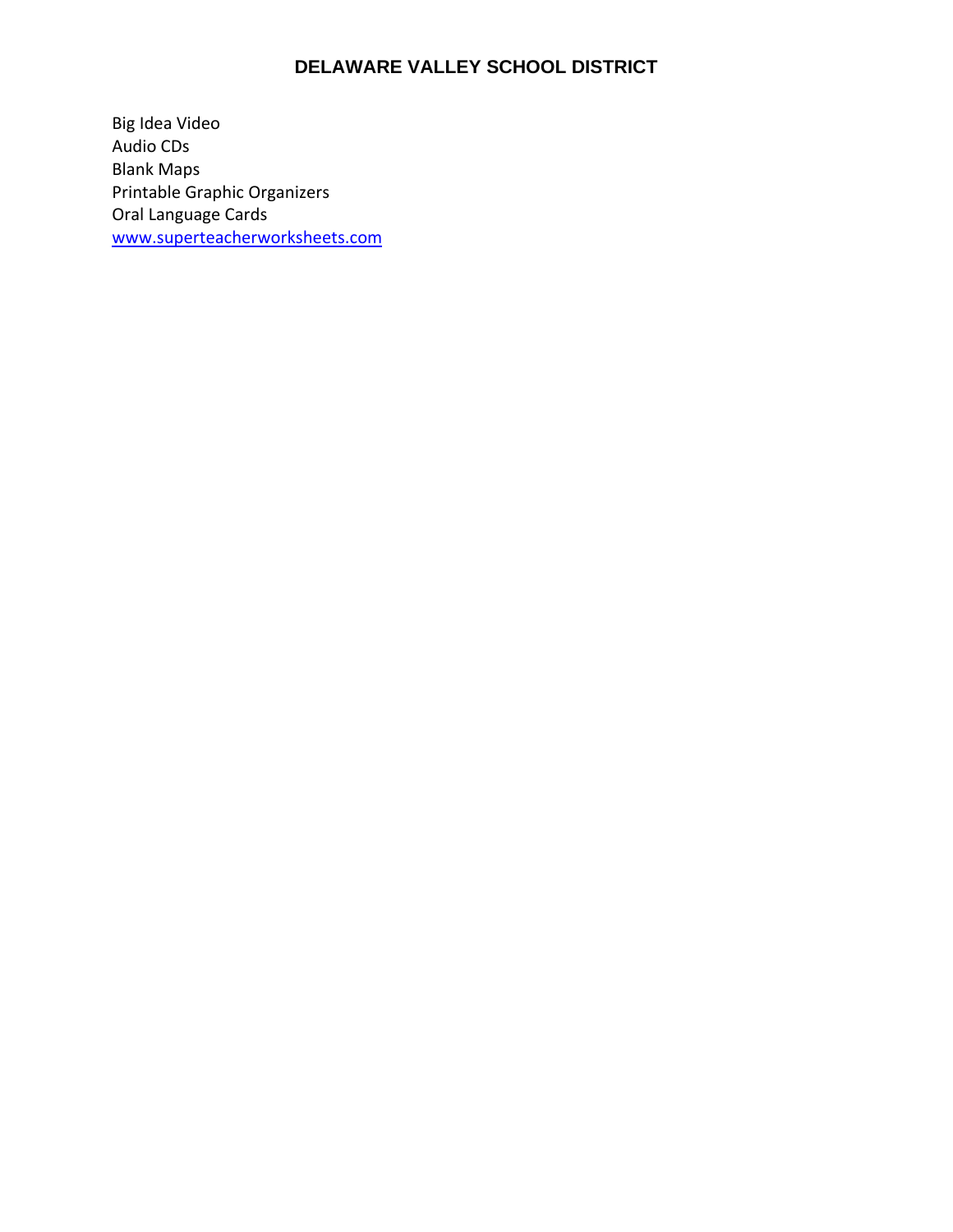# **Curriculum Plan**

**Unit 2:** Exploration and Colonization **Time Range in Days:** 7 lessons (4 Weeks)

#### **Standard(s):**

(PA Academic Standards, PACS English/Language Arts, PACS Math, PACS Reading and Writing for Science and Technology, PACS Reading and Writing for History and Social Studies, National Standards)

#### **Standards Addressed:**

#### **Civics and Government**

5.1.5.A, 5.1.5.B, 5.1.5.C, 5.1.5.D, 5.1.5.E, 5.1.5.F, 5.2.5.A, 5.2.5.B, 5.2.5.C, 5.2.5.D, 5.3.5.A, 5.3.5.B, 5.3.5.C, 5.3.5.D, 5.3.5.E, 5.3.5.F, 5.3.5.G, 5.3.5.H, 5.4.5.B,

#### **Economics:**

6.1.5.A, 6.1.5.B, 6.1.5.C, 6.1.5.D, 6.2.5.A, 6.2.5.B, 6.2.5.C, 6.2.5.D, 6.2.5.E, 6.2.5.F, 6.2.5.G, 6.3.5.A, 6.3.5.B, 6.3.5.C, 6.4.5.A, 6.4.5.B 6.4.5.C, 6.4.5.D, 6.5.5.A, 6.5.5.B, 6.5.5.D, 6.5.5.E, 6.5.5.F, 6.5.5.G, 6.5.5.H

#### **Geography:**

7.1.5.A, 7.1.5.B, 7.2.5.A, 7.2.5.B, 7.3.5.A, 7.4.5.A, 7.4.5.B

#### **History:**

8.1.5.A, 8.1.5.B, 8.1.5.C, 8.2.5.A, 8.2.5.B, 8.2.5.C, 8.2.5.D, 8.3.5.A, 8.3.5.B, 8.3.5.C, 8.3.5.D, 8.4.5.A, 8.4.5.B

#### **English/Language Arts:**

CC.1.1.5.D, CC.1.1.5.E, CC.1.2.5.A, CC.1.2.5.B, CC.1.2.5.C, CC.1.2.5.D, CC.1.2.5.E, CC.1.2.5.F, CC.1.2.5.G, CC.1.2.5.H, CC.1.2.5.I, CC.1.2.5.J, CC.1.2.5.K, CC.1.2.5.L, CC.1.4.5.A, CC.1.4.5.B, CC.1.4.5.C, CC.1.4.5.D, CC.1.4.5.E, CC.1.4.5.F, CC.1.4.5.G, CC.1.4.5.H, CC.1.4.5.I, CC.1.4.5.J, CC.1.4.5.K, CC.1.4.5.L, CC.1.4.5.S, CC.1.4.5.T, CC.1.4.5.U, CC.1.4.5.V, CC.1.4.5.W, CC.1.4.5.X, CC.1.5.5.A, CC.1.5.5.B, CC.1.5.5.C, CC.1.5.5.D, CC.1.5.5.E, CC.1.5.5.F, CC.1.5.5.G

#### **Anchor(s):**

EO5.B‐K.1, EO5.B‐C.2, EO5.B‐C.3.1, EO5.B‐V.4, EO5.C.1.1, EO5.C.1.2, EO5.C.1.3, EO5.D.1.1, EO5.D.1.2, EO5.D.2.1, EO5.E.1.1

#### **Overview:**

Lessons in this Unit 2 include The World Expands, Spaniards Reach the Americas, Spanish Exploration and Conquest, Spain's Overseas Empire, Searching for the Northwest Passage, The First French Colonies, and the First English Colonies.

#### **Focus Question(s):**

What happens when different cultures first meet?

#### **Goals:**

Students will be able to understand characteristics of the Viking culture. Students will be able to describe how trade developed between Europe and Asia. Students will be able to explain the development of trade in Africa. Students will be able to trace the discovery of the water route to India.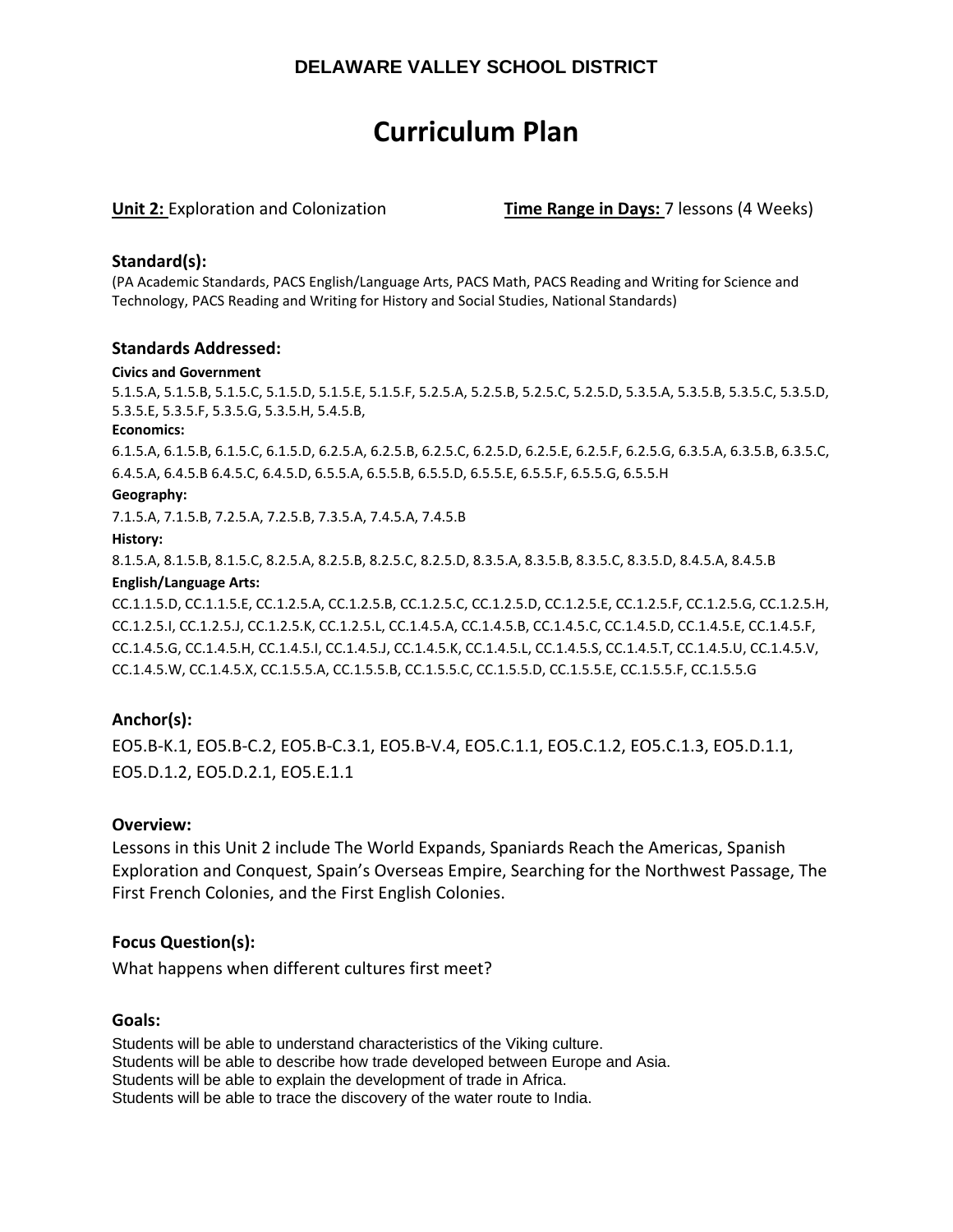Students will be able to identify latitude and longitude. Students will be able to evaluate the importance of the voyages of Columbus. Students will be able to explain the Columbian Exchange. Students will be able to explain how the Spanish conquered the Aztec Empire. Students will be able to understand the Inca culture. Students will be able to compare how the Spanish treated the Incas and the Aztecs. Students will be able to identify reasons the Spanish explored Florida. Students will be able to explain how Spanish colonists met their need for labor. Students will be able to understand the social hierarchy of New Spain. Students will be able to describe the importance of the Northwest Passage. Students will be able to explain the relationship between the French and Native Americans. Students will be able to understand the importance of the fur trade. Students will be able to understand why the Roanoke colonies failed. Students will be able to identify important events in the founding of Jamestown. Students will be able to explain why Pilgrims established a colony in Massachusetts Bay. Students will be able to describe how Native Americans helped the Pilgrims survive

#### **Objectives:**

DOK 1: Recall how trade developed among Europe, Asia, and Africa

DOK 1: List reasons why the Spanish explored Florida

DOK 2: Summarize the importance of the Northwest Passage

DOK 3: Analyze the importance of the voyages of Christopher Columbus

DOK 3: Cite evidence on how the Spanish colonists met their need for labor

DOK 3: Investigate why the Roanoke Colonies failed

DOK 4: Critique how the Spanish treated the Aztecs and Incans

DOK 4: Analyze the relationship between the French and the Native Americans

DOK 4: Analyze how Native Americans helped the Pilgrims survive

#### **Core Activities and Corresponding Instructional Methods:**

#### **Lesson 1: The World Expands**

### **Core Activities:**

*-Key Concepts: the effects of European events on exploration* 

*-Key Vocabulary: profit, barter, merchant, navigation*

-Use pictures on page 52 to access prior knowledge by discussing the scenes.

-Discuss key vocabulary and the effects of European exploration

-Use Reading Link: Cause and effect to aid in comprehension.

-Have students search the text to find out why Africa was an important trading center.

-Ask students why the African kingdoms fell and what they could have done to prevent this.

-Students will use self designed timelines to show the explorations of the explorers discussed in the unit.

#### **Lesson 2: Spaniards Reach Americas Core Activities:**

*-Key Concepts: Spaniards in the Americas* 

*-Key Vocabulary: expedition, colony, Columbian Exchange*

-Use pictures on page 60 to access prior knowledge by describing scenes..

-Discuss key vocabulary and the Columbus's exploration

**-**Use Reading Link**:** Cause and effect to aid in comprehension

-Students will write a newspaper article reporting on the journey of Christopher Columbus.

-Students will add events from lesson to timelines.

-Students will act out the Columbian Exchange to understand the movement of people, plants, animals, and diseases.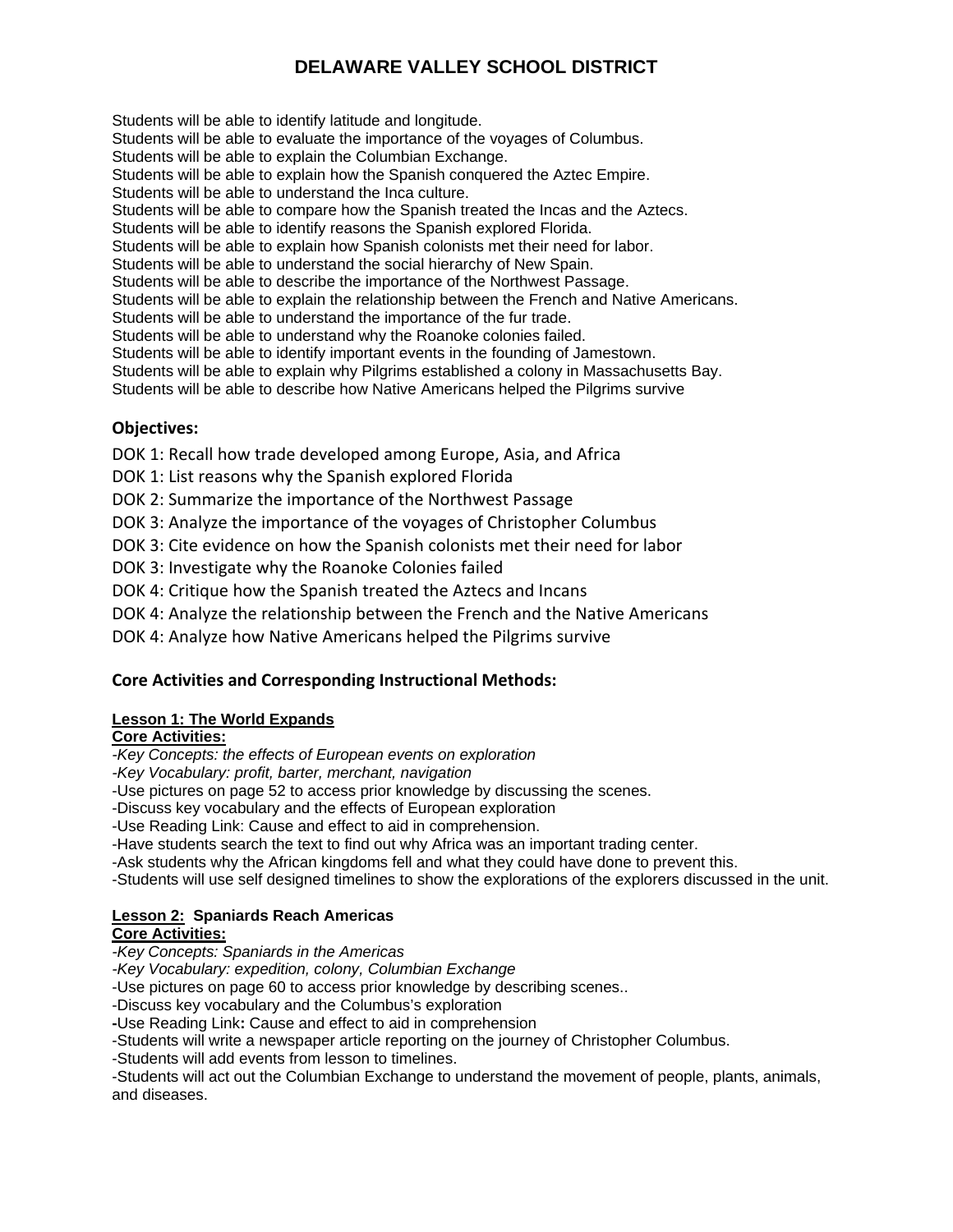#### **Lesson 3: Spanish Exploration and Conquest Core Activities:**

*-Key Concepts: Spaniards conquer the Aztec and Inca Empire -Key Vocabulary: empire, conquistador* 

‐Ask students to make a prediction about what effects that the arrival of Spanish explorers had on the Native American Empire.

-Discuss key vocabulary and how the Spaniards conquered the Aztec and Inca empires.

-Use Reading Link: Sequence to note the movement into the West.

-Have students choose one cause and effect relationship and write a paragraph explaining why they are related.

-Students will add events to their timelines.

# **Lesson 4: Spain's Overseas Empire**

#### **Core Activities:**

*-Key Concepts: Spain's growing empire's impact on North America* 

*-Key Vocabulary: frontier, missionary, enslave, mestizo* 

-Ask students to identify why the Spanish explored Florida.

-Discuss key vocabulary and the growth of the Spanish empire.

-Use Reading Link: Cause and effect to organize ideas about enslaved Africans.

-Students will add events to timelines.

-Students will interpret the words of de Las Casas.

-Students will pick one explorer mentioned in the lesson and put together a poster showing additional facts about him.

-Using facts from the reading and from additional research, students should put together clues about one explorer for a class activity of "Who Am I?"

#### **Lesson 5 Searching for the Northwest Passage Core Activities:**

*-Key Concepts: Northwest Passage* 

*-Key Vocabulary: Northwest Passage, merchant company* 

‐Ask students to how water routes make life easier today.

-Discuss key vocabulary and how the Northwest Passage affected people

-Use Reading Link: Cause and Effect to help aid in comprehension

-Students will add events to their timelines.

-Students will use the map on page 81 discuss Verrazano's explorations.

# **Lesson 6 The First French Colonies**

### **Core Activities:**

*-Key Concepts: colonization* 

*-Key Vocabulary: ally, coureurs de bois, import, export, voyageur* 

‐Ask students to explain the relationship between the French and the Native Americans.

-Discuss key vocabulary and how the French and Native Americans affected colonization.

-Use Reading Link: Cause and Effect to help aid in comprehension

-Students will add events to timelines.

-Students will discuss why the Wyandot, Algonquin, and French became allies.

#### **Lesson 7 The First English Colonies**

#### **Core Activities:**

*-Key Concepts: English colonies* 

*-Key Vocabulary: charter, cash crop, indentured servant, House of Burgesses, Pilgrim, sachem -*Ask students brainstorm what they know about Jamestown and Roanoke.

-Discuss key vocabulary and the challenges the English faced.

-Use Reading Link: Cause and Effect to help aid in comprehension

-Students will design what they think the charter looked like that was given to Sir Walter Raleigh.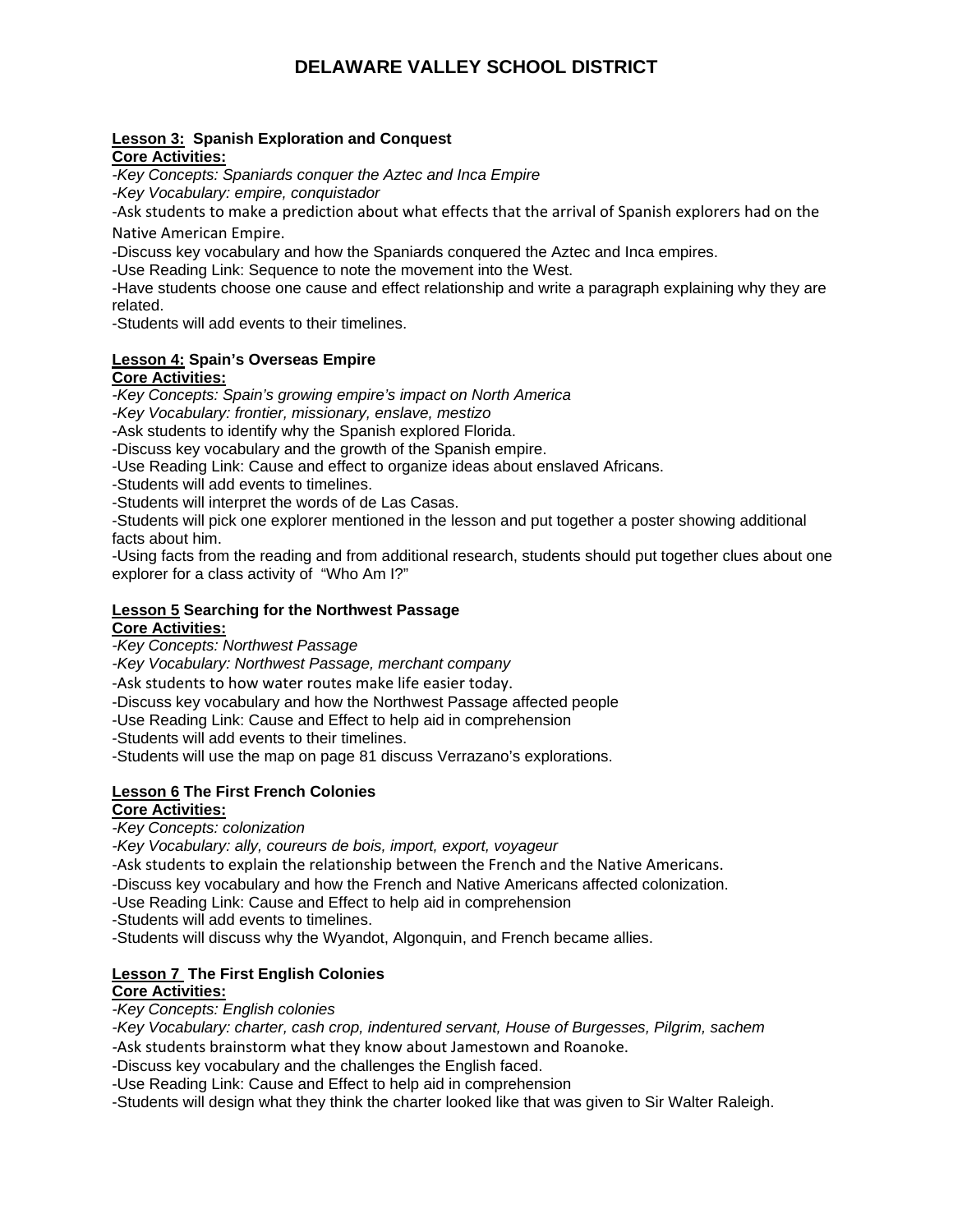-Students will write paragraphs to compare and contrast Roanoke to Jamestown.

-Students will design and build 3 dimensional models of Jamestown in small groups. -Students will add events to timeline.

#### **Instructional Methods:**

Brainstorming Graphic Organizers Large Group Instruction Small Group Reading Oral and Silent Reading Group and Individual Research Projects and Presentations **Timelines Discussion** Creative Thinking/Problem Solving Critical Thinking Partner Reading and Questioning Map Reading Chart Reading Graph Interpretation Map Construction Student Writing Role Play **Simulation** 

#### **Assessments:**

#### **Diagnostic:**

Brainstorming Web: Students' participation and adherence to topic within graphic organizer and interpretation of pictures and maps, student predictions based on prior learning

#### **Formative:**

Discussion, use of vocabulary terms, student writing, organization of thoughts in graphic organizers, partner questioning, group presentation lesson review, map activities, dramatic interpretation, student activity book

#### **Summative:**

Lesson 1 Assessment (pages 22-25) Lesson 2 Assessment (pages 26-29) Lesson 3 Assessment (pages 30-33) Lesson 4 Assessment (pages 34-37) Lesson 5 Assessment (pages 38-41) Lesson 6 Assessment (pages 42-45) Lesson 7 Assessment (pages 46-49) Idea Factory activities (pages 15-22)

#### **Extensions:**

-Students should research the travels of Marco Polo to write a journal entry from his point of view.

-Students will pick one vocabulary word or content word and work with a partner to act it out for the class. -Have students explore the controversy about Columbus from European and Native American

perspectives using Internet resources.

-Students will present a PowerPoint project demonstrating the changes in Europe and the Americas.

-Have students work in pairs to find evidence in the text and images that the Inca had a highly organized society.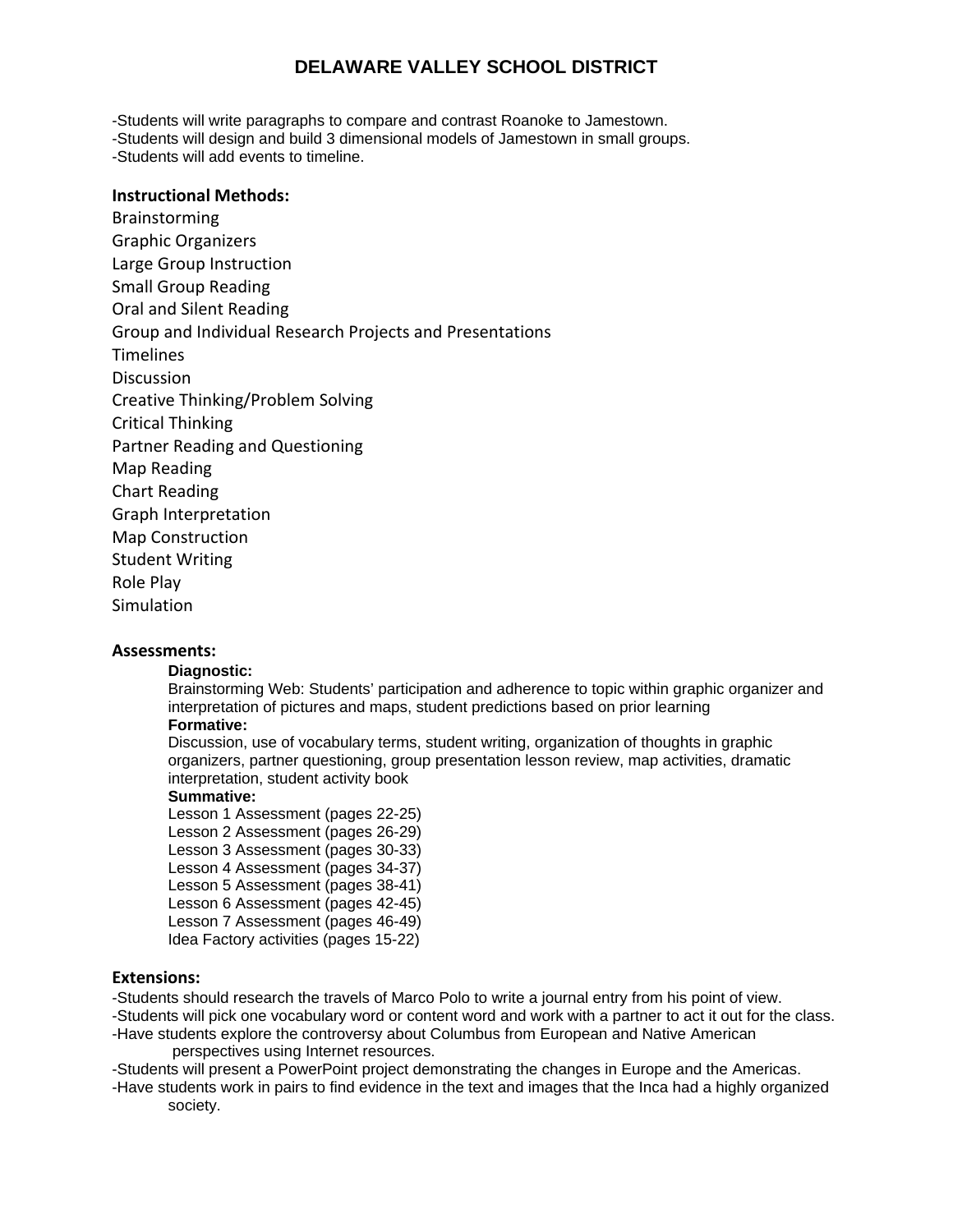-Have students explore primary sources that present the Spanish conquest from the perspective of the Aztec or the Inca, such as the Aztec codices.

-Students will write persuasive letters to Pizarro in the hopes of persuading him to let go of Atahualpa.

- Allow students to discuss what it was like when the Native Americans and Spanish settlers met for the first time.
- -Allow students to write letters to de Las Casas explaining what effect his words have on their feelings about Native Americans.
- -Use cause and Effect to write a paragraph about why they think there were battles between Native Americans and Hudson's crew.
- Have students find a document such as a letter, a picture, or artifact about how settlers live in New France.
- -Have students write a caption that explains why the object is important to the colony's history.
- -Have students identify the cause of the conflict between settlers and North Americans.
- -Partners take turns speaking about Jamestown without repeating any information.
- -Students will research what social living was like in Jamestown and show facts in a PowerPoint presentation.

#### **Correctives:**

-Ask students to use the map on p. 55 to determine where Marco Polo might have stopped.

-Have students make a cause and effect graphic organizer to explain the growth of the merchant class. -- -Ask students to identify cause-effect relationships using a graphic organizer.

-Use map on page 62 to discuss Columbus' voyage. Ask students to ask other questions about the map. -Ask students to list the Inca's accomplishments.

-Allow students to use the Internet to find other facts about the Inca.

-Use the Chart Skill on page 76 to understand the social levels in New Spain.

-Students will use a Cause and Effect graphic organizer to show 3 cause effect relationships in the lesson -Students will write 2 questions and answers for a review activity.

-Students will write and about fur trappers using vocabulary from the lesson.

-Have students identify the cause of "the starving time".

-Allow students to discuss vocabulary by giving clues.

-Have students present a summary of the lesson using only visuals.

-Student activity book page 12, 14, 15, 16, 18, 19, 20

#### **Materials and Resources:**

Social Studies Textbook Student Activity Book Teacher's Manual Idea Factory‐Teacher Resources Transparencies GO12, GO13 Big Idea Video Audio CDs Internet Almanacs Globes Wall Maps Printable Graphic Organizers www.superteacherworksheets.com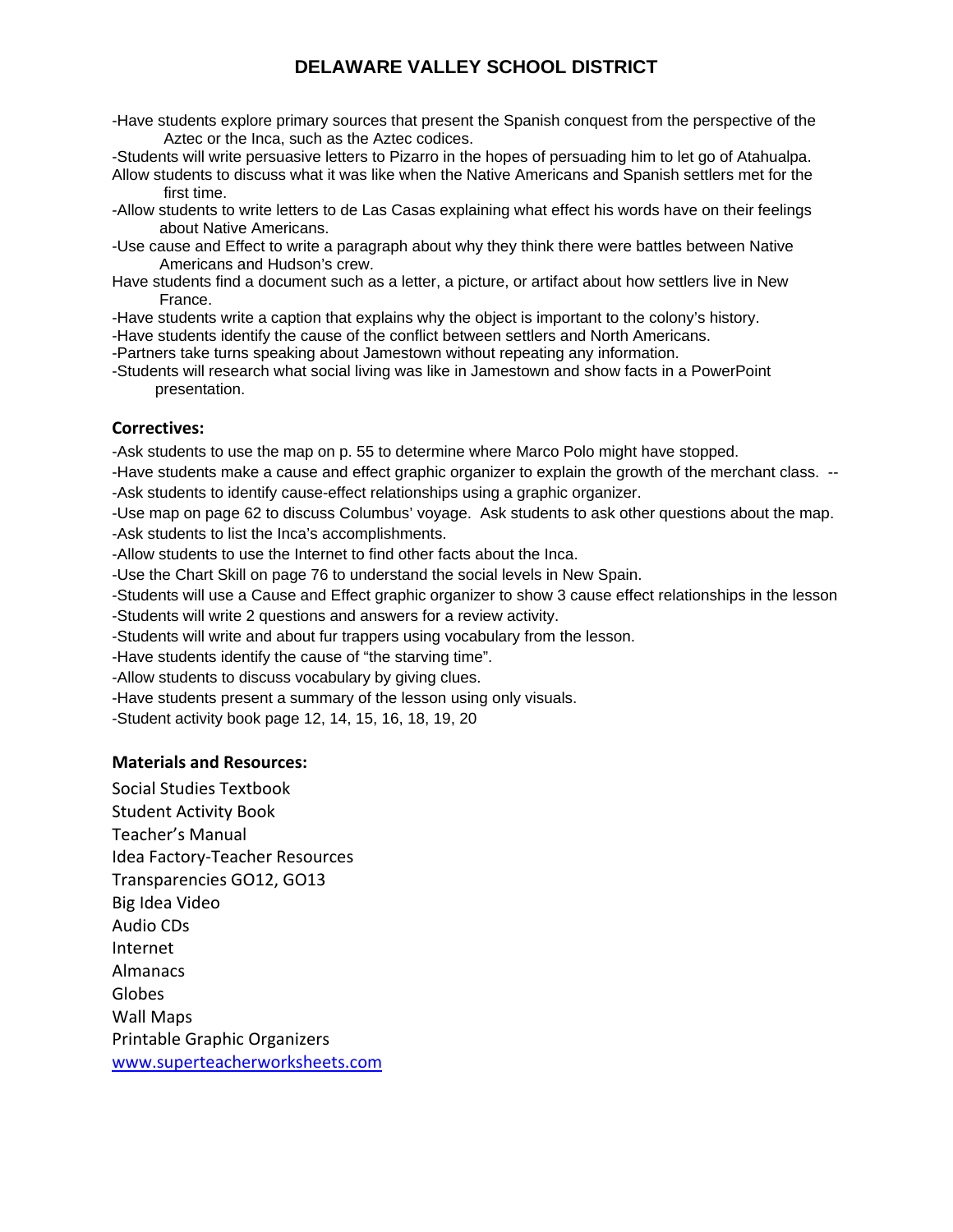# **Curriculum Plan**

**Unit 3:** Colonial America **Time Range in Days:** 7 Lessons (4 Weeks)

#### **Standard(s):**

(PA Academic Standards, PACS English/Language Arts, PACS Math, PACS Reading and Writing for Science and Technology, PACS Reading and Writing for History and Social Studies, National Standards)

#### **Standards Addressed:**

#### **Civics and Government**

5.1.5.A, 5.1.5.B, 5.1.5.C, 5.1.5.D, 5.1.5.E, 5.1.5.F, 5.2.5.A, 5.2.5.B, 5.2.5.C, 5.2.5.D, 5.3.5.A, 5.3.5.B, 5.3.5.C, 5.3.5.D, 5.3.5.E, 5.3.5.F, 5.3.5.G, 5.3.5.H, 5.4.5.B,

#### **Economics:**

6.1.5.A, 6.1.5.B, 6.1.5.C, 6.1.5.D, 6.2.5.A, 6.2.5.B, 6.2.5.C, 6.2.5.D, 6.2.5.E, 6.2.5.F, 6.2.5.G, 6.3.5.A, 6.3.5.B, 6.3.5.C, 6.4.5.A, 6.4.5.B 6.4.5.C, 6.4.5.D, 6.5.5.A, 6.5.5.B, 6.5.5.D, 6.5.5.E, 6.5.5.F, 6.5.5.G, 6.5.5.H

#### **Geography:**

7.1.5.A, 7.1.5.B, 7.2.5.A, 7.2.5.B, 7.3.5.A, 7.4.5.A, 7.4.5.B

#### **History:**

8.1.5.A, 8.1.5.B, 8.1.5.C, 8.2.5.A, 8.2.5.B, 8.2.5.C, 8.2.5.D, 8.3.5.A, 8.3.5.B, 8.3.5.C, 8.3.5.D, 8.4.5.A, 8.4.5.B

#### **English/Language Arts:**

CC.1.1.5.D, CC.1.1.5.E, CC.1.2.5.A, CC.1.2.5.B, CC.1.2.5.C, CC.1.2.5.D, CC.1.2.5.E, CC.1.2.5.F, CC.1.2.5.G, CC.1.2.5.H, CC.1.2.5.I, CC.1.2.5.J, CC.1.2.5.K, CC.1.2.5.L, CC.1.4.5.A, CC.1.4.5.B, CC.1.4.5.C, CC.1.4.5.D, CC.1.4.5.E, CC.1.4.5.F, CC.1.4.5.G, CC.1.4.5.H, CC.1.4.5.I, CC.1.4.5.J, CC.1.4.5.K, CC.1.4.5.L, CC.1.4.5.S, CC.1.4.5.T, CC.1.4.5.U, CC.1.4.5.V, CC.1.4.5.W, CC.1.4.5.X, CC.1.5.5.A, CC.1.5.5.B, CC.1.5.5.C, CC.1.5.5.D, CC.1.5.5.E, CC.1.5.5.F, CC.1.5.5.G

#### **Anchor(s):**

EO5.B‐K.1, EO5.B‐C.2, EO5.B‐C.3.1, EO5.B‐V.4, EO5.C.1.1, EO5.C.1.2, EO5.C.1.3, EO5.D.1.1, EO5.D.1.2, EO5.D.2.1, EO5.E.1.1

#### **Overview:**

Unit 3 focuses on New England, the Middle Colonies, the Southern Colonies, Colonial Life, Slavery in the Colonies, Colonial Economies, and Colonial Governments.

#### **Focus Question(s):**

Why do people settle new areas?

#### **Goals:**

#### **Essential Content/Objectives:**

Students will be able to identify Puritan values that shaped America. Students will be able to explain why rebels formed new colonies. Students will be able to discuss why conflict broke out between settlers and Native Americans. Students will be able to explain how New York became an English colony.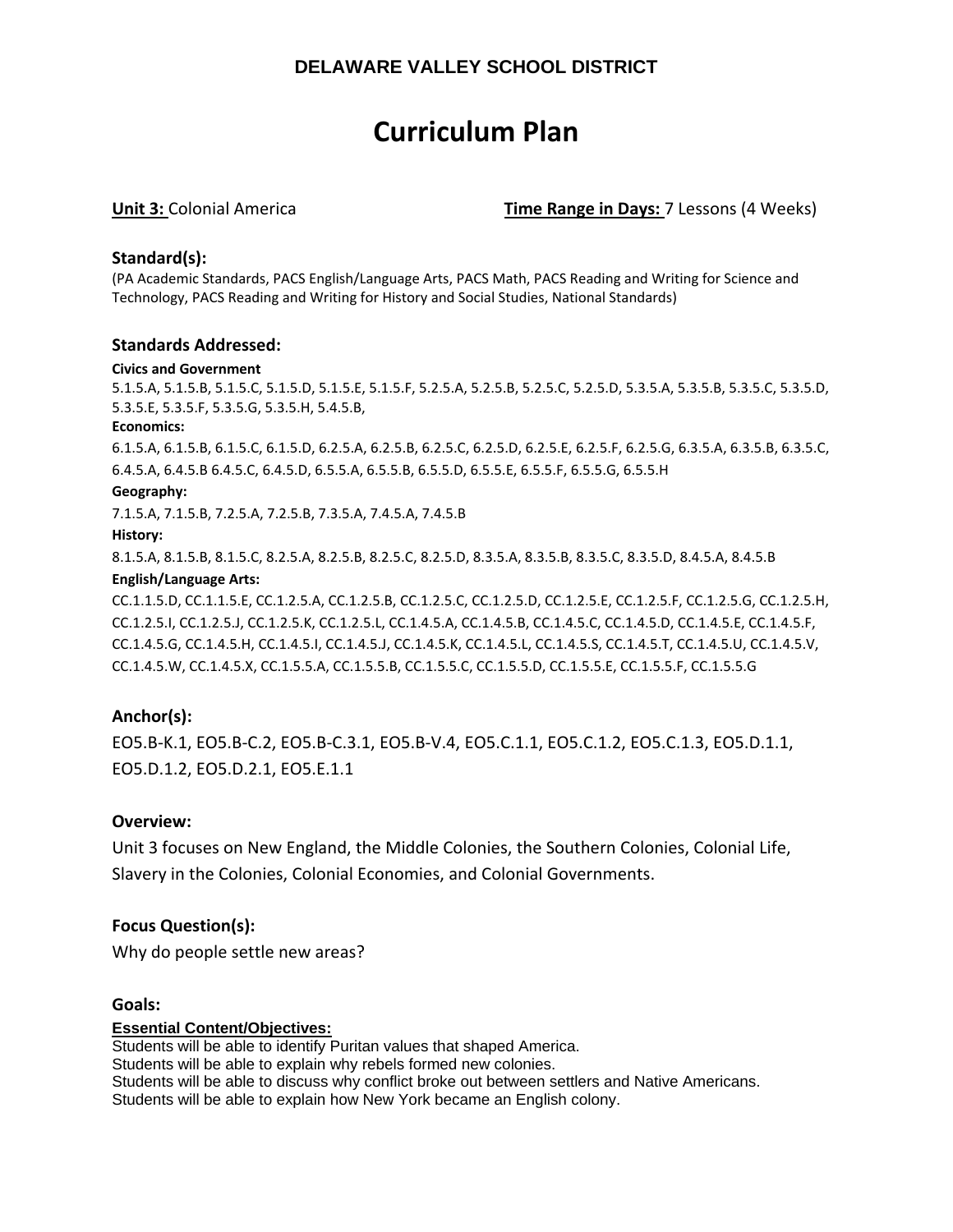Students will be able to identify the diverse groups that settled the Middle Colonies. Students will be able to discuss the founding of Pennsylvania and Delaware. Students will be able to explain why different religions were tolerated in Maryland. Students will be able to discuss the Carolinas' plantation economy. Students will be able to identify important events in the growth of Georgia Students will be able to describe why settlers came to the colonies. Students will be able to discuss the life in the colonies. Students will be able to explain how frontier settlement affected Native Americans. Students will be able to discuss why colonists in the North and South kept slaves. Students will be able to describe what living in slavery was like. Students will be able to explain how Africans resisted being enslaved. Students will be able to analyze how trade policies affected England's relationship with the colonies. Students will be able to explain the three legs of the triangular trade. Students will be able to describe economic systems of the colonies. Students will be able to discuss how colonists practiced democracy. Students will be able to identify tensions between the colonial assemblies and the king. Students will be able to discuss how Zenger's trial led to freedom of the press.

#### **Objectives:**

DOK 1: Identify Puritan values that shaped America

DOK 1: Identify the diverse groups that settled the New England, Middle, and Southern Colonies

DOK 1: Describe the economic systems of the colonies and trade with England

DOK 1: Assess the state of Democracy in the colonies

DOK 1: Define Triangular Trade

DOK 2: Summarize life in New England, Middle, and Southern Colonies

DOK 3: Cite evidence for the founding of Pennsylvania

- DOK 3: Critique the importance of plantations in southern colonies
- DOK 3: Critique the practice of slavery
- DOK 4: Analyze why conflict broke out between settlers and Native Americans

DOK 4: Prove why conflict broke out between the colonies and the king of England

#### **Core Activities and Corresponding Instructional Methods:**

#### **Lesson 1: New England**

#### **Core Activities:**

*-Key Concepts: New England colonies* 

*-Key Vocabulary: covenant, common, tolerate, fundamental, slavery* 

-Discuss key vocabulary and how differences shaped New England

-Use Reading Link: -Generalizations to organize information about values today and the Puritan's ideals. -Using the picture on page 102, give small groups a job and allow them to research it. Students should present facts in the form of a skit.

-Students will list the events that fueled Native American conflicts.

#### **Lesson 2: The Middle Colonies Core Activities:**

*-Key Concepts: Middle Colonies* 

*-Key Vocabulary: patroon, proprietor* 

Discuss the picture on page 108.

-Discuss key vocabulary and discuss what factors influenced the development of the Middle Colonies

-Use Reading Link: Generalization to organize information about settlers in the Middle Colonies.

-Have students create a hornbook.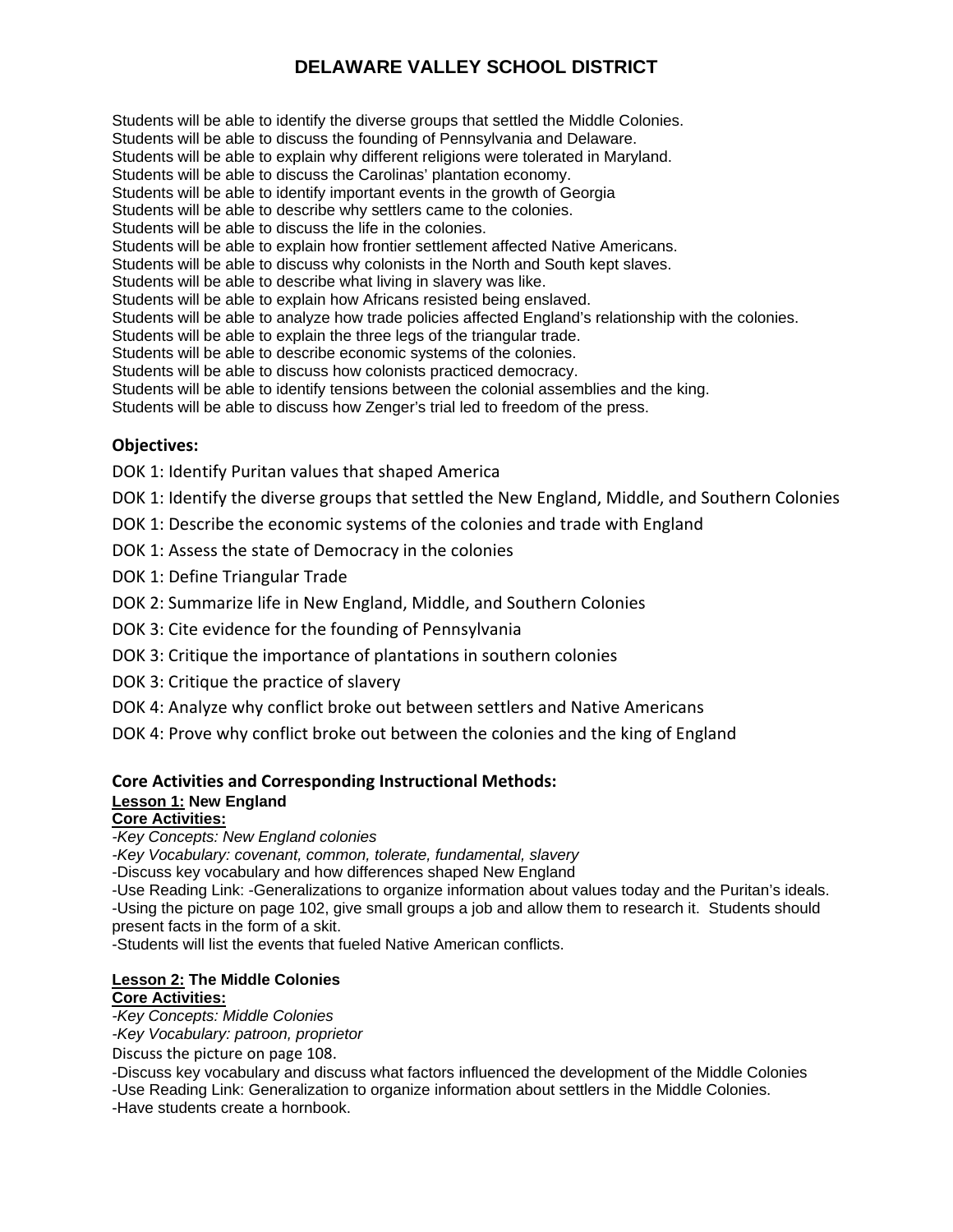#### **Lesson 3: The Southern Colonies Core Activities:**

*-Key Concepts: Southern Colonies* 

*-Key Vocabulary: plantation, indigo, debtor*

-Ask students "How did the Southern Colonies differ from the settlements?" to lead into how the Southern Colonies are different from other colonies.

-Discuss key vocabulary and the development of the Southern Colonies.

-Use Reading Link: Compare and Contrast to compare North and South Carolina.

-Students will identify the kinds of work done on plantations.

-Students will use a storyboard to illustrate the changes that occurred in Georgia.

#### **Lesson 4: Colonial Life**

#### **Core Activities:**

*-Key Concepts: colonial life* 

*-Key Vocabulary: slave trade, apprentice, growth rate, Great Awakening, backcountry*

-Ask students what are some economic needs that affected life in the colonies?

‐Discuss key vocabulary and colonial life.

-Use Reading Link: Generalization to help students make generalizations about working in the colonies.

-Allow students to research and choose an apprenticeship agreement.

-Allow students to pick a trade and write an apprenticeship agreement.

-Students will work together to make a quilt like the colonists did. The quilt should show the topics covered in the lesson.

# **Lesson 5: Slavery in the Colonies**

# **Core Activities:**

*-Key Concepts: Slavery* 

*-Key Vocabulary: slave codes, spiritual* 

-Discuss key vocabulary and slavery development

-Use Reading Link: Generalization to help students make generalizations about how African culture has influenced the English language.

-Have students describe the differences between slavery in the northern colonies and southern colonies. -Allow students to perform skits as if they had a news reporter interviewing people about the slavery resistance.

#### **Lesson 6: Colonial Economies**

#### *-Key Concepts: Trade*

*-Key Vocabulary: triangular trade, Middle Passage, industry* 

-Discuss key vocabulary and regional economies

-Use Reading Link: Generalization to help students make generalizations about English trade laws.

-After discussing the diagram of triangular trade, students as a class should re-enact the concept.

-Students will discuss exports of the colonies in the Data Graphic on page 134.

-Students will make posters showing the economies of the three regions

### **Lesson 7: Colonial Governments**

### **Core Activities:**

*-Key Concepts: Government* 

*-Key Vocabulary: assembly, legislation* 

-Discuss key vocabulary and the development of government in the colonies.

-Use Reading Link: Generalization to help students make generalizations about the power of colonial assemblies

-Students will use graphic organizers to show the roles and functions of those in early colonial government.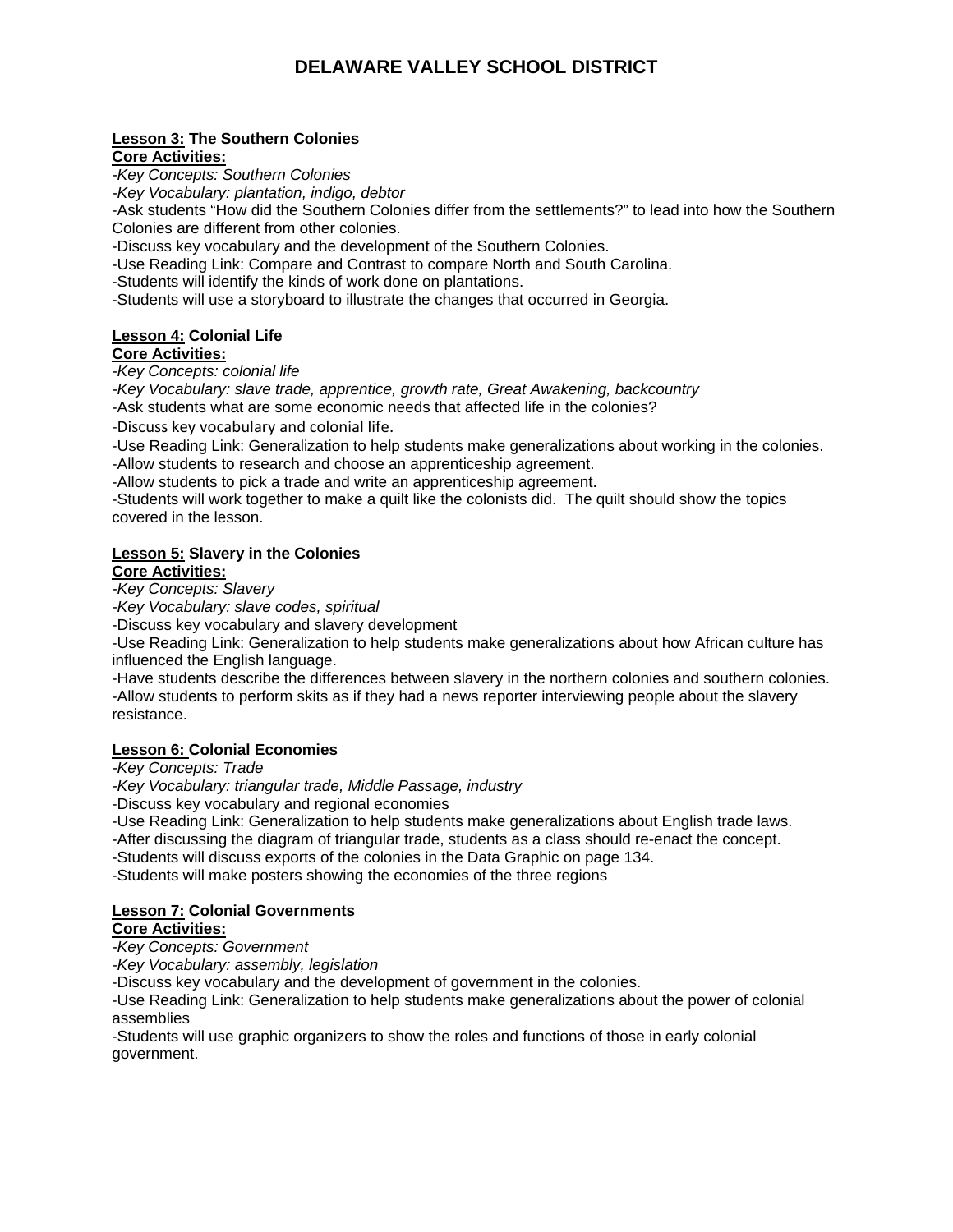#### **Instructional Methods:**

Brainstorming Graphic Organizers Large Group Instruction Small Group Reading Oral and Silent Reading Group and Individual Research Projects and Presentations **Timelines Discussion** Creative Thinking/Problem Solving Critical Thinking Partner Reading and Questioning Map Reading Chart Reading Graph Interpretation Map Construction Student Writing Role Play **Simulation** 

#### **Assessments:**

#### **Diagnostic:**

Brainstorming Web: Students' participation and adherence to topic within graphic organizer and interpretation of pictures and maps, student predictions based on prior learning **Formative:** 

Discussion, use of vocabulary terms, student writing, organization of thoughts in graphic organizers, partner questioning, role play, group presentation, lesson review, map activities, dramatic interpretation, student activity book, hands-on projects, posters

#### **Summative:**

Lesson 1 Assessment (pages 52-55)

- Lesson 2 Assessment (pages 56-59)
- Lesson 3 Assessment (pages 60-63)
- Lesson 4 Assessment (pages 64-67)
- Lesson 5 Assessment (pages 68-71)
- Lesson 6 Assessment (pages 72-75)
- Lesson 7 Assessment (pages 76-79)
- Idea Factory activities (pages 23-32)

#### **Extensions:**

- -Using generalization graphic organizer have students write a paragraph about how Americans' values today are similar to and different from the Puritans' ideals
- -Students should pretend to be either a colonist or a Native American and develop a quote that reflects the feelings of that group of people.
- Have students use generalization organizer to write a paragraph why many Scots-Irish people settled in the Middle Colonies.
- -Allow students to research more facts on the founding of Pennsylvania. Students should write a paragraph that shows how those founding groups affect us today.
- -Have students look at a map and explain how Georgia's location could protect English territory from the French in Louisiana and the Spanish in Florida.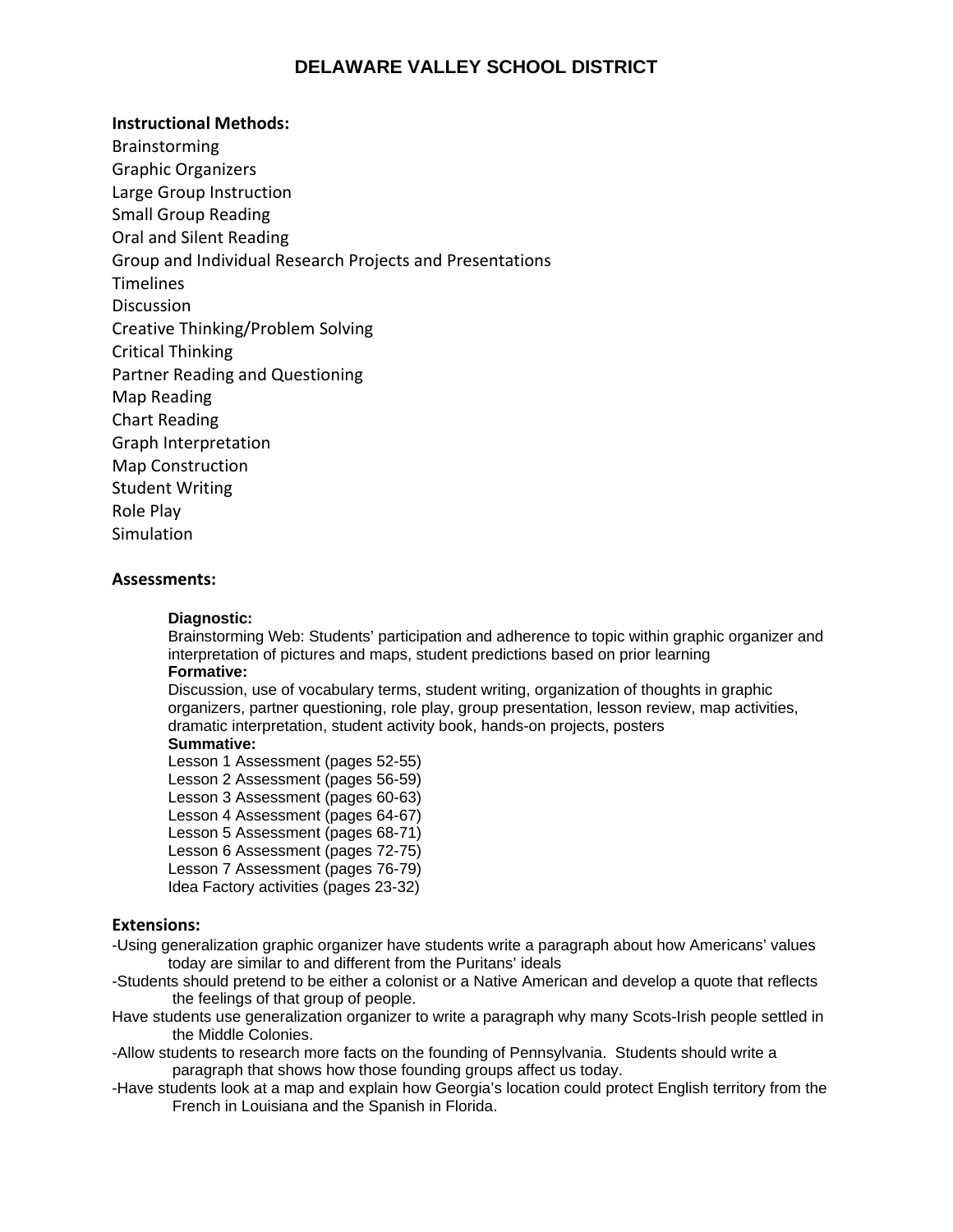- -Students will write a persuasive friendly letter to get a family member to move from one colony to their colony.
- --Have students write a paragraph describing what life in the colonies was like for a child and if they would like it or not.
- -Allow students to research more words that first came into the English language in the South and how we use them today.
- -Have students find and share traditional stories told by enslaved Africans.
- -Have students reread the quotation on p. 132 and explain what it means.
- -Have students to look for and share primary sources related to the Middle Passage.
- -Have students write 3 additional questions based on the Data Graphic on page 134.
- Have students compare John Locke's ideas about rights to the preamble of the Declaration of Independence.
- -Have students find out more about colonial punishments and present findings in a report.

#### **Correctives:**

- -Have students write a paragraph that summarizes what they have read.
- -Have students present an oral summary of the lesson to the class.
- -Students should use the Map Skill on page 110 to discuss and review the Middle Colonies.
- -Students should use a matching activity to review important people and groups of people associated in the Middle Colonies.
- Discuss and question about the diagram on pages 114 and 115.
- -Students will make a collage of the crops and goods that were produced in the southern colonies.
- -Have students discuss the vocabulary from the lesson.
- -Allow students to write one review question on an index card.
- Have students write 2 sentences about slavery in the English colonies using the two vocabulary terms from the lesson.
- -Have students explain each leg of the triangular trade in their own words.
- -Have students put together crossword puzzles with clues about the concepts in the lesson.
- -Have students read and discuss the primary sources on pages 140-141.
- -Student Activity Book pages 22,23,24,25,26,28,29

#### **Materials and Resources:**

Social Studies Textbook Student Activity Book Teacher's Manual Idea Factory‐Teacher Resources Transparencies UPS4, GO2, GO11, RS3, Map 3, GO14, GO15 Big Idea Video Audio CDs Internet Almanacs Globes Wall Maps Printable Graphic Organizers www.superteacherworksheets.com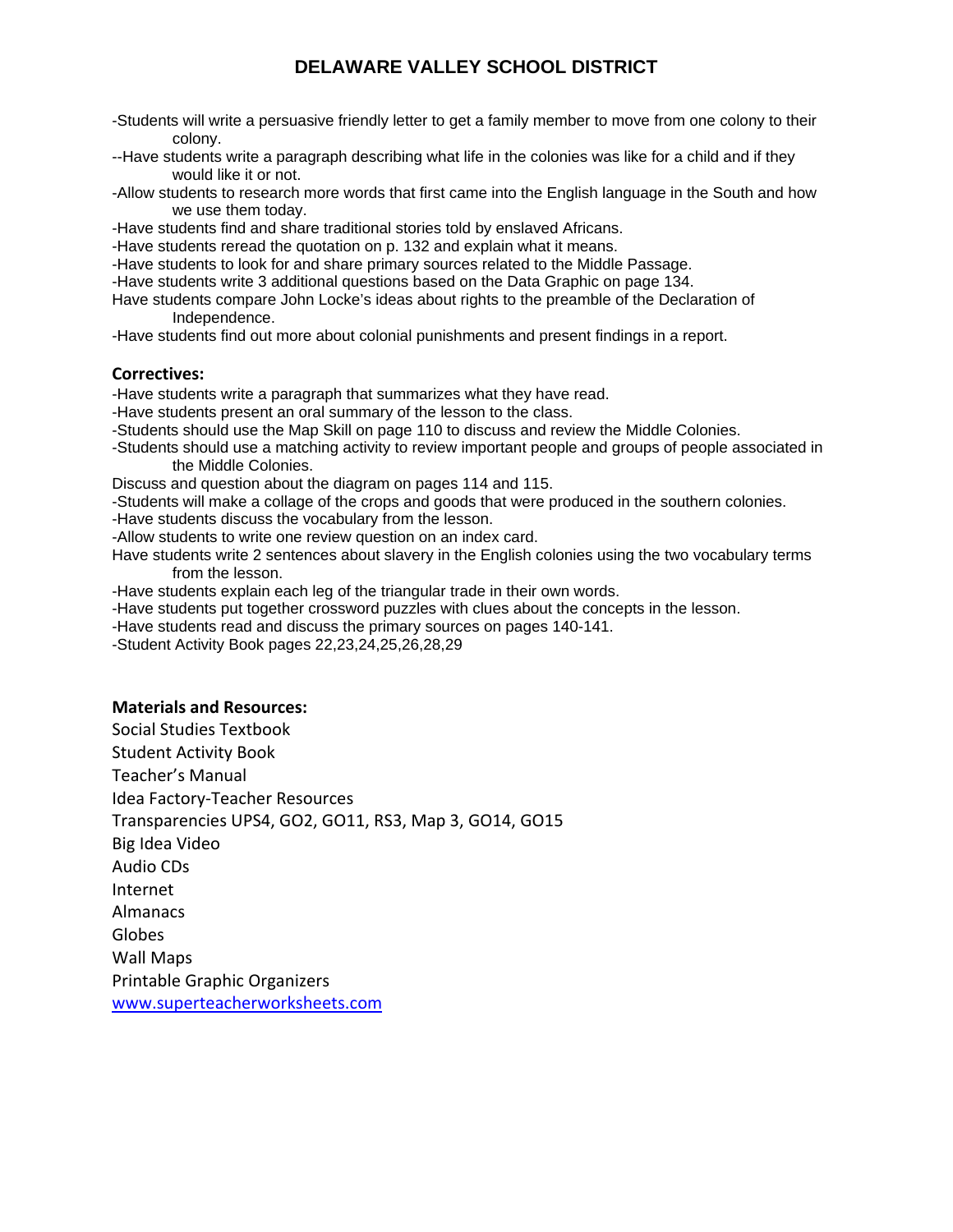# **Curriculum Plan**

**Unit 4:** The Struggle for North America **Time Range in Days:** (8 Lessons, 5 Weeks)

#### **Standard(s):**

(PA Academic Standards, PACS English/Language Arts, PACS Math, PACS Reading and Writing for Science and Technology, PACS Reading and Writing for History and Social Studies, National Standards)

#### **Standards Addressed:**

#### **Civics and Government**

5.1.5.A, 5.1.5.B, 5.1.5.C, 5.1.5.D, 5.1.5.E, 5.1.5.F, 5.2.5.A, 5.2.5.B, 5.2.5.C, 5.2.5.D, 5.3.5.A, 5.3.5.B, 5.3.5.C, 5.3.5.D, 5.3.5.E, 5.3.5.F, 5.3.5.G, 5.3.5.H, 5.4.5.B, **Economics:**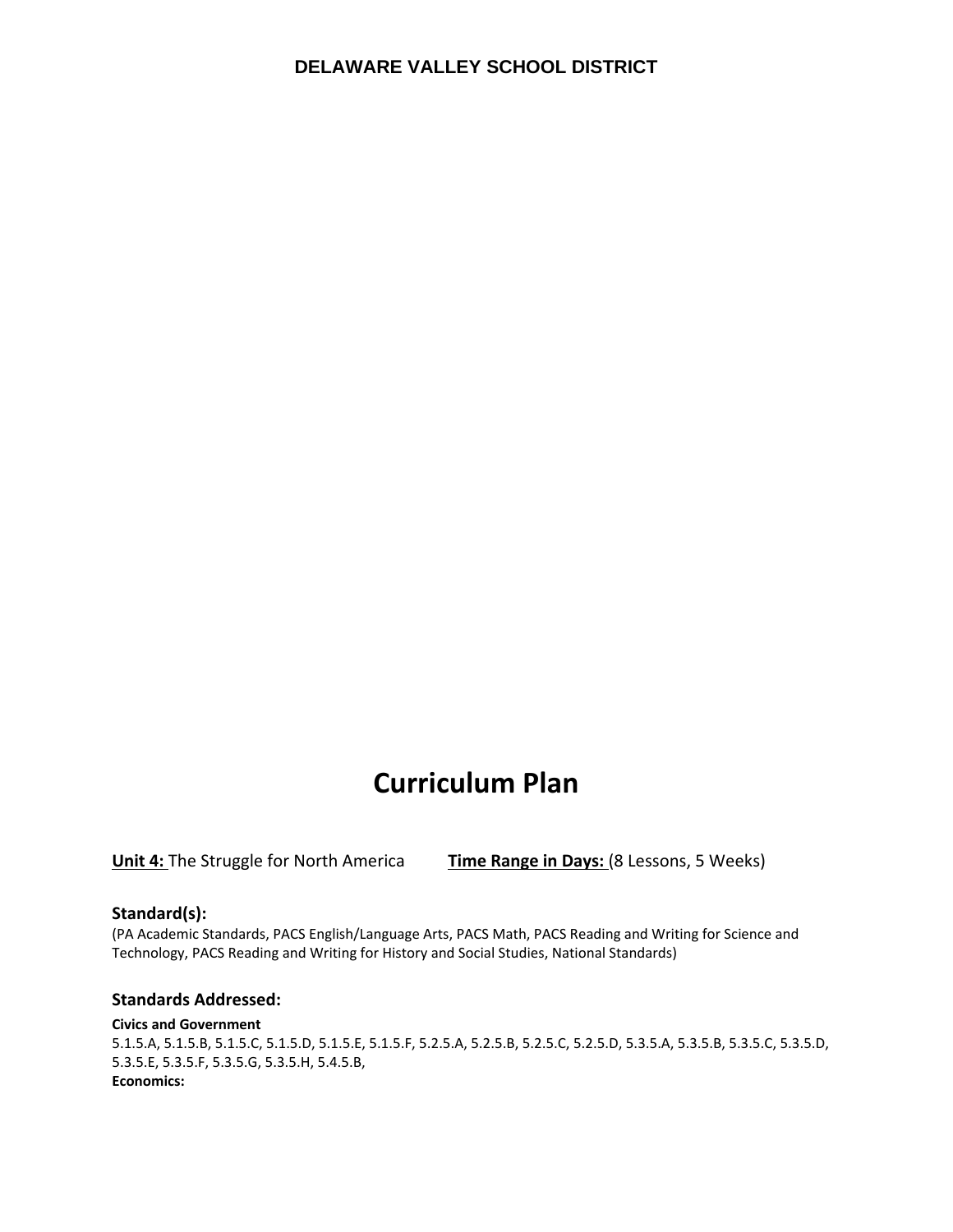6.1.5.A, 6.1.5.B, 6.1.5.C, 6.1.5.D, 6.2.5.A, 6.2.5.B, 6.2.5.C, 6.2.5.D, 6.2.5.E, 6.2.5.F, 6.2.5.G, 6.3.5.A, 6.3.5.B, 6.3.5.C, 6.4.5.A, 6.4.5.B 6.4.5.C, 6.4.5.D, 6.5.5.A, 6.5.5.B, 6.5.5.D, 6.5.5.E, 6.5.5.F, 6.5.5.G, 6.5.5.H

#### **Geography:**

7.1.5.A, 7.1.5.B, 7.2.5.A, 7.2.5.B, 7.3.5.A, 7.4.5.A, 7.4.5.B

#### **History:**

8.1.5.A, 8.1.5.B, 8.1.5.C, 8.2.5.A, 8.2.5.B, 8.2.5.C, 8.2.5.D, 8.3.5.A, 8.3.5.B, 8.3.5.C, 8.3.5.D, 8.4.5.A, 8.4.5.B **English/Language Arts:**

CC.1.1.5.D, CC.1.1.5.E, CC.1.2.5.A, CC.1.2.5.B, CC.1.2.5.C, CC.1.2.5.D, CC.1.2.5.E, CC.1.2.5.F, CC.1.2.5.G, CC.1.2.5.H, CC.1.2.5.I, CC.1.2.5.J, CC.1.2.5.K, CC.1.2.5.L, CC.1.4.5.A, CC.1.4.5.B, CC.1.4.5.C, CC.1.4.5.D, CC.1.4.5.E, CC.1.4.5.F, CC.1.4.5.G, CC.1.4.5.H, CC.1.4.5.I, CC.1.4.5.J, CC.1.4.5.K, CC.1.4.5.L, CC.1.4.5.S, CC.1.4.5.T, CC.1.4.5.U, CC.1.4.5.V, CC.1.4.5.W, CC.1.4.5.X, CC.1.5.5.A, CC.1.5.5.B, CC.1.5.5.C, CC.1.5.5.D, CC.1.5.5.E, CC.1.5.5.F, CC.1.5.5.G

#### **Anchor(s):**

EO5.B‐K.1, EO5.B‐C.2, EO5.B‐C.3.1, EO5.B‐V.4, EO5.C.1.1, EO5.C.1.2, EO5.C.1.3, EO5.D.1.1, EO5.D.1.2, EO5.D.2.1, EO5.E.1.1

**Overview:** Unit 4 discusses the French in Louisiana, the French and Indian War, Colonists Protest British Rule, the Revolution Begins, the Declaration of Independence, Fighting the War, American Victories, and The War Ends.

#### **Focus Question(s):**

Why do people take risks?

#### **Goals:**

Students will be able to recognize the importance of La Salle's voyage down the Mississippi. Students will be able to discuss French motives for settling the Louisiana Territory. Students will be able to identify the cause of the French and Indian War. Students will be able to describe the changes caused by the war. Students will be able to explain why how taxes caused growing tension. Students will be able to identify two events that led to the American Revolution. Students will be able to identify the battles that began the American Revolution. Students will be able to explain the importance of the Battle of Bunker Hill. Students will be able to identify the point at which war became unavoidable. Students will be able to identify important actions of the Second Continental Congress. Students will be able to explain the significance of the Declaration of Independence. Students will be able to discuss challenges of the Patriots. Students will be able to compare and contrast forces of the Revolution. Students will be able to recognize American support for the war. Students will be able to identify the economic impact the war had on Americans. Students will be able to explain the significance of the Battle of Trenton. Students will be able to describe the turning point of the Revolutionary War. Students will be able to explain how Washington's troops became better fighters. Students will be able to identify the two British fronts in 1781. Students will be able to explain the importance of the Battle of Yorktown. Students will be able to describe the results of the American Revolution.

#### **Objectives:**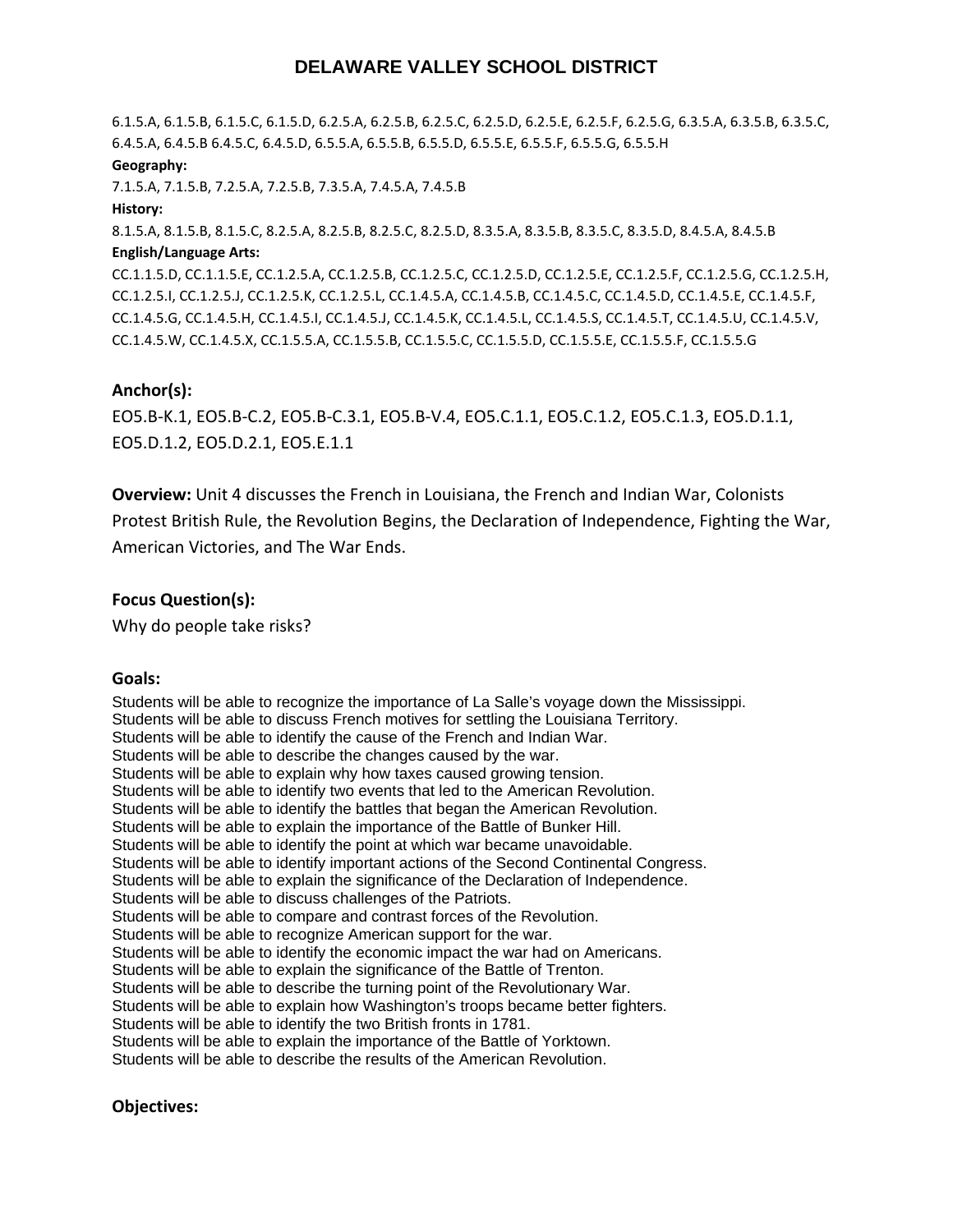- DOK 1: Identify the causes of the French and Indian War
- DOK 2: Summarize taxation in the colonies
- DOK 2: Relate key battles to their significance in the Revolutionary War
- DOK 2: Summarize the results of the American Revolution
- DOK 3: Draw conclusions as to the significance of the Declaration of Independence
- DOK 3: Compare and contrast the forces of the revolution.
- DOK 4: Analyze battles of the Revolutionary War and their significance to their final victory
- DOK 4: Students will connect the important of La Salle's voyage with the French settlement in the Louisiana Territory.

#### **Core Activities and Corresponding Instructional Methods: Lesson 1: The French in Louisiana Core Activities:**

*-Key Concepts: Mississippi river* 

*-Key Vocabulary: tributary, territory* 

Discuss key vocabulary and how the Mississippi River affected the French settlement.

-Use Reading Link: Main idea and details to organize ideas about New Orleans

-Have students begin a timeline for the events in Unit 4

-Students will analyze the map on page 150.

-Students will write about the steps in founding New Orleans.

#### **Lesson 2: The French and Indian War Core Activities:**

*-Key Concepts: French and Indian war* 

*-Key Vocabulary: French and Indian War, Treaty of Paris, Proclamation of 1763* 

-Discuss possible causes of the French and Indian War.

-Discuss key vocabulary and how the French and Indian War change the colonies

- Use Reading Skill: Main Ideas and details to helps students identify the main ideas and details about the French and Indian War.

-Allow students to add events to Unit 2 timeline.

-Students will write a paragraph answering the how the French and Indian War changed the colonies.

#### **Lesson 3: Colonies Protest British Rule Core Activities:**

*-Key Concepts: colonists unite* 

*-Key Vocabulary: Stamp Act, boycott, repeal, delegates* 

-Have students brainstorm ideas of the reasons why the colonists unite against Great Britain

-Discuss key vocabulary and what caused the colonists to unite against Great Britain

-Use Reading Skill: Main ideas and details to help students to organize the key points of the topic.

-Allow students to add events to Unit 4 timeline.

-In order to help students understand why colonists were becoming so unhappy with British rule,

impose a rule on the class that would be considered too restricting. Discuss students' feelings about the rule and possible solutions. Compare their solutions to what the colonists actually did.

#### **Lesson 4: The Revolution Begins Core Activities:**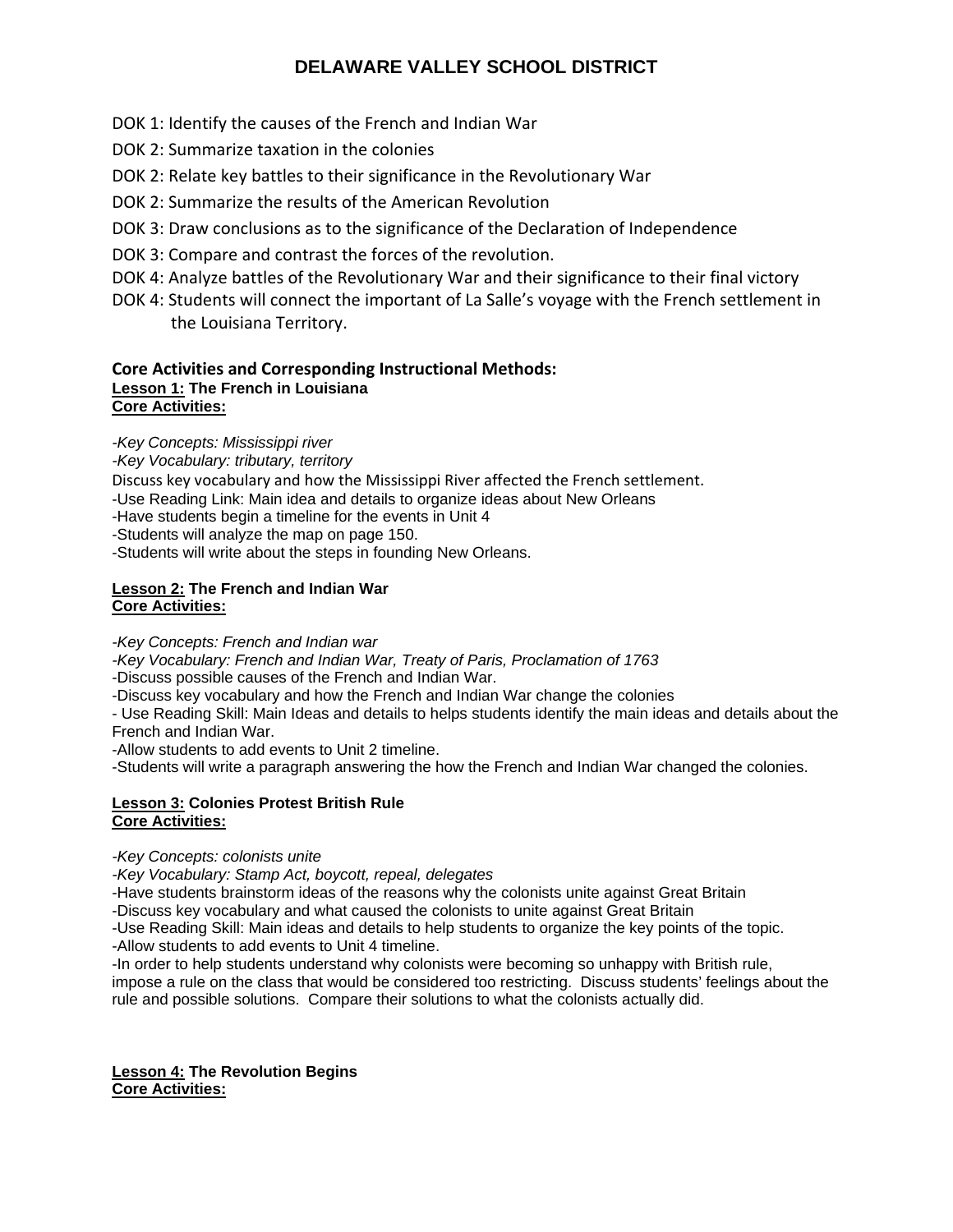*-Key Concepts: causes of the American Revolution* 

*-Key Vocabulary: militia, ammunition*

-Recall information from past lesson about the causes of war.

-Discuss key vocabulary and what caused the American Revolution.

-Use Reading Link: Main idea and details to organize ideas about the advantages the British and the colonist had.

-Allow students to add events to Unit 4 timeline.

-Allow students to use large maps to identify the locations of the early battles in the war.

-Allow students to pick one early battle and write a newspaper article as if they were an eyewitness.

#### **Lesson 5: The Declaration of Independence Core Activities:**

#### *-Key Concepts: Declaration of Independence*

Key Vocabulary: Continental Army, Declaration of Independence

-Discuss key vocabulary and Declaration of Independence

-Use Reading Link: Main ideas and details to help organize the key idea of the Olive Branch Petition -Allow students to add events to Unit 4 timeline.

-Students should work in small groups to compare and contrast the rough and final versions of the Declaration of Independence.

#### **Lesson 6: Fighting the War Core Activities:**

*-Key Concepts: Fighting the war* 

*-*Key Vocabulary: Patriot, mercenary, Loyalist, profiteering, inflation

-Discuss key vocabulary and the challenges of the war.

-Use the Reading Link: Main idea and details to show details of the American army.

-Allow students to add events to Unit 4 timeline.

-Students will discuss the main differences between the British and American armies.

-Students should identify the main challenges to the Americans in the War.

-Students should design posters that describe the support for the war effort.

-Students should write letters from the viewpoint of colonists describing what the scene was like when the Declaration of Independence was read.

#### **Lesson 7: American Victories Core Activities:**

*-Key Concepts: American victories* 

Key Vocabulary: desert, Treaty of Alliance

-Discuss key vocabulary and how the Patriots influenced the war

-Use Reading Link: Main idea and details to explain why the Battle of Saratoga was a turning point in the war for independence.

-Allow students to add events to Unit 4 timeline.

-Allow students to pick one battle mentioned in the lesson and write a summary of it.

-Students should interpret the map on pages 180-181.

-Students should discuss George Washington as a military leader.

#### **Lesson 8: The War Ends Core Activities:**

*-Key Concepts: Revolution*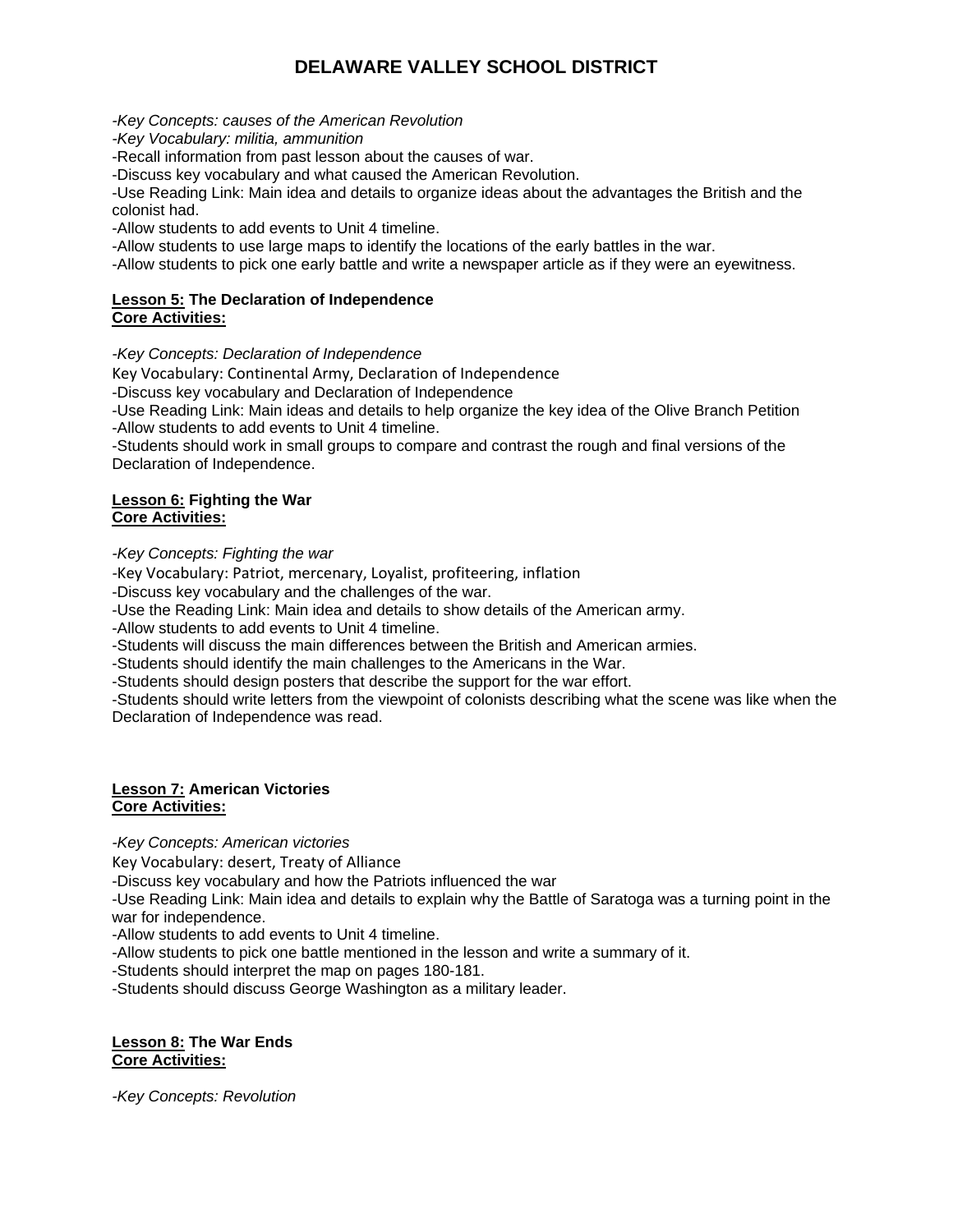*-*Key Vocabulary: blockade, Treaty of Paris -Discuss key vocabulary and how the Revolution affect life in America. -Use the Reading Link: Main idea and details to respond to the question: How important was the help the French gave General Washington? -Allow students to add events to Unit 4 timeline. -Students should chart the results of the end of the war. -Students should work in small to discuss and present how the Patriots, Loyalists, British soldiers, African Americans, and Native Americans, all risked their lives for their war efforts. **Instructional Methods:** Brainstorming Graphic Organizers Large Group Instruction

Small Group Reading

Oral and Silent Reading

Group and Individual Research Projects and Presentations

**Timelines** 

**Discussion** 

Creative Thinking/Problem Solving

Critical Thinking

Partner Reading and Questioning

Map Reading

Chart Reading

Graph Interpretation

Map Construction

Student Writing

Role Play

Simulation

#### **Assessments:**

#### **Diagnostic:**

Brainstorming Web: Students' participation and adherence to topic within graphic organizer and interpretation of pictures and maps, student predictions based on prior learning, **Formative:** 

Discussion, use of vocabulary terms, student writing, organization of thoughts in graphic organizers, partner questioning, role play, group presentation, lesson review, map activities, dramatic interpretation, student activity book, hands-on projects, posters, research presentation, use of reference materials

#### **Summative:**

Lesson 1 Assessment (pages 81-84) Lesson 2 Assessment (pages 85-88) Lesson 3 Assessment (pages 89-92) Lesson 4 Assessment (pages 93-96) Lesson 5 Assessment (pages 97-100) Lesson 6 Assessment (pages 101-104)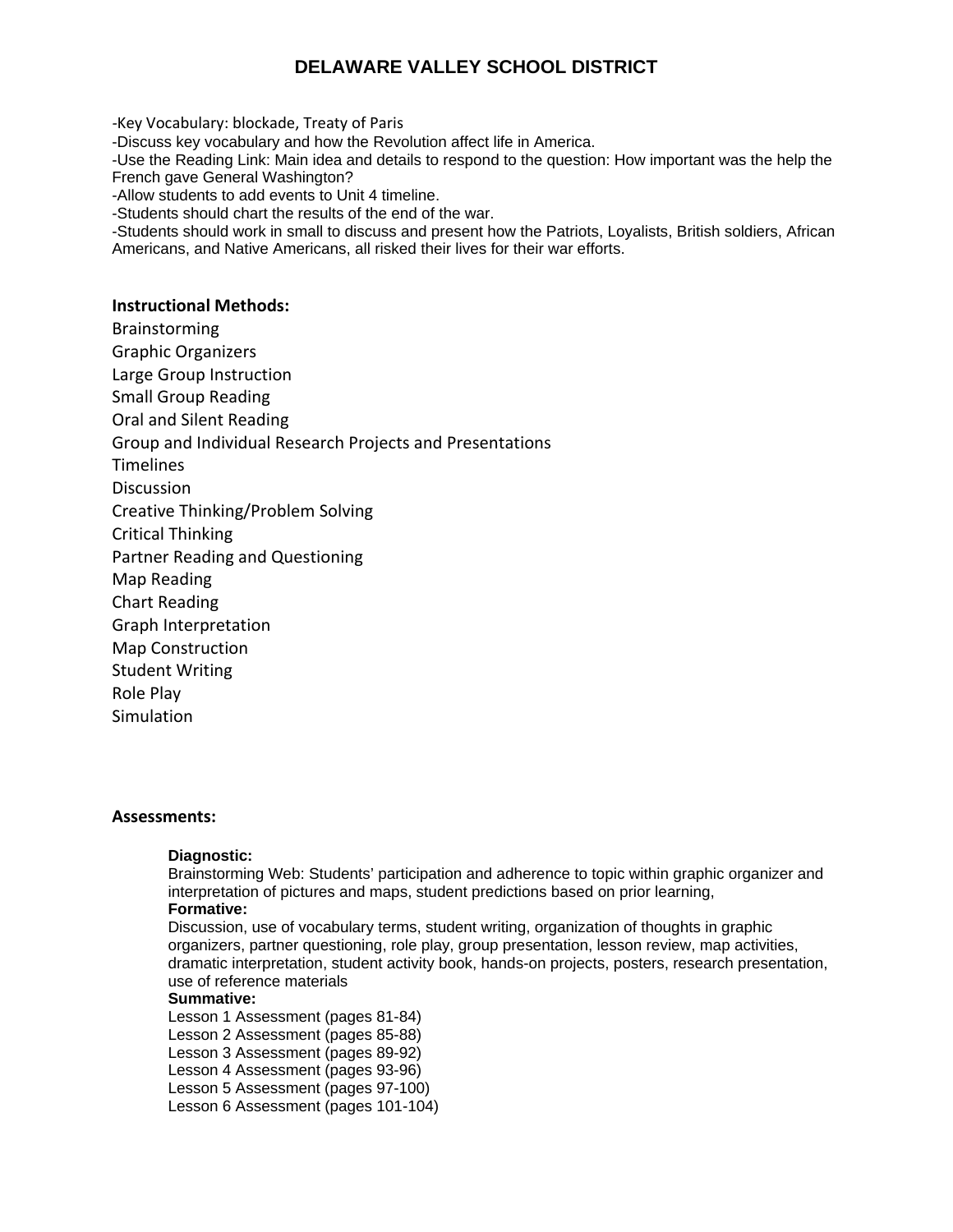Lesson 7 Assessment (pages 105-108 Lesson 8 Assessment (pages 109-112) Idea Factory activities (pages 30-50)

#### **Extensions:**

-Allow students to write what it may have been like to be on LaSalle's journey in a series of journal entries Students will research notable figures of the French and Indian War and write an interview based on facts.

-Students construct a map to show important locations in the French and Indian War.

- -Explain that colonists wrote lyrics to express their feelings about the struggle for liberty. In pairs, have the students choose a melody and write words to express their feelings about the struggle for liberty.
- -Ask students to explain why the first shot fired in the American Revolution has been called "the shot heard 'round the world."
- -Organize students into groups. Assign each group a section of the lesson. Ask each group to develop and present a skit that shows the content of their section.
- -Have students create bookmarks using quotations that express the meaning of the Declaration of Independence.
- -Have students research and find the positions and viewpoints of the signers of the Declaration of Independence.
- -Have students to work in groups of three to suppose they are a Continental soldier, a Redcoat, and a Hessian. Ask students to discuss their roles in the war.
- -Have students identify ways that two countries helped the Americans.
- -Have students find out why the Marquis de Lafayette came to the aid of the Patriots.
- -Have students explain why British Prime Minister Lord North said, "It is all over!" when he learned that Cornwallis had surrendered.
- -Students should find one quote that refers to the end of the war.
- -Students should write about what they felt was the most interesting part of the war.

#### **Correctives:**

- -Students will look for 10 important sentences in the lesson and put them in sequential order to retell the lesson..
- -Students will use timelines to retell the main events of the French and Indian War.
- -Students will use Map Skill on page 154 to review.
- -Give students cards with important people, places, or events. Allow students to play 20 questions to discuss and review ideas.
- -Allow students to summarize and illustrate the information in each section of Lesson 3.
- -Have students use timelines to review the causes that led up to the war.
- -Have students use timelines to retell the details of the early battles to partners.
- -Allow students to create flashcards with vocabulary words and important concepts from Lesson 5.
- -Ask students specific questions from 172-173 and have them point to where on the pages they would find the answer.
- -Allow students to write a True/False question to be used as a whole class review.
- -With a partner, have students list the American's advantages as Saratoga.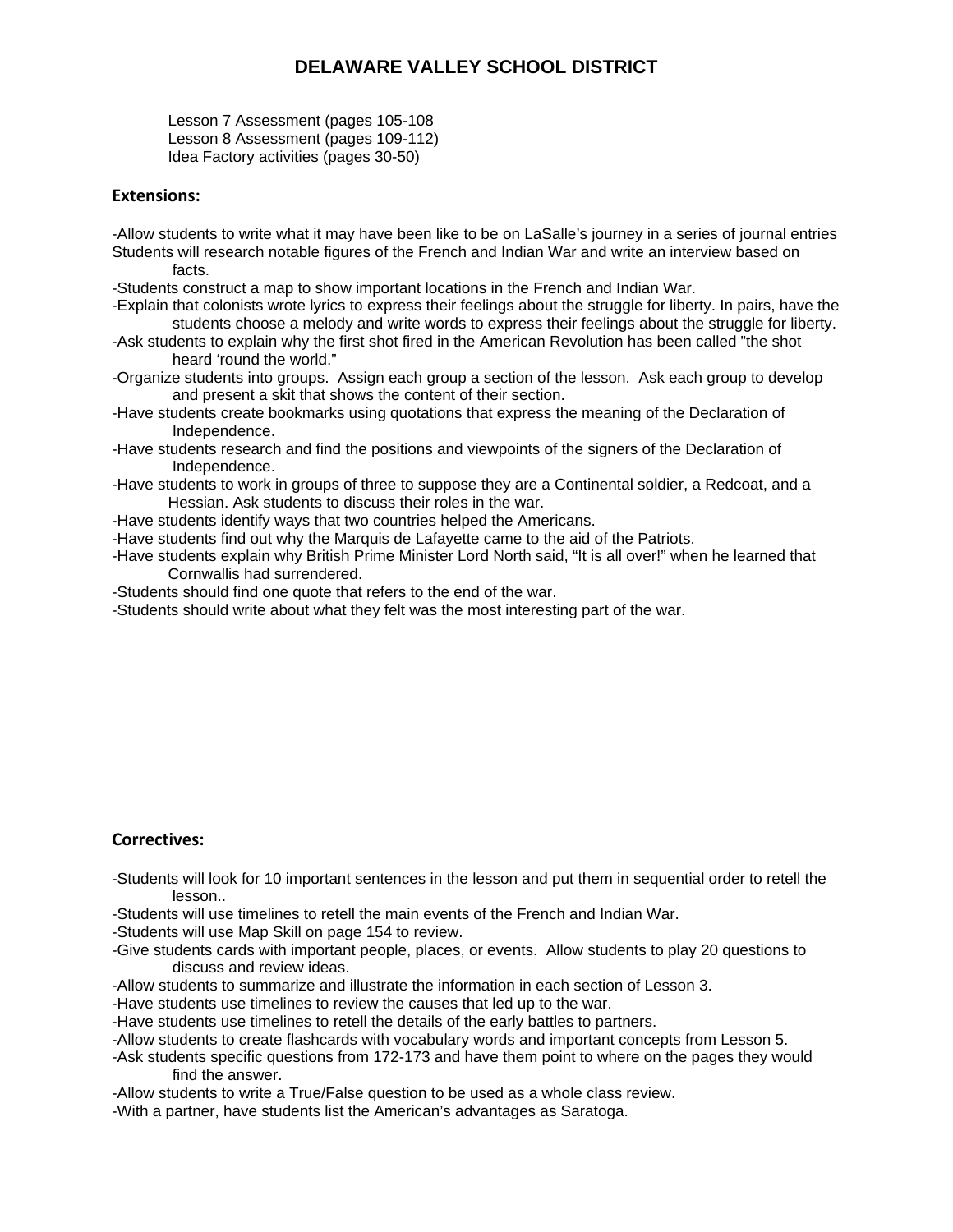-Allow students to design a crossword puzzle with vocabulary words and important concepts in the lesson..

-Students should review lesson by looking at pictures and graphic aids in order to retell important events. -Students should work in partners to discuss and review timelines of the American Revolution.

-Students should ask each other questions about timelines.

-Student Activity Book page 31, 32,33,34,35,36,38,39.

#### **Materials and Resources:**

Social Studies Textbook Student Activity Book Teacher's Manual Idea Factory‐Teacher Resources Transparencies GO10, RS4, Map 11, GO12, GO13, GO9 Big Idea Video Audio CDs Internet Almanacs Globes Wall Maps Printable Graphic Organizers www.superteacherworksheets.com

# **Curriculum Plan**

**Unit 5:** The New Nation **Time Range in Days: (7 Lessons, 5 Weeks)**

#### **Standard(s):**

(PA Academic Standards, PACS English/Language Arts, PACS Math, PACS Reading and Writing for Science and Technology, PACS Reading and Writing for History and Social Studies, National Standards)

**Standards Addressed:**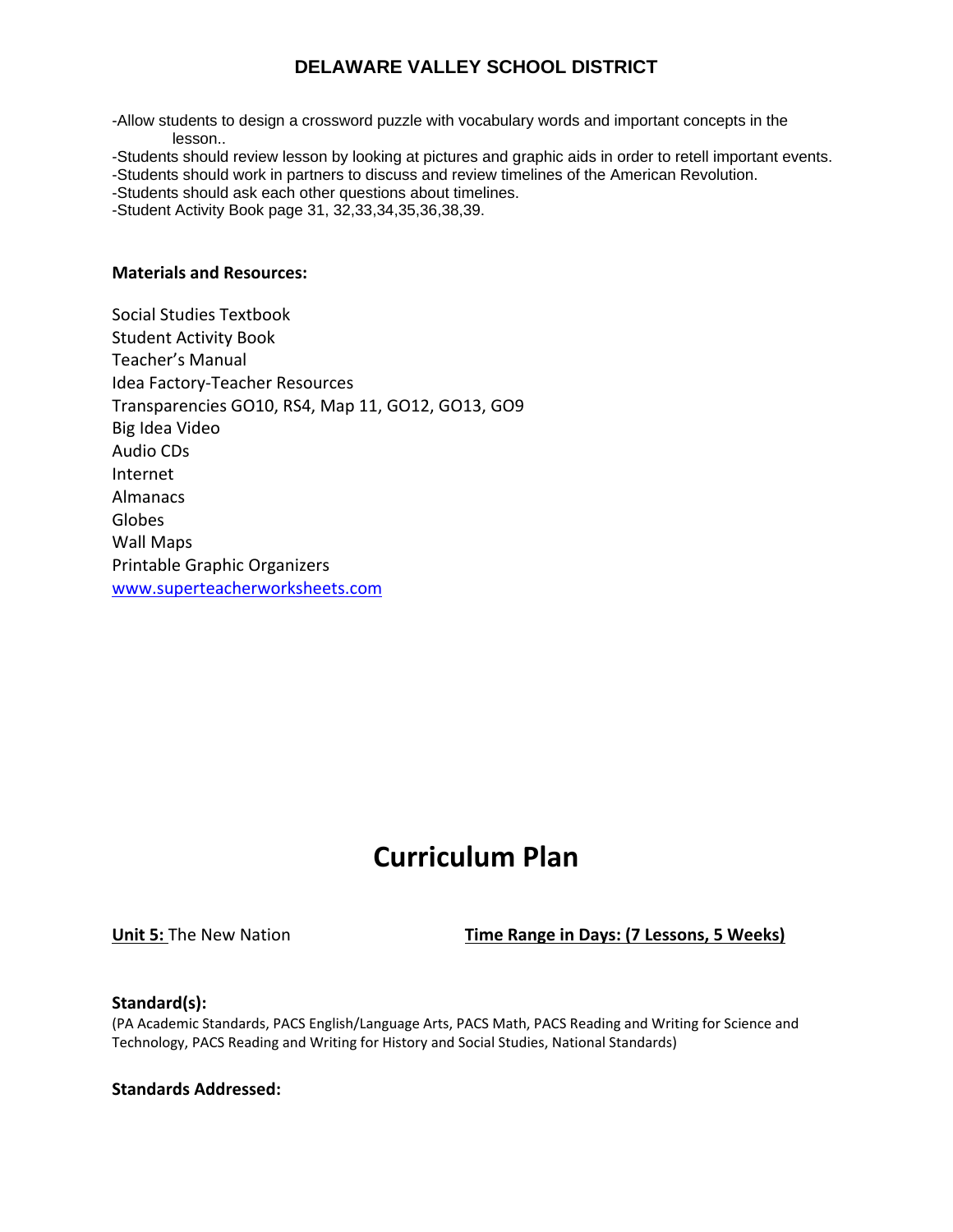#### **Civics and Government**

5.1.5.A, 5.1.5.B, 5.1.5.C, 5.1.5.D, 5.1.5.E, 5.1.5.F, 5.2.5.A, 5.2.5.B, 5.2.5.C, 5.2.5.D, 5.3.5.A, 5.3.5.B, 5.3.5.C, 5.3.5.D, 5.3.5.E, 5.3.5.F, 5.3.5.G, 5.3.5.H, 5.4.5.B,

#### **Economics:**

6.1.5.A, 6.1.5.B, 6.1.5.C, 6.1.5.D, 6.2.5.A, 6.2.5.B, 6.2.5.C, 6.2.5.D, 6.2.5.E, 6.2.5.F, 6.2.5.G, 6.3.5.A, 6.3.5.B, 6.3.5.C, 6.4.5.A, 6.4.5.B 6.4.5.C, 6.4.5.D, 6.5.5.A, 6.5.5.B, 6.5.5.D, 6.5.5.E, 6.5.5.F, 6.5.5.G, 6.5.5.H

#### **Geography:**

7.1.5.A, 7.1.5.B, 7.2.5.A, 7.2.5.B, 7.3.5.A, 7.4.5.A, 7.4.5.B

#### **History:**

8.1.5.A, 8.1.5.B, 8.1.5.C, 8.2.5.A, 8.2.5.B, 8.2.5.C, 8.2.5.D, 8.3.5.A, 8.3.5.B, 8.3.5.C, 8.3.5.D, 8.4.5.A, 8.4.5.B **English/Language Arts:**

CC.1.1.5.D, CC.1.1.5.E, CC.1.2.5.A, CC.1.2.5.B, CC.1.2.5.C, CC.1.2.5.D, CC.1.2.5.E, CC.1.2.5.F, CC.1.2.5.G, CC.1.2.5.H, CC.1.2.5.I, CC.1.2.5.J, CC.1.2.5.K, CC.1.2.5.L, CC.1.4.5.A, CC.1.4.5.B, CC.1.4.5.C, CC.1.4.5.D, CC.1.4.5.E, CC.1.4.5.F, CC.1.4.5.G, CC.1.4.5.H, CC.1.4.5.I, CC.1.4.5.J, CC.1.4.5.K, CC.1.4.5.L, CC.1.4.5.S, CC.1.4.5.T, CC.1.4.5.U, CC.1.4.5.V, CC.1.4.5.W, CC.1.4.5.X, CC.1.5.5.A, CC.1.5.5.B, CC.1.5.5.C, CC.1.5.5.D, CC.1.5.5.E, CC.1.5.5.F, CC.1.5.5.G

#### **Anchor(s):**

EO5.B‐K.1, EO5.B‐C.2, EO5.B‐C.3.1, EO5.B‐V.4, EO5.C.1.1, EO5.C.1.2, EO5.C.1.3, EO5.D.1.1, EO5.D.1.2, EO5.D.2.1, EO5.E.1.1

#### **Overview:**

This unit covers planning a New Government, United States Constitution, the Louisiana Purchase, The War of 1812, the Industrial Revolution, The Age of Andrew Jackson, and Texas and the War with Mexico

#### **Focus Question(s):**

What causes a society to grow?

#### **Goals:**

Students will be able to identify strengths and weaknesses of the Articles of Confederation. Students will be able to explain how Shay's Rebellion led to the Constitutional Convention. Students will be able to discuss the conflict between large and small states. Students will be able to describe the compromises made to reach agreement on the Constitution. Students will be able to identify the three branches of the federal government. Students will be able to analyze the system of checks and balances. Students will be able to explain the purpose of the Bill of Rights. Students will be able to describe how George Washington became president. Students will be able to identify the reasons people migrated west. Students will be able to explain the significance of the Louisiana Purchase. Students will be able to discuss the tensions that led to the War of 1812. Students will be able to identify key battles in the conflict. Students will be able to explain the significance of the Monroe Doctrine.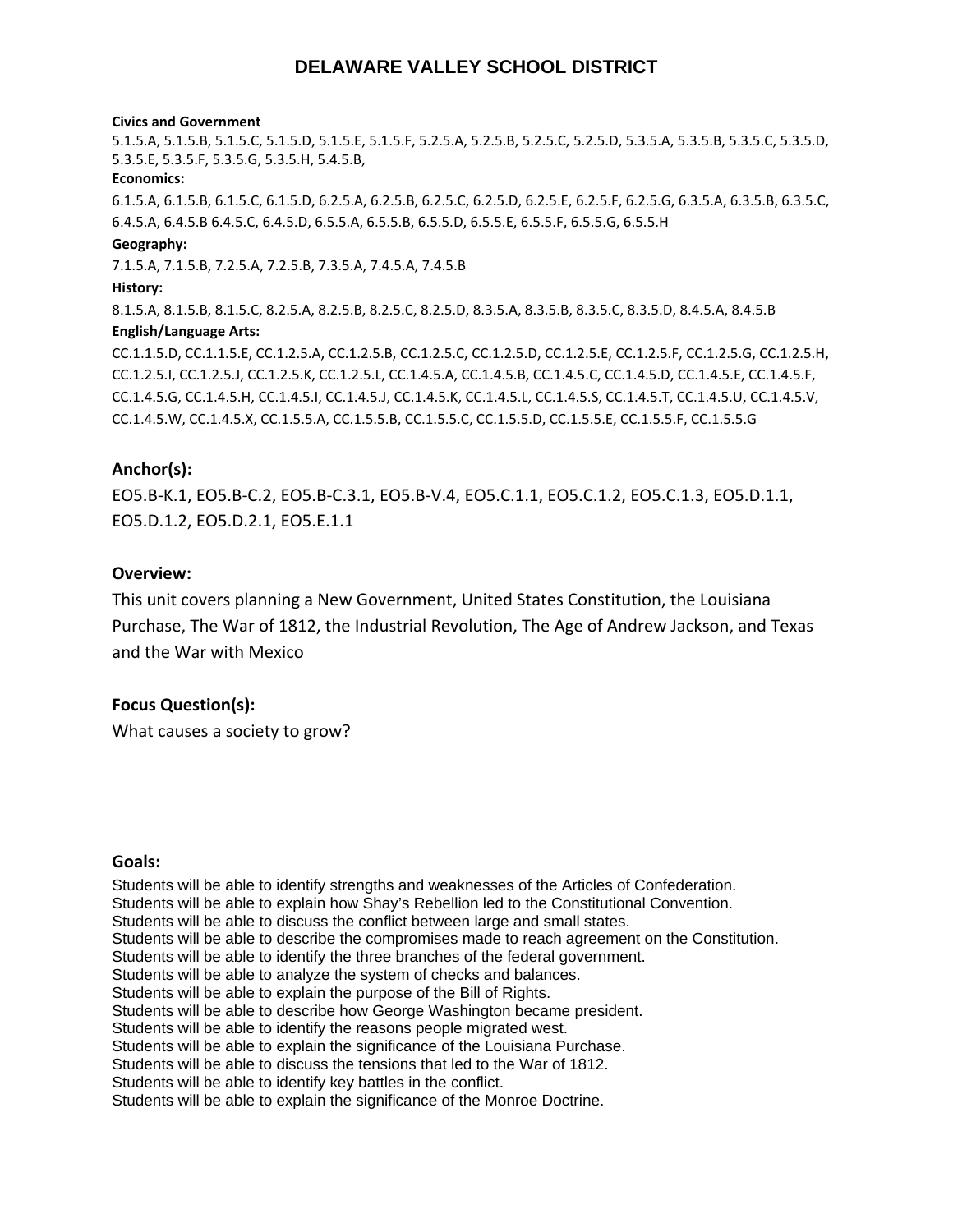Students will be able to identify important inventions during the Industrial Revolution. Students will be able to explain how new forms of transportation helped cities grow. Students will be able to explain the impact of Andrew Jackson's presidency. Students will be able to analyze how westward expansion affected Native Americans. Students will be able to discuss how the population changed during this period. Students will be able to identify sources of conflict between Texas and the Mexican government. Students will be able to explain how western territory became part of the United States. Students will be able to describe how the Gold Rush helped California grow,

#### **Objectives:**

- DOK 1: Identify the key battles in the War of 1812
- DOK 1: State the sources of conflict between Texans and the Mexican government
- DOK 2: Summarize the events that led to the War of 1812.
- DOK 2: Relate the migration of people westward with the significance of the Louisiana Purchase
- DOK 2: Use context clues to describe how the Gold Rush helped California grow.
- DOK 2: Summarize the strengths and weaknesses of the Articles of Confederation
- DOK 3: Compare and contrast the three branches of the federal government
- DOK 3: Investigate the purposes of the Bill of Rights
- DOK 3: Cite evidence of the inventions of the Industrial Revolutions
- DOK 3: Critique the impact of Andrew Jackson's presidency on westward expansion and population growth.
- DOK 4: Analyze how the conflict between states led to compromises when creating the Constitution

#### **Core Activities and Corresponding Instructional Methods:**

#### **Lesson 1: Planning a New Government Core Activities:**

*-Key Concepts: Government* 

*-Key Vocabulary: Articles of Confederation, arsenal, legislature* 

-Discuss key vocabulary and key concepts of the new government,

-Use Reading Link: Draw conclusions to give examples of how lives would be different if each state had its own money and the government couldn't afford to pay for disaster relief and the National Guard. -Assign teams of students to different states. As teams from states without ports create pictures of the goods they want to import, have team with ports decide what laws and taxes to impose. -Discuss the students' observations.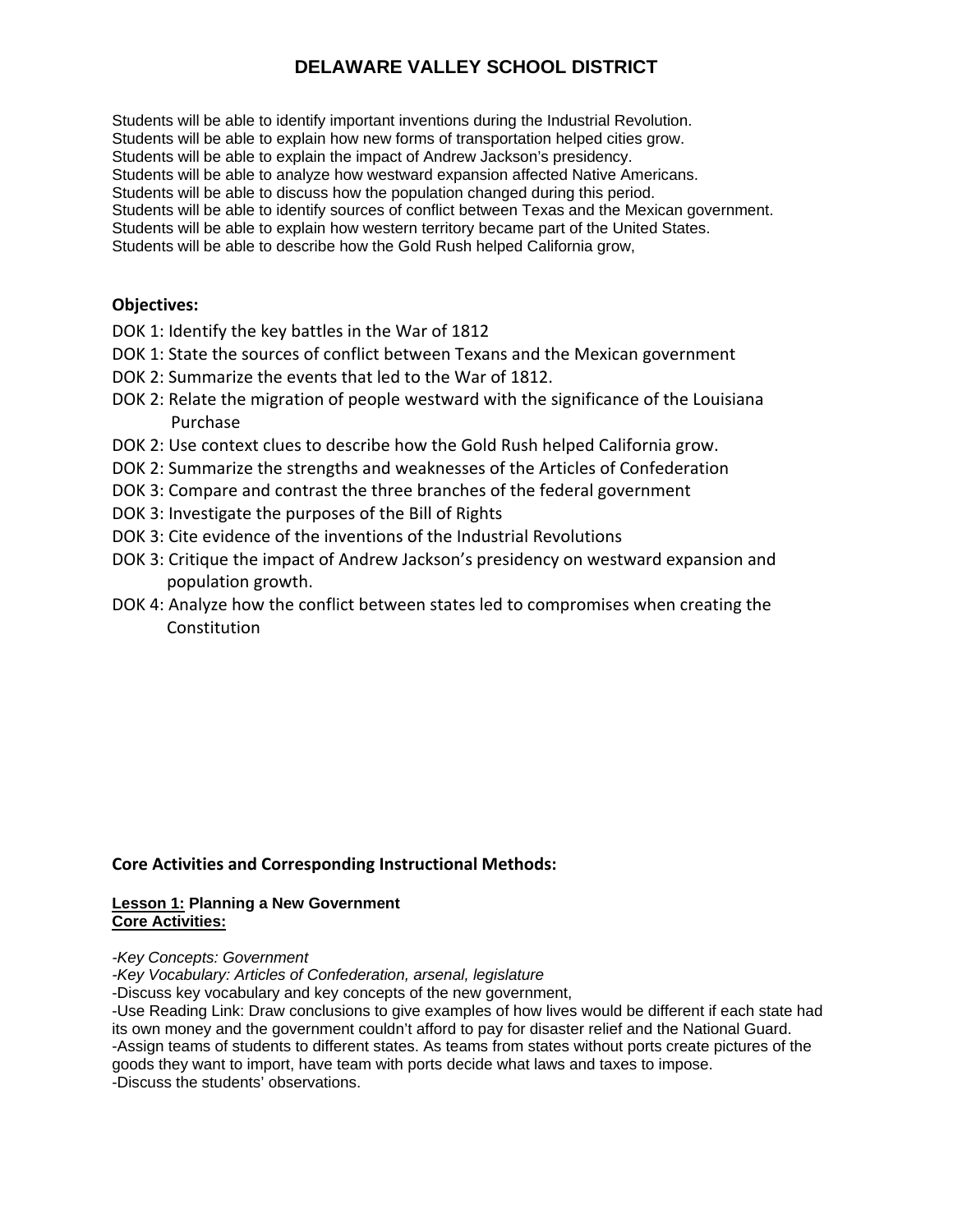-Students should chart the main ideas of the Articles of Confederation and the Constitution and compare and contrast the two documents..

-Students should summarize Shays' Rebellion.

-Students will participate in a reenactment of the Constitutional Convention.

#### **Lesson 2: United States Constitution Core Activities:**

*-Key Concepts: U.S. Constitution* 

*-Key Vocabulary: federal system, Supreme Court, ratify, bill of rights, amendment* 

-Discuss key vocabulary and why the Constitution is a powerful document

-Use Reading Link: Draw Conclusions about the Constitution and the branches of government.

-Students should be able to explain what each branch of government does.

-Students should write their own interpretation of the Preamble of the Constitution.

-Assign an amendment to a small group. Allow students to research it and explain it to the class.

-Students should design campaign posters showing why George Washington was the obvious choice for candidate.

#### **Lesson 3: The Louisiana Purchase Core Activities:**

*-Key Concepts: Louisiana Purchase* 

*-Key Vocabulary: pioneer, impressments*

-Discuss key vocabulary and how the expansion of the U.S. affected North America.

-Use Draw Conclusion: draw conclusion about the Corps of Discovery

-Have students write a paragraph about the ways the Louisiana Purchase helped the United States grow. -Allow students to color United States maps to show how the land of the US doubled with the Louisiana

Purchase. Ask students to find other bodies of water, etc that were acquired in the purchase.

-Students should research the journeys of Lewis and Clark. Students should write as if they were one of the explorers and write what they experience was like.

#### **Lesson 4: The War of 1812 Core Activities:**

*-Key Concepts: War of 1812* 

*-Key Vocabulary: War Hawks, Era of Good Feelings, Adams-Onis Treaty, Monroe Doctrine*  -Understand the causes that led to the War of 1812.

-Discuss key vocabulary and how the War 1812 affected Americans.

-Use Reading Link: Draw Conclusion to create a timeline to show the order of major battles and other events of the War of 1812.

-Students should discuss the lyrics of the national anthem.

#### **Lesson 5: The Industrial Revolution Core Activities:**

*-Key Concepts: Industrial Revolution* 

*-Key Vocabulary: Industrial Revolution, cotton gin, reaper, steam engine*

-Discuss transportation and how it has an impact on cities.

-Discuss key vocabulary and how some the Industrial Revolution changed people's lives.

-Use Reading Link: Text clues and conclusion to help understand how the Erie Canal helped New York grow

-Have students write a paragraph about how the Erie Canal helped New York City.

-In small groups, students should discuss and research how each of the inventions mentioned affected daily life in the 1800s. Students should present results.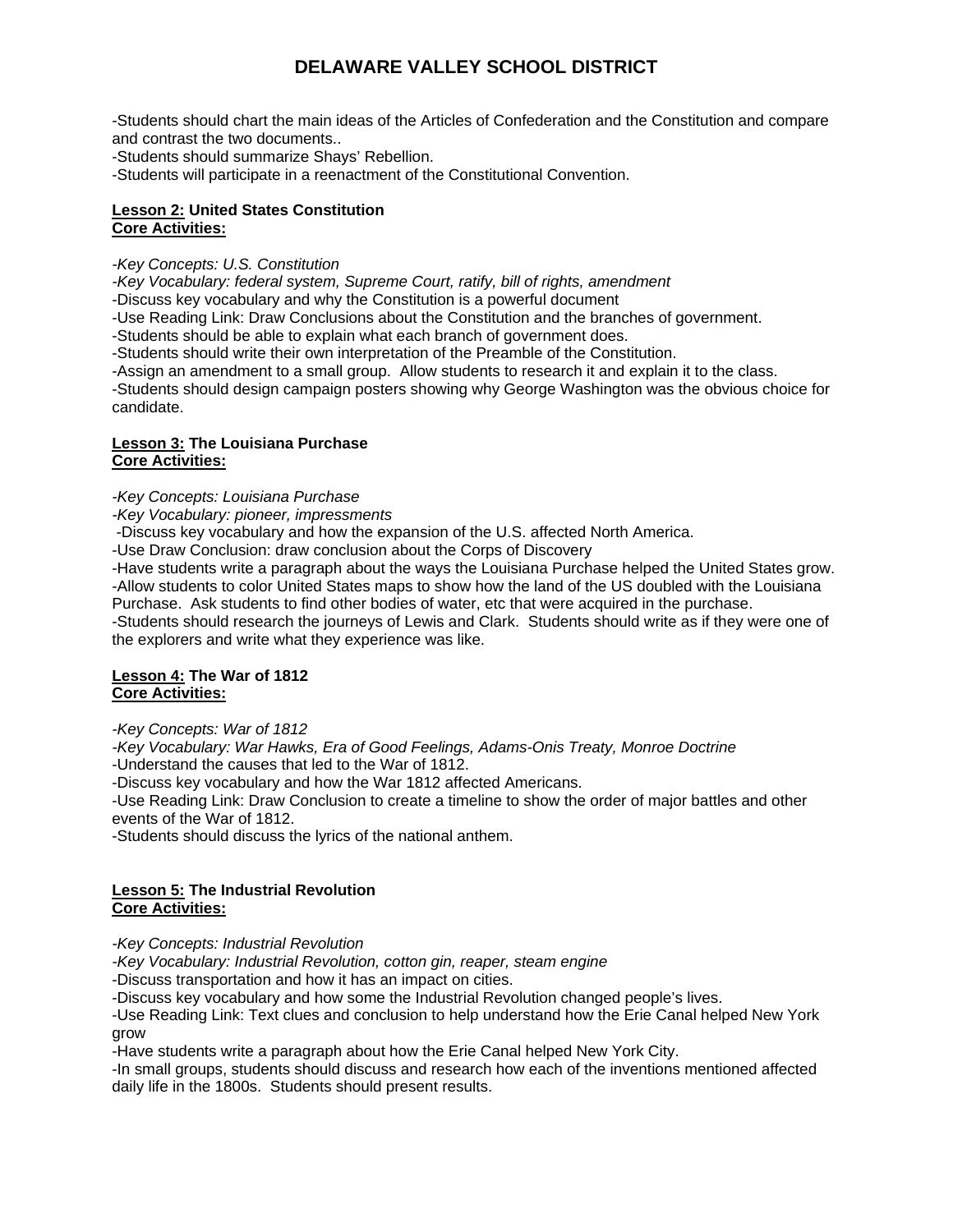#### **Lesson 6: The Age of Andrew Jackson Core Activities:**

#### *-Key Concepts: Andrew Jackson*

*-*Key Vocabulary: Union, Trail of Tears, manifest destiny, wagon train, discrimination

-Discuss key vocabulary and how freedom changed for people

-Reading Link: Draw Conclusion to organize facts about the Cherokee.

-Students should discuss how they feel the opinion of Andrew Jackson changed over time.

-Students should write a journal entry from the viewpoint of a traveler moving west.

-Students will describe how the populations of the United States changed between 1845 and 1860.

#### **Lesson 7: Texas and the War with Mexico Core Activities:**

*-Key Concepts: Texas and the War with Mexico -Key Vocabulary: Treaty of Guadalupe, Hidalgo, Gold Rush*  -Discuss sources of conflict between Texans and the Mexican government -Discuss key vocabulary and how the conflicts with Mexico change the U.S. -Allow students to use maps to show the land the United States has acquired so far. -Students will research and write a newspaper article describing the events of the California Gold Rush.

#### **Instructional Methods:**

Brainstorming Graphic Organizers Large Group Instruction Small Group Reading Oral and Silent Reading Group and Individual Research Projects and Presentations **Timelines Discussion** Creative Thinking/Problem Solving Critical Thinking Partner Reading and Questioning Map Reading Chart Reading Graph Interpretation Map Construction Student Writing Role Play Simulation

#### **Assessments:**

#### **Diagnostic:**

Brainstorming Web: Students' participation and adherence to topic within graphic organizer and interpretation of pictures and maps, student predictions based on prior learning, **Formative:** 

Discussion, use of vocabulary terms, student writing, organization of thoughts in graphic organizers, partner questioning, role play, group presentation, lesson review, map activities,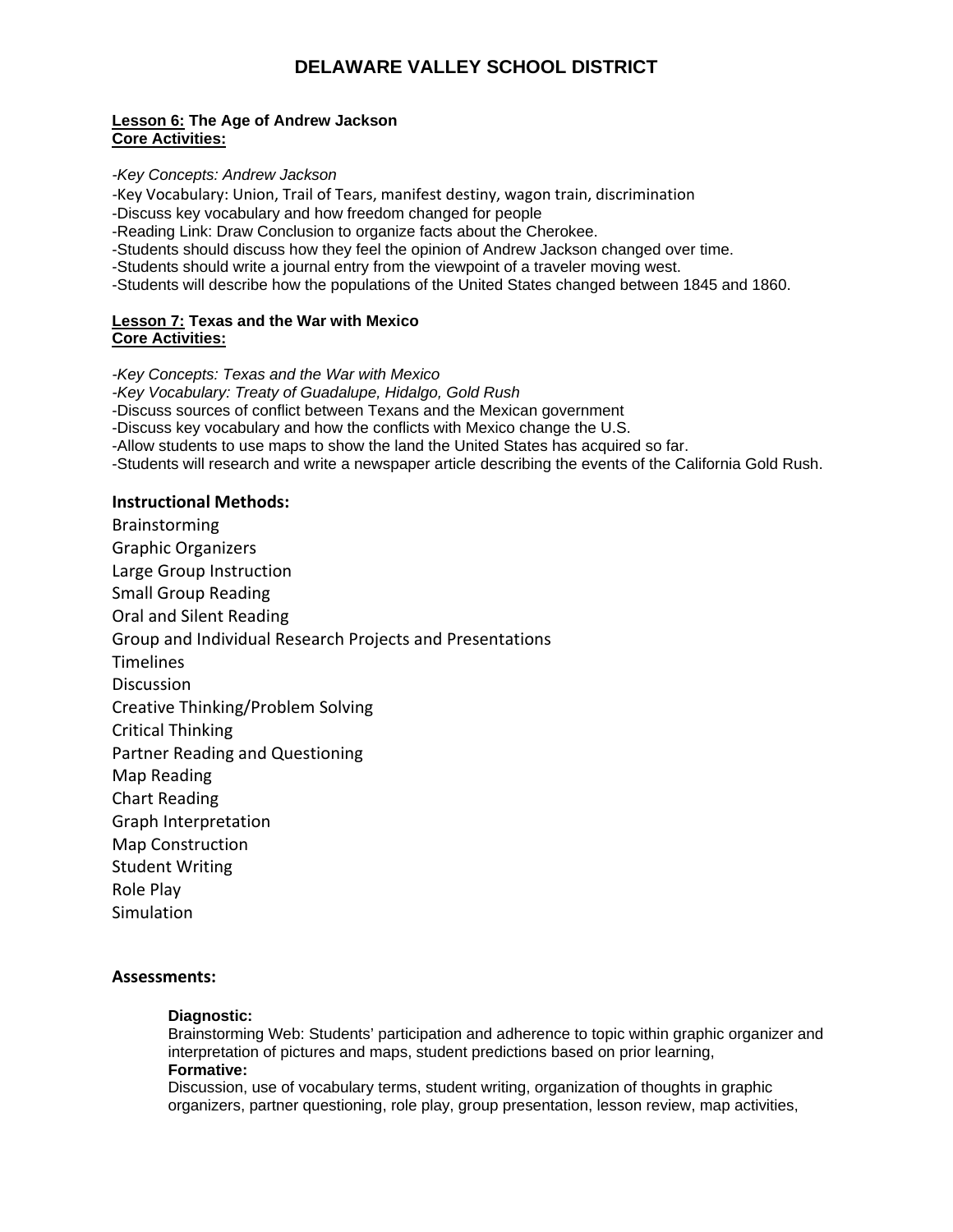dramatic interpretation, student activity book, hands-on projects, time lines, posters, research presentation, use of reference materials

#### **Summative:**

Lesson 1 Assessment (pages 114-117) Lesson 2 Assessment (pages 118-121) Lesson 3 Assessment (pages 122-125) Lesson 4 Assessment (pages 126-128) Lesson 5 Assessment (pages 130-133) Lesson 6 Assessment (pages 134-137) Lesson 7 Assessment (pages 138-141)

Idea Factory activities (pages 41-50)

#### **Extensions:**

Have students research and write about whether Daniel Shays was a hero or a troublemaker.

- -Students will pick and defend either the ideas of the Articles of Confederation or the ideas of the Constitution.
- -In partners, have students discuss the question: Why does the Constitution make the president commander-in-chief but give Congress the power to declare war?
- -Have students bring news articles related to the balance of power to class.
- -Allow students to compile a list of leaders, explorers, military figures, etc that have had a part in the shaping of US from the beginnings of the Revolutionary War to the Louisiana Purchase.
- Students can assemble a "yearbook" to show these people and their accomplishments. As the year progresses, students can add more as the read and learn.
- -Students should research and write about an important person or location of the War of 1812.
- -Have students imagine what life would be like it one of the important inventions had not been created for 50 years
- -Allow students to play the Oregon Trail on the Internet. Students should record observations (i.e. what effects the traveling had on travelers)
- -In pairs, students can create a collage or a timeline to show the events of the War with Mexico.
- -Challenge students to find out how President Polk extended U.S. borders to latitude 54'40'.

#### **Correctives:**

-Students will use graphic organizers to finds similarities and differences between 2 documents.

- -Students will use chart on page 203 to review the populations of the colonies.
- -Allow students to reread the second paragraph under Checks and Balances and explain in their own words how a bill becomes a law after creating a flow chart.
- -Have students pick ten important sentences to mix up and then sequence.
- Have students write one question for each blue heading on pp. 218-219 and exchange with a partner. Students should write 2 facts from each section in the lesson. Students can sort through each other's

facts and group them accordingly.

- -In pairs, ask students to use the map on p. 229 to identify two different trails settlers could follow to reach California.
- -Have students make up Who, What, Where, When, Why and How questions about the Mexican- American War.
- -Student Activity Book page 41, 42,43, 44, 46, 47,and 48.

#### **Materials and Resources:**

Social Studies Textbook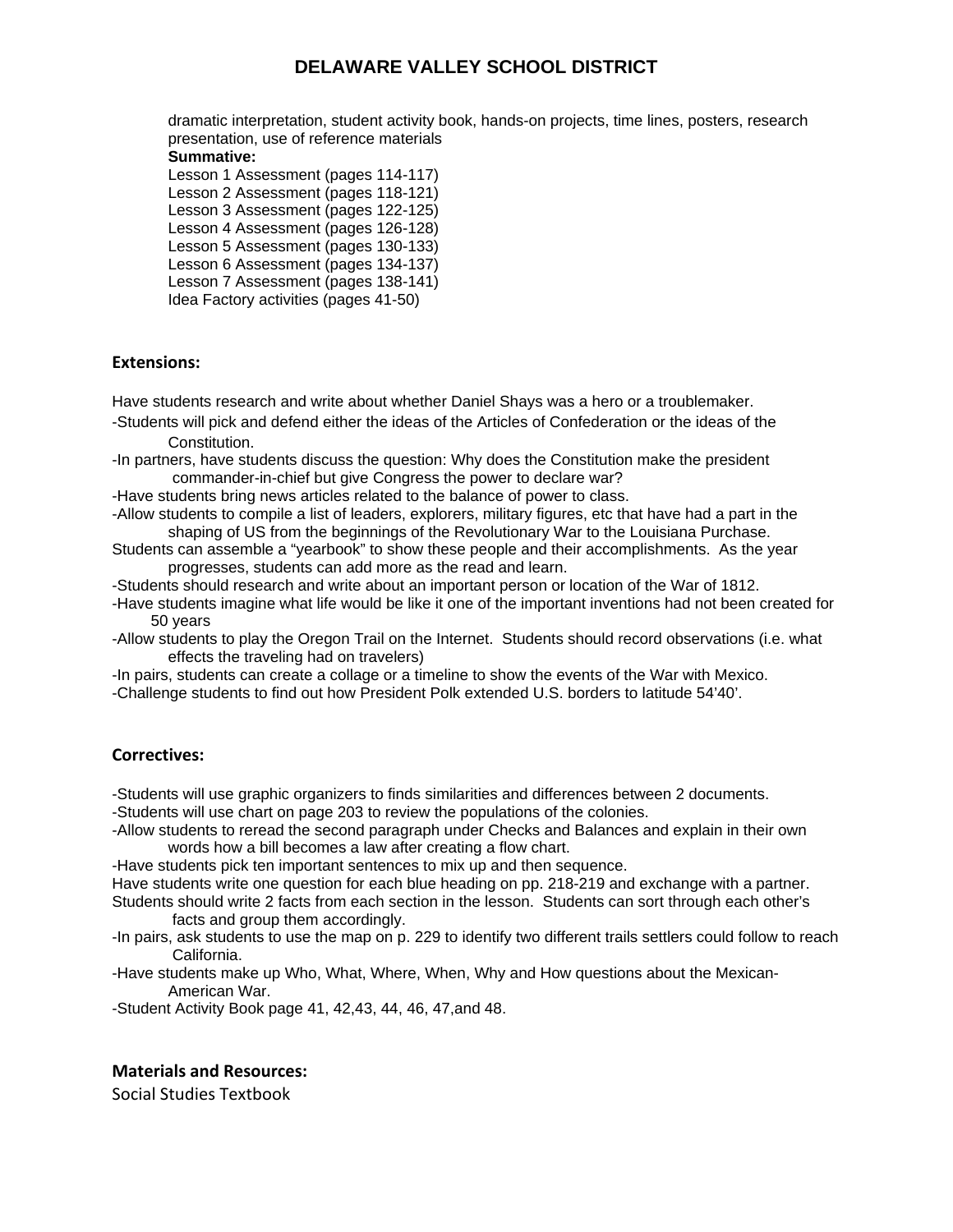Student Activity Book Teacher's Manual Idea Factory‐Teacher Resources Transparencies GO5, UPS4, UPS6 Big Idea Video Audio CDs Internet Almanacs Globes Wall Maps Printable Graphic Organizers

# **Curriculum Plan**

**Unit 6:** Slavery and Emancipation **Time Range in Days:** (6 Lessons, 4 Weeks)

#### **Standard(s):**

(PA Academic Standards, PACS English/Language Arts, PACS Math, PACS Reading and Writing for Science and Technology, PACS Reading and Writing for History and Social Studies, National Standards)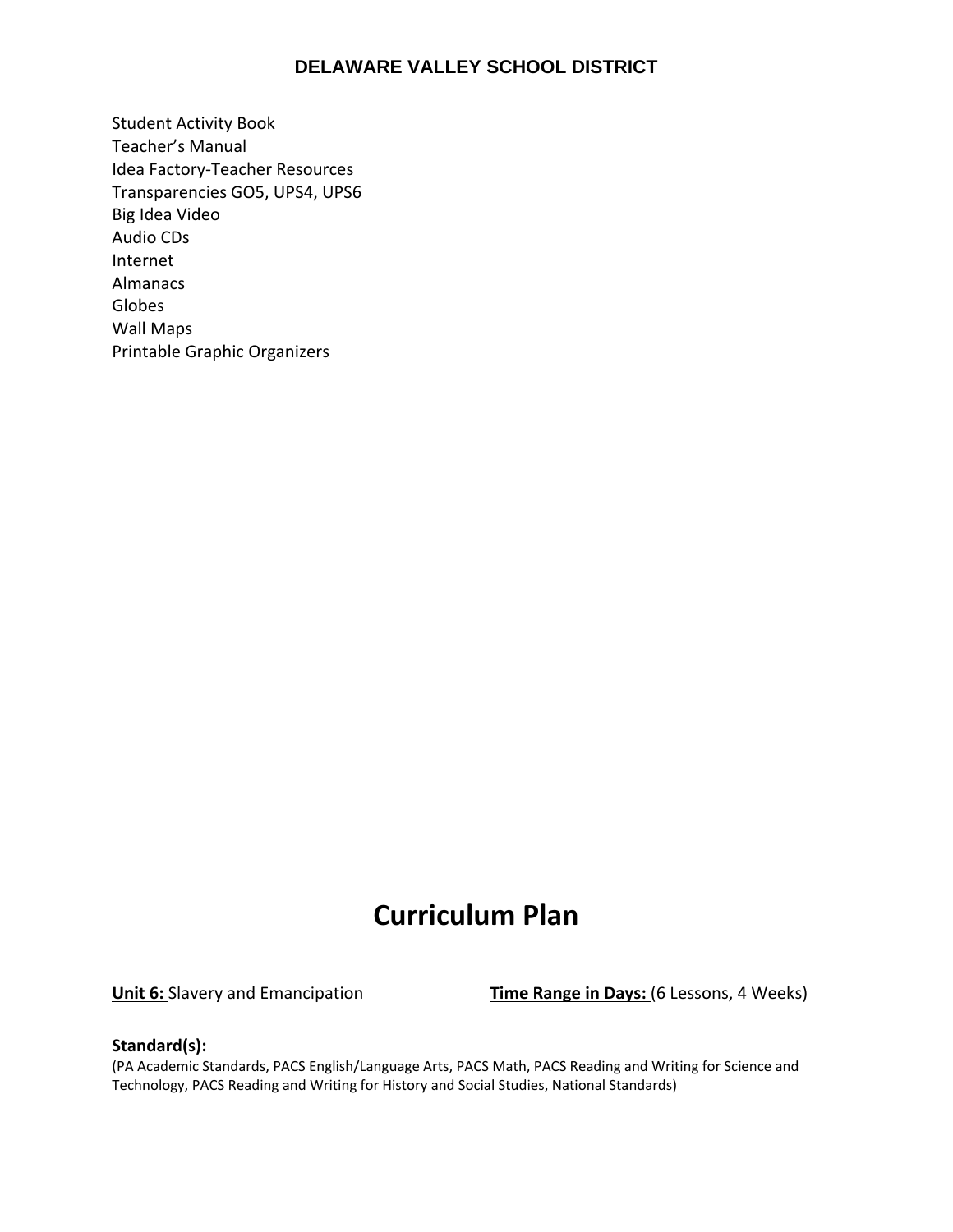#### **Standards Addressed:**

#### **Civics and Government**

5.1.5.A, 5.1.5.B, 5.1.5.C, 5.1.5.D, 5.1.5.E, 5.1.5.F, 5.2.5.A, 5.2.5.B, 5.2.5.C, 5.2.5.D, 5.3.5.A, 5.3.5.B, 5.3.5.C, 5.3.5.D, 5.3.5.E, 5.3.5.F, 5.3.5.G, 5.3.5.H, 5.4.5.B,

#### **Economics:**

6.1.5.A, 6.1.5.B, 6.1.5.C, 6.1.5.D, 6.2.5.A, 6.2.5.B, 6.2.5.C, 6.2.5.D, 6.2.5.E, 6.2.5.F, 6.2.5.G, 6.3.5.A, 6.3.5.B, 6.3.5.C, 6.4.5.A, 6.4.5.B 6.4.5.C, 6.4.5.D, 6.5.5.A, 6.5.5.B, 6.5.5.D, 6.5.5.E, 6.5.5.F, 6.5.5.G, 6.5.5.H

#### **Geography:**

7.1.5.A, 7.1.5.B, 7.2.5.A, 7.2.5.B, 7.3.5.A, 7.4.5.A, 7.4.5.B

#### **History:**

8.1.5.A, 8.1.5.B, 8.1.5.C, 8.2.5.A, 8.2.5.B, 8.2.5.C, 8.2.5.D, 8.3.5.A, 8.3.5.B, 8.3.5.C, 8.3.5.D, 8.4.5.A, 8.4.5.B **English/Language Arts:**

CC.1.1.5.D, CC.1.1.5.E, CC.1.2.5.A, CC.1.2.5.B, CC.1.2.5.C, CC.1.2.5.D, CC.1.2.5.E, CC.1.2.5.F, CC.1.2.5.G, CC.1.2.5.H, CC.1.2.5.I, CC.1.2.5.J, CC.1.2.5.K, CC.1.2.5.L, CC.1.4.5.A, CC.1.4.5.B, CC.1.4.5.C, CC.1.4.5.D, CC.1.4.5.E, CC.1.4.5.F, CC.1.4.5.G, CC.1.4.5.H, CC.1.4.5.I, CC.1.4.5.J, CC.1.4.5.K, CC.1.4.5.L, CC.1.4.5.S, CC.1.4.5.T, CC.1.4.5.U, CC.1.4.5.V, CC.1.4.5.W, CC.1.4.5.X, CC.1.5.5.A, CC.1.5.5.B, CC.1.5.5.C, CC.1.5.5.D, CC.1.5.5.E, CC.1.5.5.F, CC.1.5.5.G

#### **Anchor(s):**

EO5.B‐K.1, EO5.B‐C.2, EO5.B‐C.3.1, EO5.B‐V.4, EO5.C.1.1, EO5.C.1.2, EO5.C.1.3, EO5.D.1.1, EO5.D.1.2, EO5.D.2.1, EO5.E.1.1

#### **Overview:**

This unit focuses on King Cotton and the Spread of Slavery, Heading Toward War, The Nation Divided by War, The Union Moves Toward Victory, The War Ends, and Reconstruction and After.

#### **Focus Question(s):**

What are some things people are willing to fight for?

#### **Goals:**

Students will be able to explain the importance of cotton to the South's economy. Students will be able to identify the differences between the North and the South. Students will be able to analyze how tariffs increased tensions between the North and the South. Students will be able to discuss how abolitionists fought slavery. Students will be able to explain key conflicts related to the issue of slavery in the territories. Students will be able to analyze the significance of the Dred Scott decision. Students will be able to explain how the Civil War began. Students will be able to explain the importance of the Battle of Bull Run. Students will be able to assess the advantages and disadvantages of each side. Students will be able to analyze the elements of Scott's Anaconda Plan. Students will be able to identify innovations in military technology during the Civil War. Students will be able to discuss the impact of the Emancipation Proclamation.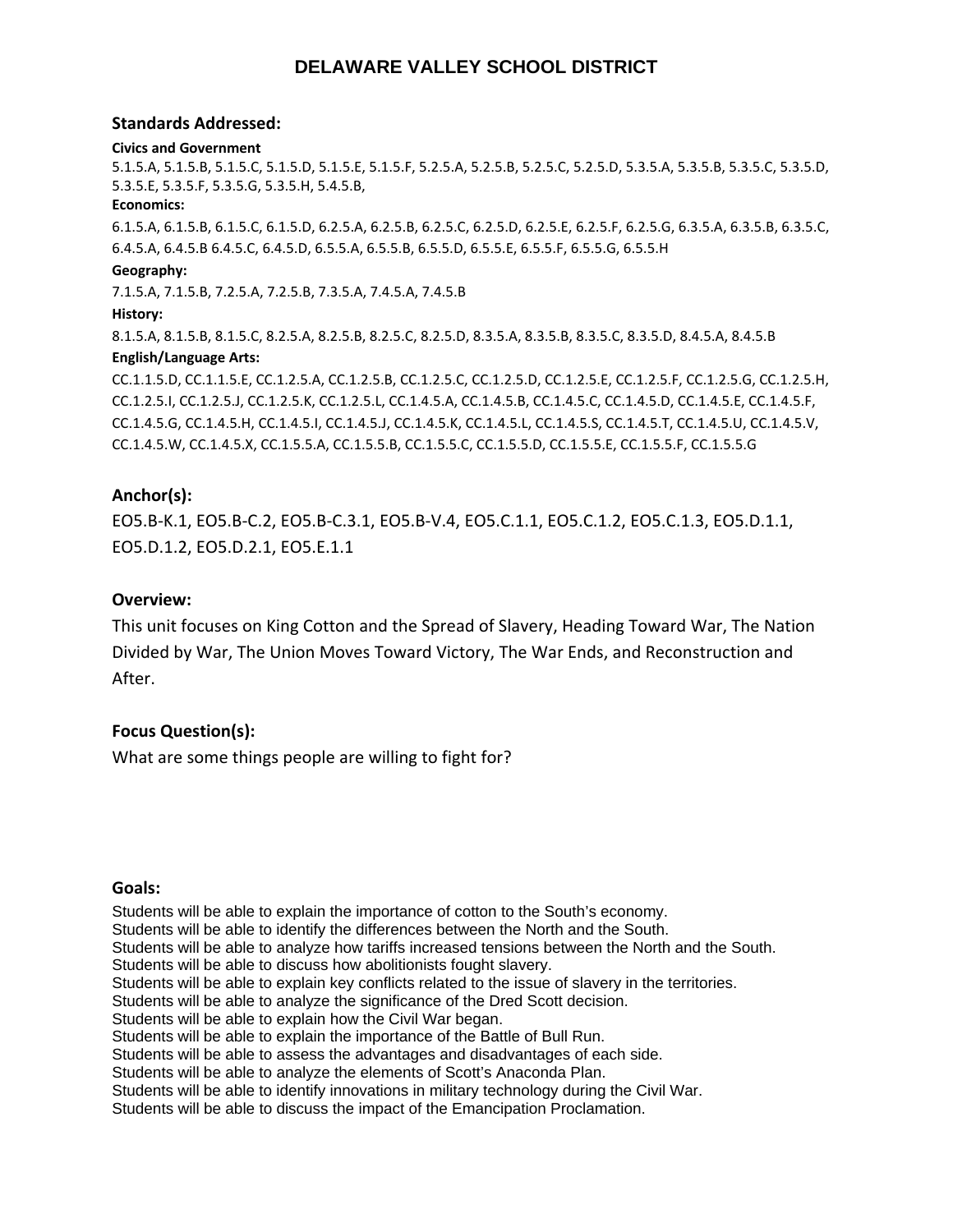Students will be able to explain how people on the home front contributed to the war effort. Students will be able to summarize Grant's plan to end the war.

Students will be able to describe the effects of Sherman's march to the sea.

Students will be able to identify the event that ended the war.

Students will be able to explain how the federal government supported newly freed slaves.

Students will be able to identify civil rights granted by the "Civil War Amendments."

Students will be able to explain how African Americans' civil rights were restricted.

#### **Objectives:**

- DOK 1: Identify important battles and the turning point in the Civil War
- DOK 1: Recall the importance of the Battle of Bull Run
- DOK 1: Identify civil rights granted by the "Civil War Amendments"
- DOK 2: Summarize the major battles of the war and the importance of new inventions in military technology
- DOK 2: Compare and contrast the strengths and weaknesses of the Confederacy and the Union
- DOK 3: Investigate how the Civil War began
- DOK 3: Draw conclusions as to the importance of the Emancipation Proclamation and the Gettysburg Address to our country's survival
- DOK 3: Cite evidence to explain key conflicts related to the issue of slavery in the territories
- DOK 4: Analyze the differences of perspectives between the North and South on the topic of slavery and its importance to the cotton industry.
- DOK 4: Connect the culminating events of the Civil War including Grant's plan to end the war and Sherman's march to the sea to the eventual surrender of the South
- DOK 4: Critique how African American's civil rights were restricted during the Reconstruction Period and after

#### **Core Activities and Corresponding Instructional Methods: Lesson 1: King Cotton and the Spread of Slavery Core Activities:**

*-Key Concepts: the South's effect on economy and politics* 

*-Key Vocabulary: slave state, free state, Missouri Compromise, tariff*

-Discus how tariffs helped and hurt the North and the South.

-Discuss key vocabulary and how the South effected the nation's economy and politics.

-Use Reading Link: Compare and contrast to help students compare and contrast the differences between the North and the South.

-Students will identify slave states and free states.

-Students will summarize the Missouri Compromise

#### **Lesson 2: Heading Toward War Core Activities:**

.

*-Key Concepts: slavery in the 1800's* 

*-Key Vocabulary: abolitionists, debate, treason, secede, civil war* 

-Discuss how abolitionists fought slavery

-Discuss key vocabulary and how the issue of slavery divided the country in the 1800's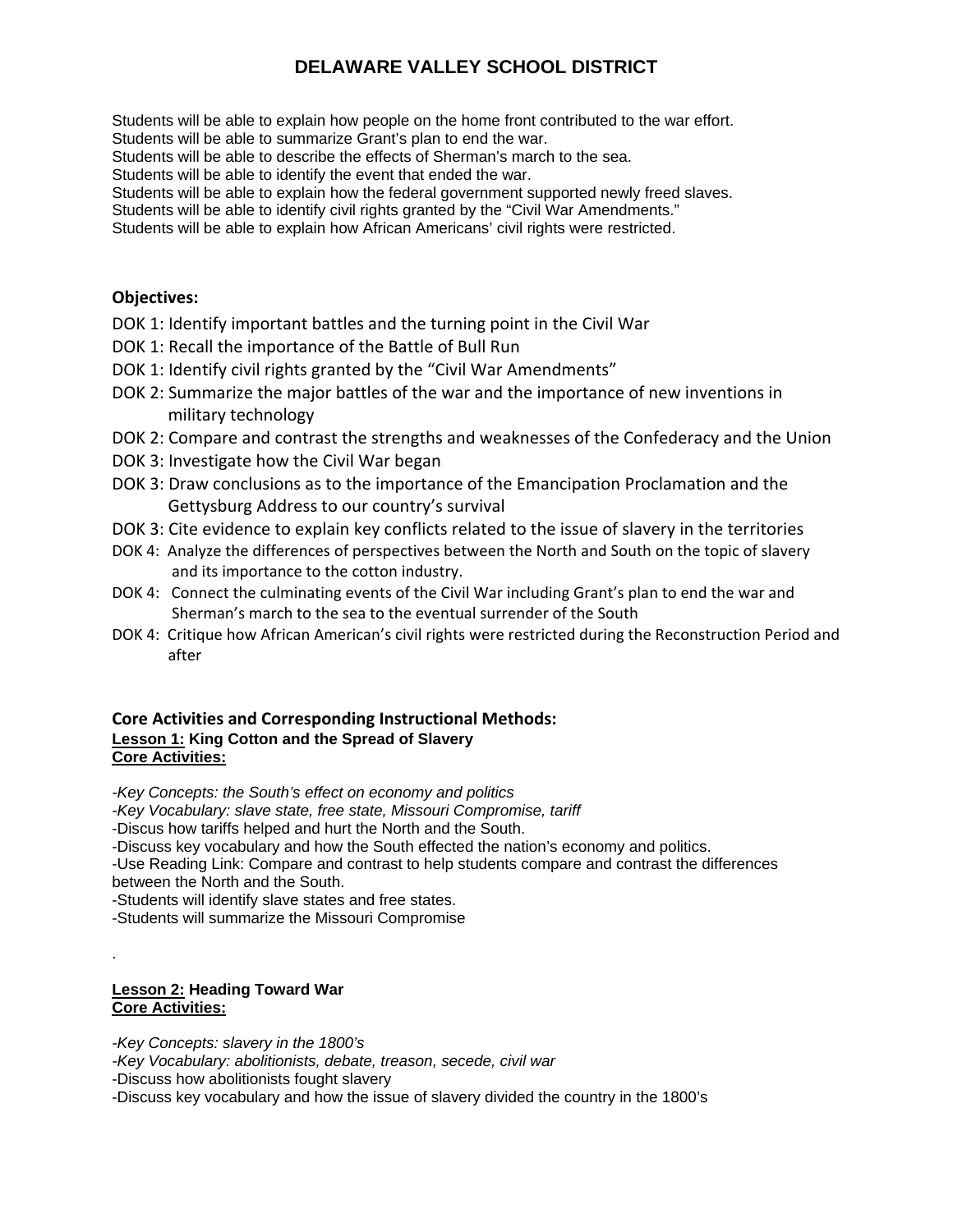-Use Reading Link: Cause and Effect to help students understand the effects of the Kansas-Nebraska Act.

-Have students use the map on this page to explain how the Kansas-Nebraska Act ended the Missouri Compromise.

-Assign one of the abolitionists mentioned on page 231 to small groups. Allow the group to write a small biography, draw a portrait, and find any quotes relevant to the issue of slavery.

-Students will describe how the Compromise of 1850 led to violence.

-Students should compare and contrast the views of Lincoln and Douglas using a Venn Diagram.

#### **Lesson 3: The Nation Divided by War Core Activities:**

*-Key Concepts Battle of Bull Run* 

*-Key Vocabulary: draft, Anaconda Plan, total war*

-Discus how tariffs helped and hurt the North and the South.

-Discuss key vocabulary and how the South effected the nation's economy and politics.

-Use Reading Link: Compare and Contrast the difference between the North and the South

-Use Datagraph activity on page 263 help understand the economic differences between the North and the South.

-Students will compare and contrast the Confederacy and the Union.

-Students will create a class timeline of important Civil War events.

-In pairs, students will pick one battle and list ten important facts based on reading and research.

#### **Lesson 4: The Union Moves Toward Victory Core Activities:**

*-Key Concepts: Civil War* 

*-Key Vocabulary: Emancipation, Proclamation, Gettysburg Address*

-Discuss the impact of the Emancipation Proclamation.

-Discuss key vocabulary and the Civil War.

-Use Reading Link: Fact and Opinion to understand how the Fighting  $54<sup>th</sup>$  might have changed people's opinion about the African Americans.

-Students should retell Pickett's Charge.

-Students should write an essay from the viewpoint of a person who heard the Gettysburg Address in person.

#### **Lesson 5: The War Ends Core Activities:**

*-Key Concepts: Civil War* 

*-Key Vocabulary: malice, assassination*

-Discuss Grant's plan to end the war.

-Discuss key vocabulary and what events brought an end to the Civil War

-Use Reading Link: Fact and Opinion to show facts and opinions about Sherman's March

-Use Datagraph activity on page 277 help understand the electoral votes of 1864.

-Students should write a summary of the South's surrender in the war.

-Students should read Walt Whitman's quote about Lincoln's assassination. Students should discuss its meaning.

-Students should write their opinions about Abraham Lincoln as President.

#### **Lesson 6: Reconstruction and After Core Activities:**

*-Key Concepts: change in the South* 

*-Key Vocabulary: Reconstruction, black codes, sharecropping, segregation, Jim Crow Laws*  -Explain and discuss how the federal government supported newly freed slaves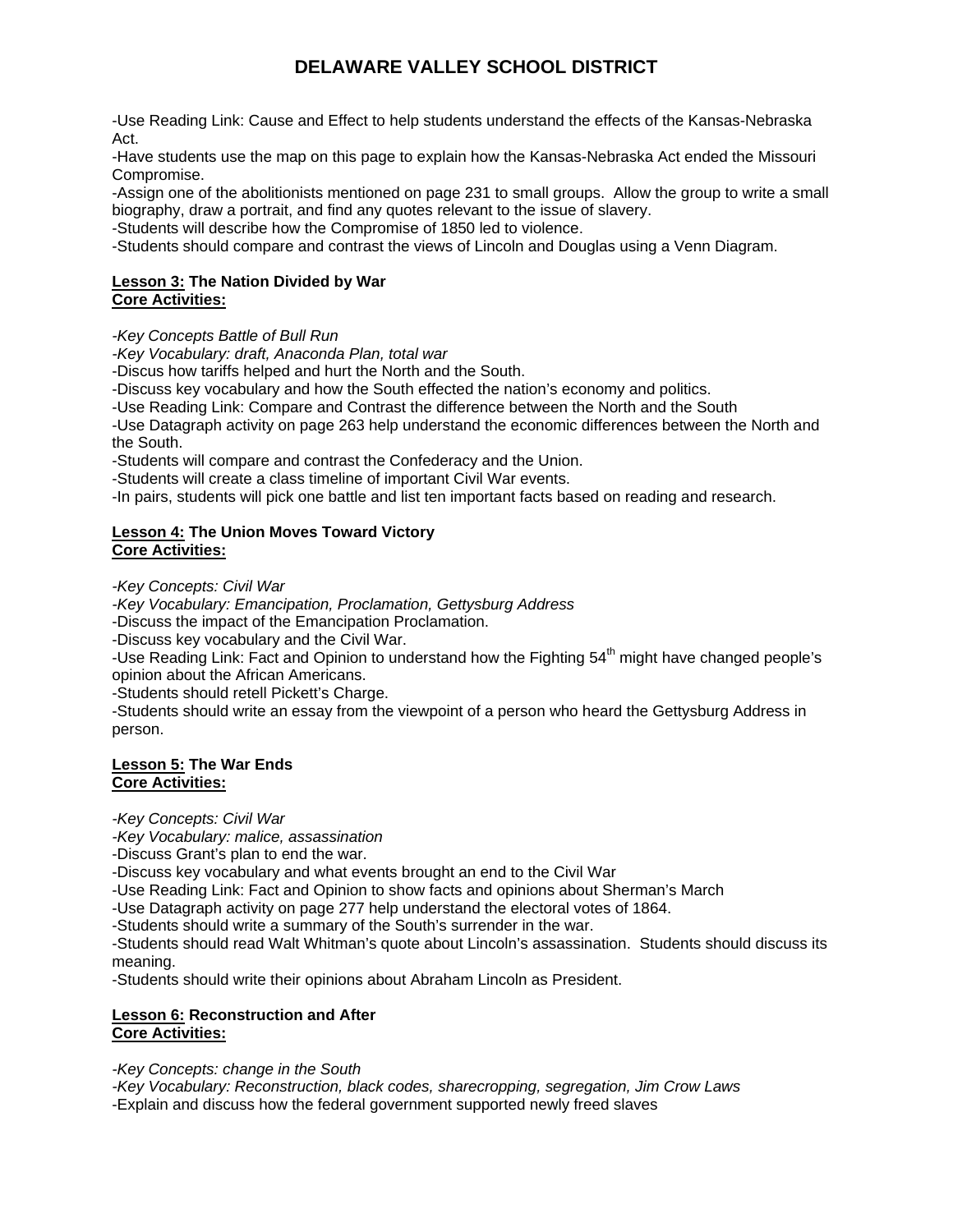-Discuss key vocabulary and how the South changed after the war

-Use Reading Link Cause and Effect to help students state their opinion about whether African Americans were treated as equals after the Civil War, supported by at least two facts.

-Students should list and describe what happened during Reconstruction.

-Students should write a newspaper article about one event that happened after Reconstruction ended.

#### **Instructional Methods:**

Brainstorming Graphic Organizers Large Group Instruction Small Group Reading Oral and Silent Reading Group and Individual Research Projects and Presentations Timelines Discussion Creative Thinking/Problem Solving Critical Thinking Partner Reading and Questioning Map Reading Chart Reading Graph Interpretation Map Construction Student Writing Role Play **Simulation** 

#### **Assessments:**

#### **Diagnostic:**

Brainstorming Web: Students' participation and adherence to topic within graphic organizer and interpretation of pictures and maps, student predictions based on prior learning

#### **Formative:**

Discussion, use of vocabulary terms, student writing, organization of thoughts in graphic organizers, partner questioning, role play, group presentation, lesson review, map activities, dramatic interpretation, student activity book, hands-on projects, time lines, posters, research presentation, use of reference materials

#### **Summative:**

Lesson 1 Assessment (pages 143-146)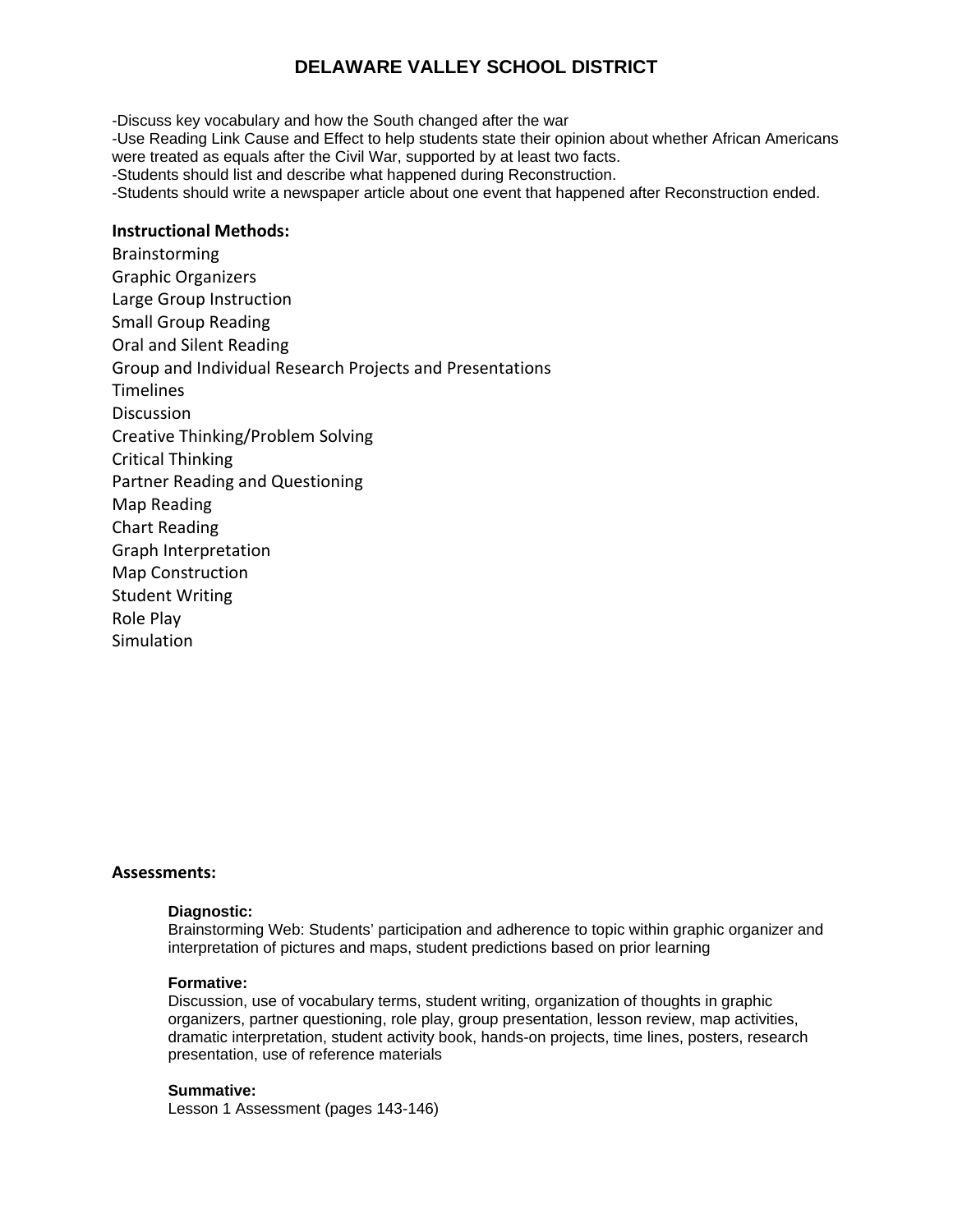Lesson 2 Assessment (pages 147-150 Lesson 3 Assessment (pages 151-154) Lesson 4 Assessment (pages 155-158) Lesson 5 Assessment (pages 159-162) Lesson 6 Assessment (pages 163-166) Idea Factory activities (pages 51-58)

#### **Extensions:**

-Have students research why Henry Clay was called the "Great Compromiser".

-Challenge students to find out more about how Northerners resisted the Fugitive Slave Law.

-Allow students to research the Underground Railroad and present findings in a poster, three dimensional projects, or a PowerPoint.

-Have students identify what they believe to be the three most important advantages of each side.

-Have students find and share primary sources about soldier's experiences.

-Have students compare and contrast the Civil War to the Revolutionary War.

-Have students in groups discuss how the performance of the Fighting 54<sup>th</sup> might have influenced the way people thought about African Americans

-Challenge students to do a dramatic reading of the Gettysburg Address.

-Students should look at the opinions and how they may have changed during his Presidency.

Allow small groups to research Plessy v. Ferguson. Students should explain how this Supreme Court decision affected African Americans and how life could have been different had they not decided they way they did.

#### **Correctives:**

-Have students use the map on page 246 to point out the area where slavery was forbidden by the Missouri Compromise.

- -Have students work with a partner to write definitions of the Kansas-Nebraska Act and "Bleeding Kansas."
- -Students should use a fact and opinion chart to identify statements in the lesson.

-Have students make up Who, What, When, Where, Why, and How question based on the charts on pages 260 –261. Collect the question and use them to review the material with the class.

- -Have students use the map on page 262 to explain why capturing Vicksburg was an important part of Grant's plan.
- -Have students retell the major events of the Civil War using maps and pictures in lesson.
- -Have students use the map on page 276 to explain how Sherman's march completed Grant's Anaconda Plan.
- -Students should write 2 questions on index cards with answers on back. Students can trade cards to review lesson.
- -Have students make a chart summarizing the rights granted by the Thirteenth, Fourteenth, and Fifteenth Amendments

-Student Activity Book page 50,52, 53, 54, 55, and 56.

#### **Materials and Resources:**

Social Studies Textbook Student Activity Book Teacher's Manual Idea Factory‐Teacher Resources Transparencies GO1, GO11, GO12, UPS4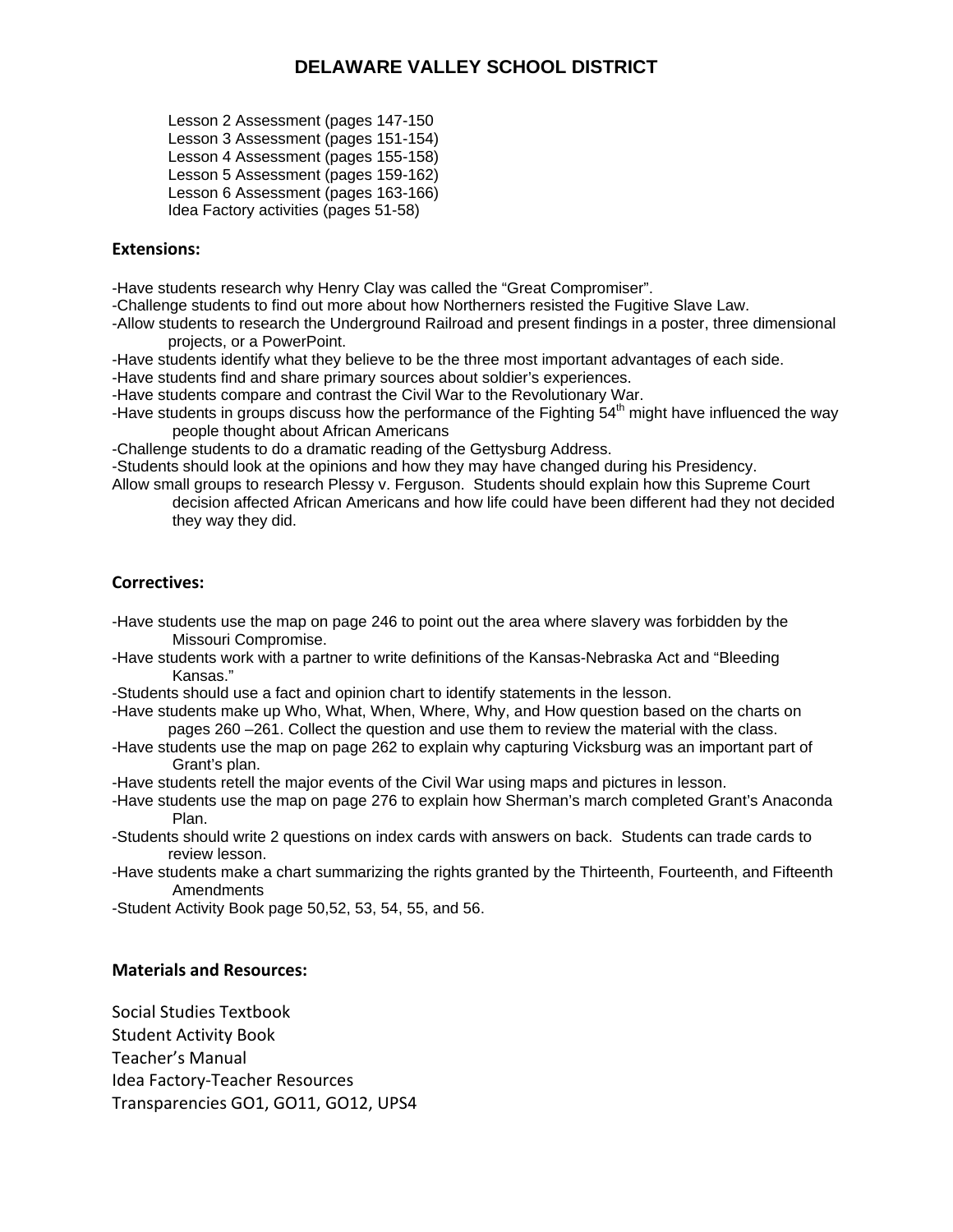Big Idea Video Audio CDs Internet Almanacs Globes Wall Maps Printable Graphic Organizers

# **Curriculum Plan**

**Unit 7:** the Nation Grows **Time Range in Days:** 5 Lesson (5 Weeks)

#### **Standard(s):**

(PA Academic Standards, PACS English/Language Arts, PACS Math, PACS Reading and Writing for Science and Technology, PACS Reading and Writing for History and Social Studies, National Standards)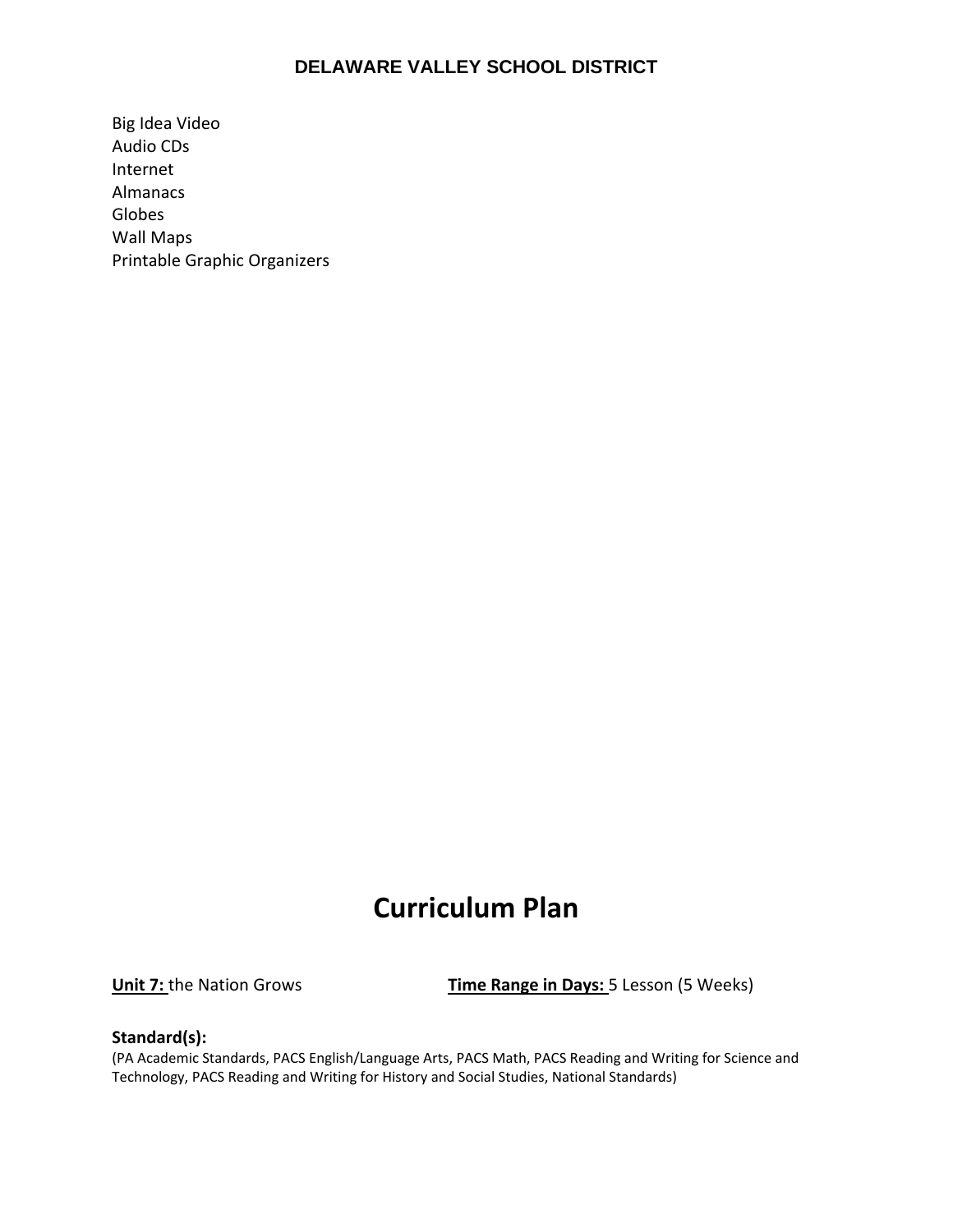#### **Standards Addressed:**

#### **Civics and Government**

5.1.5.A, 5.1.5.B, 5.1.5.C, 5.1.5.D, 5.1.5.E, 5.1.5.F, 5.2.5.A, 5.2.5.B, 5.2.5.C, 5.2.5.D, 5.3.5.A, 5.3.5.B, 5.3.5.C, 5.3.5.D, 5.3.5.E, 5.3.5.F, 5.3.5.G, 5.3.5.H, 5.4.5.B,

#### **Economics:**

6.1.5.A, 6.1.5.B, 6.1.5.C, 6.1.5.D, 6.2.5.A, 6.2.5.B, 6.2.5.C, 6.2.5.D, 6.2.5.E, 6.2.5.F, 6.2.5.G, 6.3.5.A, 6.3.5.B, 6.3.5.C, 6.4.5.A, 6.4.5.B 6.4.5.C, 6.4.5.D, 6.5.5.A, 6.5.5.B, 6.5.5.D, 6.5.5.E, 6.5.5.F, 6.5.5.G, 6.5.5.H

#### **Geography:**

7.1.5.A, 7.1.5.B, 7.2.5.A, 7.2.5.B, 7.3.5.A, 7.4.5.A, 7.4.5.B

#### **History:**

8.1.5.A, 8.1.5.B, 8.1.5.C, 8.2.5.A, 8.2.5.B, 8.2.5.C, 8.2.5.D, 8.3.5.A, 8.3.5.B, 8.3.5.C, 8.3.5.D, 8.4.5.A, 8.4.5.B **English/Language Arts:**

CC.1.1.5.D, CC.1.1.5.E, CC.1.2.5.A, CC.1.2.5.B, CC.1.2.5.C, CC.1.2.5.D, CC.1.2.5.E, CC.1.2.5.F, CC.1.2.5.G, CC.1.2.5.H, CC.1.2.5.I, CC.1.2.5.J, CC.1.2.5.K, CC.1.2.5.L, CC.1.4.5.A, CC.1.4.5.B, CC.1.4.5.C, CC.1.4.5.D, CC.1.4.5.E, CC.1.4.5.F, CC.1.4.5.G, CC.1.4.5.H, CC.1.4.5.I, CC.1.4.5.J, CC.1.4.5.K, CC.1.4.5.L, CC.1.4.5.S, CC.1.4.5.T, CC.1.4.5.U, CC.1.4.5.V, CC.1.4.5.W, CC.1.4.5.X, CC.1.5.5.A, CC.1.5.5.B, CC.1.5.5.C, CC.1.5.5.D, CC.1.5.5.E, CC.1.5.5.F, CC.1.5.5.G

#### **Anchor(s):**

EO5.B‐K.1, EO5.B‐C.2, EO5.B‐C.3.1, EO5.B‐V.4, EO5.C.1.1, EO5.C.1.2, EO5.C.1.3, EO5.D.1.1, EO5.D.1.2, EO5.D.2.1, EO5.E.1.1

#### **Overview:**

This unit includes Settling the West, The Plains Wars, Big Business, Growing Cities, New Territories and States

#### **Focus Question(s):**

How does technology change peoples' lives?

#### **Goals:**

Students will be able to describe a cowboy's work. Students will be able to discuss how the Transcontinental Railroad was built. Students will be able to explain why people moved into the Plains. Students will be able to explain the conflicts that led to the Plains Wars. Students will be able to discuss how Native American's lives changed during the late 1800's. Students will be able to describe how technology changed people's lives. Students will be able to explain how industrialization affected workers. Students will be able to identify the effects of urbanization. Students will be able to discuss why immigrants settled in cities. Students will be able to explain why limits were place on immigration. Students will be able to explain how Alaska and Hawaii become part of the United States. Students will be able to discuss causes of Spanish-American War. Students will be able to identify territories the United States acquired after the Spanish-American War.

**Objectives:**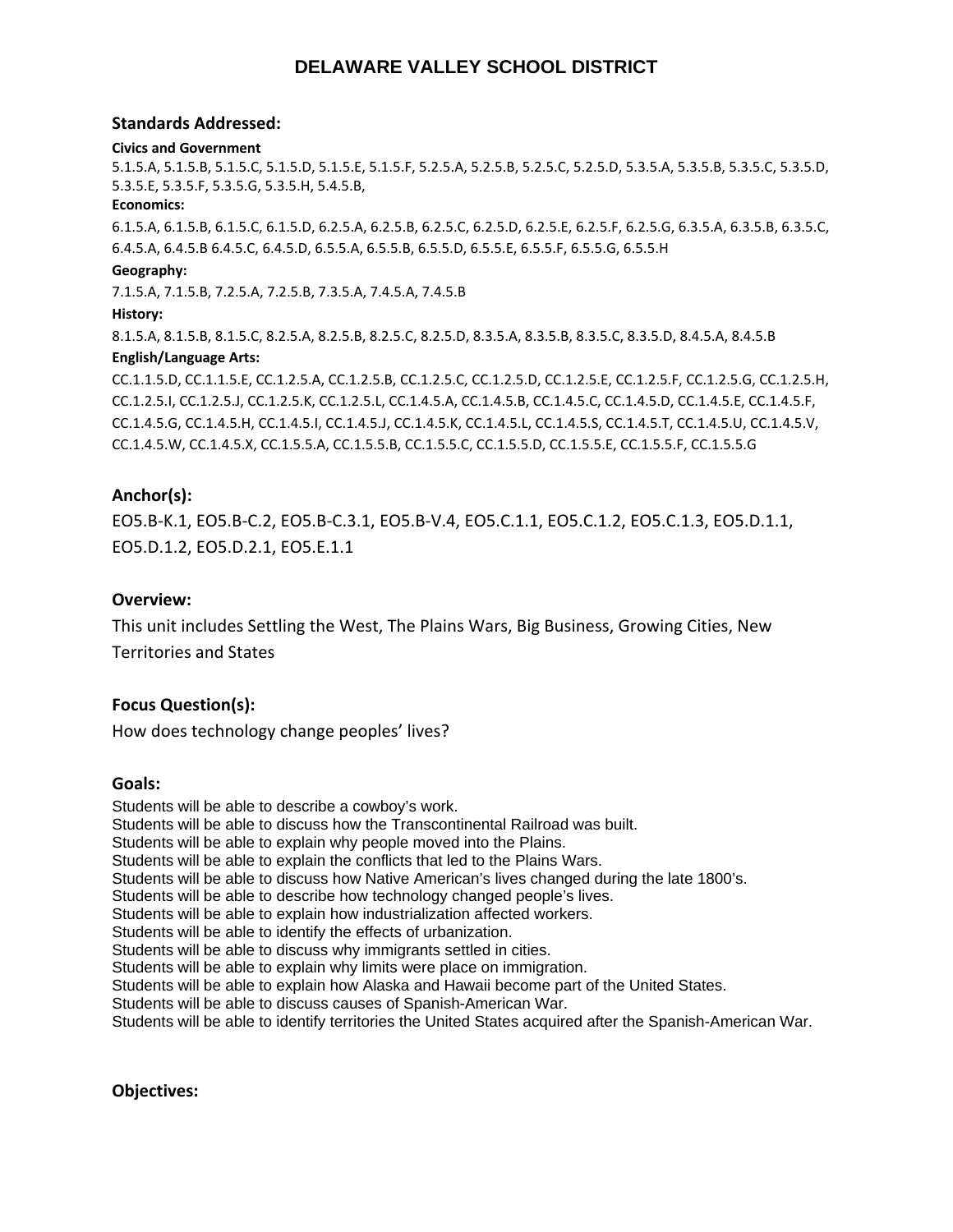- DOK 1: Recall the westward movement and what life was like on the plains for cowboys.
- DOK 1: Recognize the causes for the Spanish American War and identify the territories that were acquired afterward.
- DOK 1: Describe how technology affected peoples' lives
- DOK 2: Summarize the conflicts that led to the Plains Wars
- DOK 3: Cite evidence to show how the addition of the Transcontinental Railroad affected America
- DOK 3: Explain the effects of immigration on America
- DOK 4: Analyze the effects of urbanization

#### **Core Activities and Corresponding Instructional Methods: Lesson 1: Settling the West Core Activities:**

*-Key Concepts: Westward expansion* 

*-Key Vocabulary: cattle drive, transcontinental railroad, homesteader, exodusters, poverty* 

‐Discuss key vocabulary how the westward expansion changed the United States.

-Use Reading Link: Summarize to help students the role of workers on the Union Pacific or Central Pacific railroad.

-Students should put together a poster that shows what a cowboy's life was like.

-Students should compare and contrast the Central Pacific Railroad and the Union Pacific Railroad.

-Students should work in partners to design posters that would attract customers to railroad travel.

#### **Lesson 2: The Plains War Core Activities:**

*-Key Concepts: Native Americans, land disputes* 

*-Key Vocabulary: Property rights, reservation* 

-Discuss the conflicts that led to the Plains War

-Discuss key vocabulary and how the growth in the West affected the Native American groups.

-Allow students to research how traditional clothing, dances, and stories preserved the history of the Plain groups.

-Have students write a paragraph how the railroads changed life for the Plains groups.

#### **Lesson 3: Big Business Core Activities:**

*-Key Concepts: industrialization* 

*-Key Vocabulary: corporation, monopoly, labor union, strike*  Discuss unions and how they affected the American worker.

-Discuss key vocabulary and how technology affected the American life.

-Discuss the first American industries.

-Allow students to pick one invention that is mentioned on page 303. Students should construct a three dimensional model and write a paragraph that describes it as it was used in the 1800s and today. -Students will take on the roles of labor unions and industry leaders to role play what would lead up to a strike and how it could be resolved.

#### **Lesson 4: Growing Cities Core Activities:**

*-Key Concepts: Growth of American cities -Key Vocabulary: commute, slum, tenement*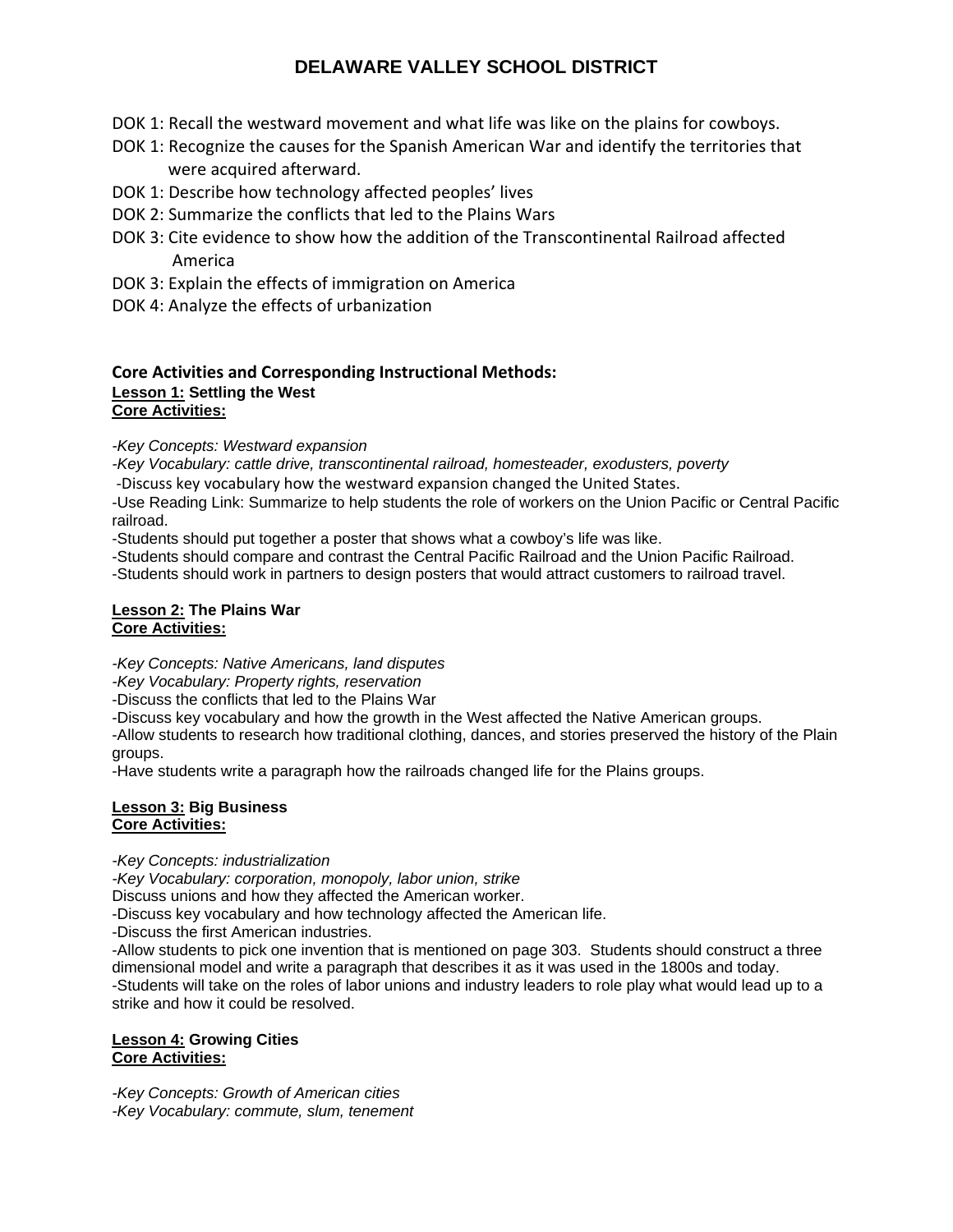-Identify the effects of urbanization

-Discuss key vocabulary and how the growth of cities impacted the United States.

-Use Reading Link: Summarize to help students explain why new immigrants often found life in America difficult.

-Students should put together a story board that shows the events of the Great Chicago Fire.

-Students should hypothesize how the United States would be different if immigration laws were put into place to restrict immigration and were not changed.

#### **Lesson 5: New States and Territories Core Activities:**

*-Key Concepts: Spanish-American war and new U.S. territories*  Key Vocabulary: annex, Spanish‐American War, buffalo soldier -Discuss key vocabulary and why did the United States gain power by 1900. -Explain how Alaska and Hawaii became part of the United States. -Have students design travel brochures that show the history of how Alaska and Hawaii became part of the country.

#### **Instructional Methods:**

Brainstorming Graphic Organizers Large Group Instruction Small Group Reading Oral and Silent Reading Group and Individual Research Projects and Presentations Timelines **Discussion** Creative Thinking/Problem Solving Critical Thinking Partner Reading and Questioning Map Reading Chart Reading Graph Interpretation Map Construction Student Writing Role Play Simulation

#### **Assessments:**

#### **Diagnostic:**

Brainstorming Web: Students' participation and adherence to topic within graphic organizer and interpretation of pictures and maps, student predictions based on prior learning

#### **Formative:**

Discussion, use of vocabulary terms, student writing, organization of thoughts in graphic organizers, partner questioning, role play, group presentation, lesson review, map activities, dramatic interpretation, student activity book, hands-on projects, time lines, posters, research presentation, use of reference materials, problem solving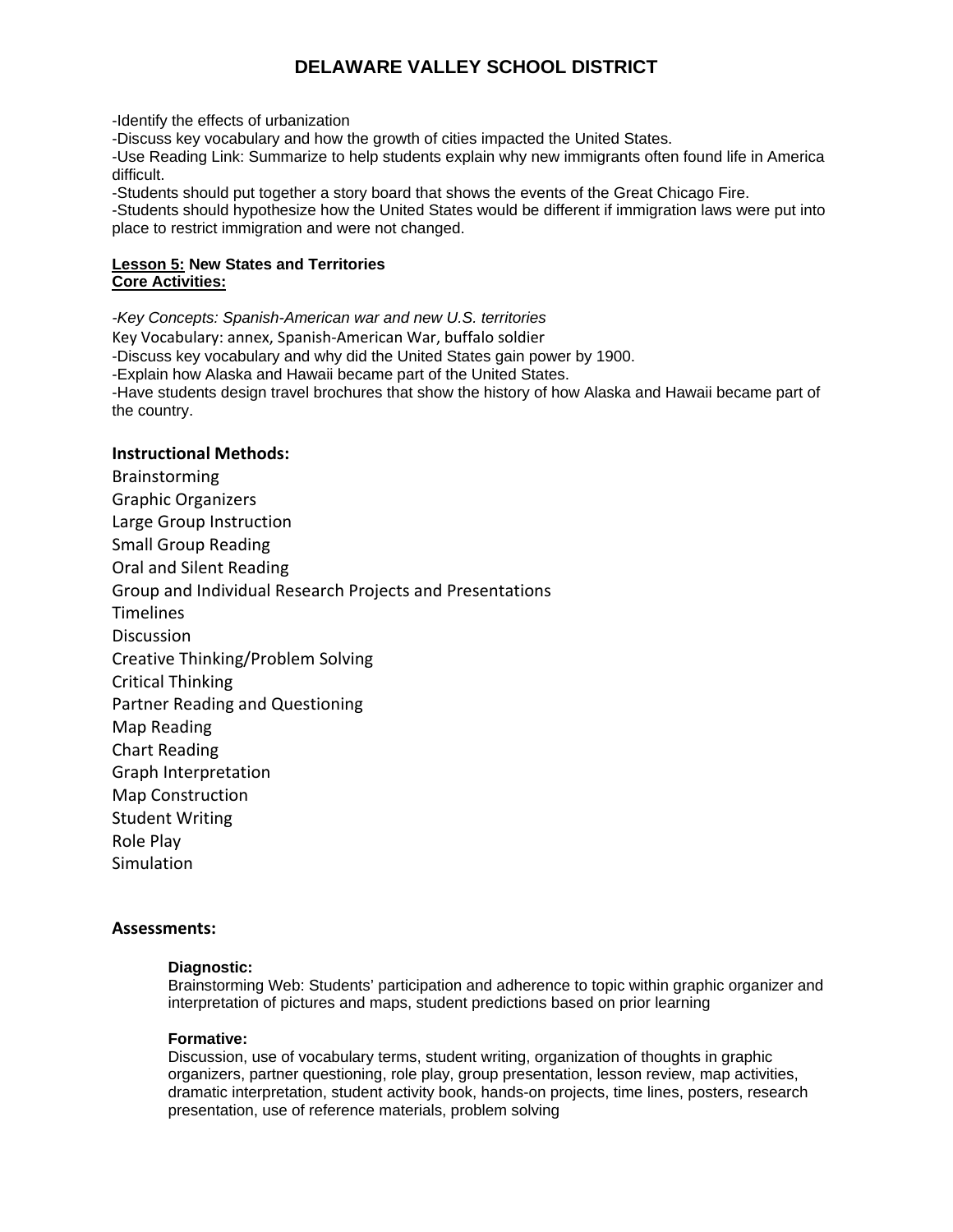#### **Summative:**

Lesson 1 Assessment (pages 168-171) Lesson 2 Assessment (pages 172-175 Lesson 3 Assessment (pages 173-179) Lesson 4 Assessment (pages 180-183) Lesson 5 Assessment (pages 184-187) Idea Factory activities (pages 59-68)

#### **Extensions:**

-Have students explore myths and realities about the golden spike.

- -Ask students to think of a modern invention that could have helped homesteaders have an easier way of life.
- -Ask students to pretend to be a government leader in the 1800s and to come up with a way to make an agreement with Native American groups that would not involve violence.
- -Ask students to research Plains town names that come from the Native American language.
- -Students should research other inventions invented in the 1800s.
- -Students will write biographies of Carnegie or Rockefeller.
- -Ask students to write a brief explanation of what the Statue of Liberty means from the point of view of the statue.
- -Have students research the poem by Emma Lazarus engraved on the Statue of Liberty.
- -Have students discuss why the slogan "Remember the Maine" influenced public opinion about going to war.

-Have students find out more about Teddy Roosevelt's leadership of the Rough Riders.

### **Correctives:**

Have students do a Think/Pair/Share about what challenges workers on the transcontinental railroad faced.

-Have students write summaries about the lesson.

-Have students find names of important people and places and write one fact about each.

-Review the map on page 301 to review where territories grew.

-Summarize-have students review the headings to focus on the main ideas of the lesson

-Have students write a paragraph that summarizes what they have read.

-Have students do a Think/Pair/Share on what the Statue of Liberty represents.

-Allow students to arrange groups of people, places, and things from those mentioned in the lesson.

-Allow students to create flashcards with vocabulary words and important concepts from Lesson 5.

-Student Activity Book pages 58, 59, 60, 61, and 63.

#### **Materials and Resources:**

Social Studies Textbook Student Activity Book Teacher's Manual Idea Factory‐Teacher Resources Transparencies GO14 Big Idea Video Audio CDs Internet Almanacs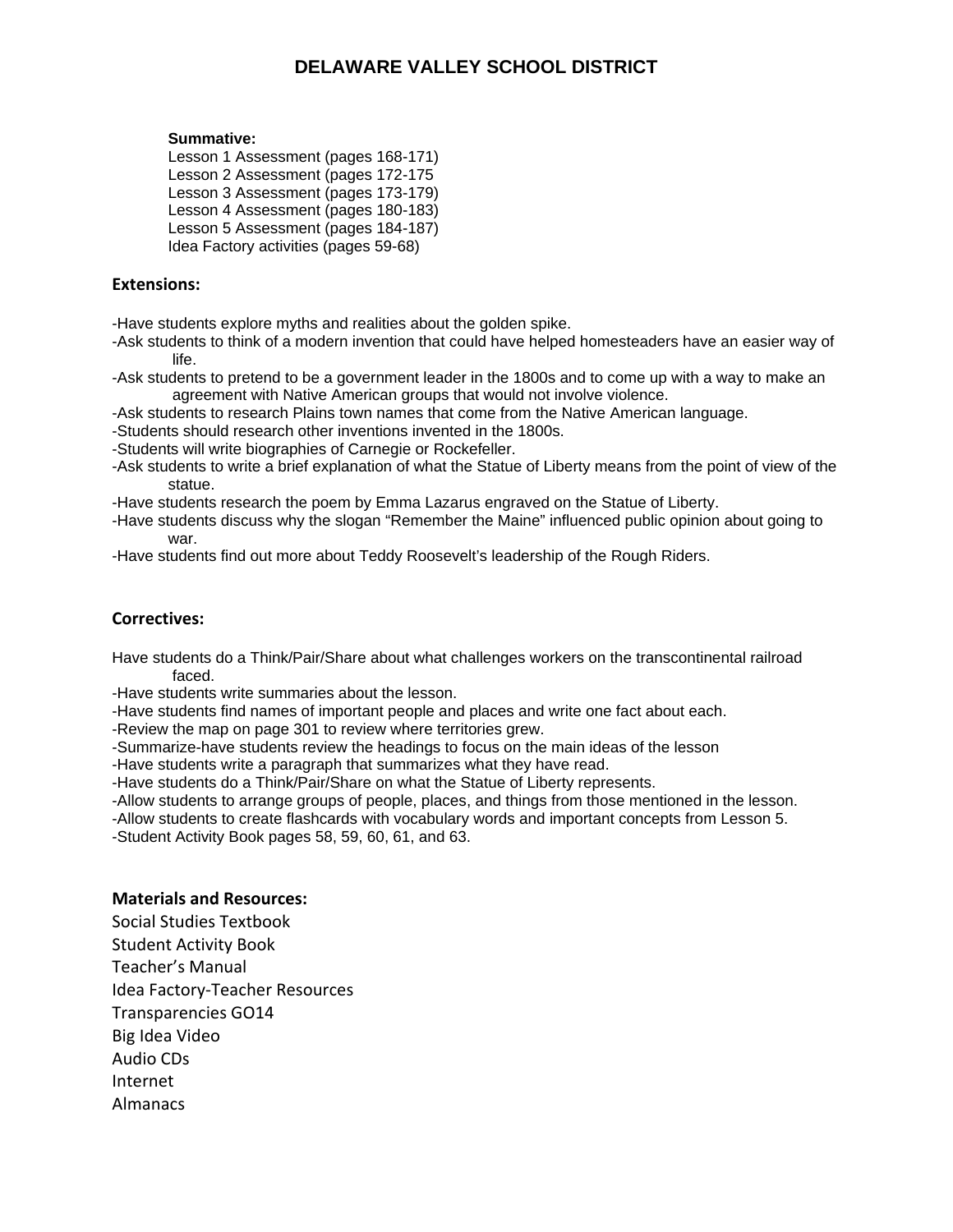Globes Wall Maps Printable Graphic Organizers

# **Curriculum Plan**

**Unit 8:** The Modern Era **Time Range in Days**: 6 Lessons (4 Weeks)

#### **Standard(s):**

(PA Academic Standards, PACS English/Language Arts, PACS Math, PACS Reading and Writing for Science and Technology, PACS Reading and Writing for History and Social Studies, National Standards)

**Standards Addressed:**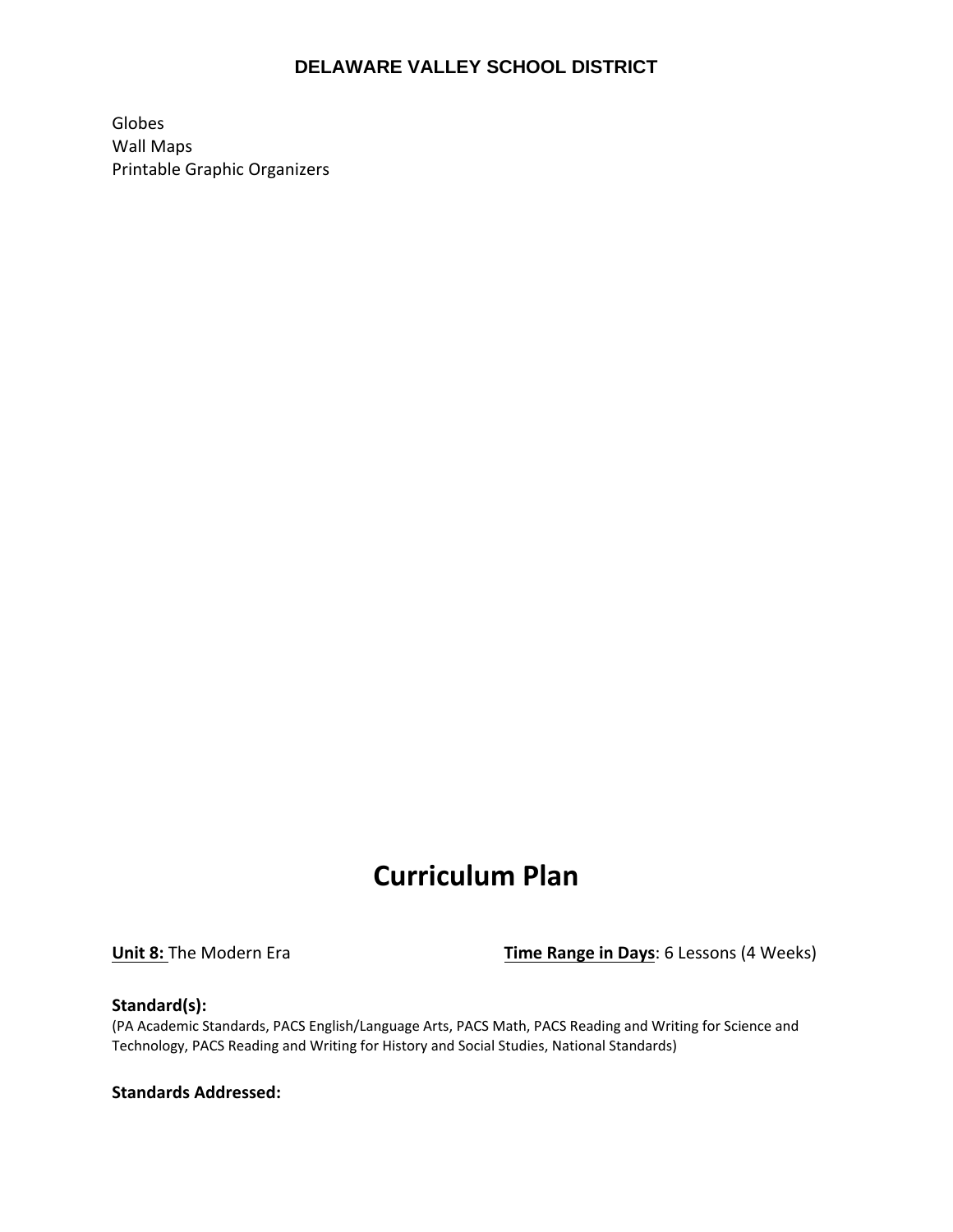#### **Civics and Government**

5.1.5.A, 5.1.5.B, 5.1.5.C, 5.1.5.D, 5.1.5.E, 5.1.5.F, 5.2.5.A, 5.2.5.B, 5.2.5.C, 5.2.5.D, 5.3.5.A, 5.3.5.B, 5.3.5.C, 5.3.5.D, 5.3.5.E, 5.3.5.F, 5.3.5.G, 5.3.5.H, 5.4.5.B,

#### **Economics:**

6.1.5.A, 6.1.5.B, 6.1.5.C, 6.1.5.D, 6.2.5.A, 6.2.5.B, 6.2.5.C, 6.2.5.D, 6.2.5.E, 6.2.5.F, 6.2.5.G, 6.3.5.A, 6.3.5.B, 6.3.5.C, 6.4.5.A, 6.4.5.B 6.4.5.C, 6.4.5.D, 6.5.5.A, 6.5.5.B, 6.5.5.D, 6.5.5.E, 6.5.5.F, 6.5.5.G, 6.5.5.H

#### **Geography:**

7.1.5.A, 7.1.5.B, 7.2.5.A, 7.2.5.B, 7.3.5.A, 7.4.5.A, 7.4.5.B

#### **History:**

8.1.5.A, 8.1.5.B, 8.1.5.C, 8.2.5.A, 8.2.5.B, 8.2.5.C, 8.2.5.D, 8.3.5.A, 8.3.5.B, 8.3.5.C, 8.3.5.D, 8.4.5.A, 8.4.5.B **English/Language Arts:**

CC.1.1.5.D, CC.1.1.5.E, CC.1.2.5.A, CC.1.2.5.B, CC.1.2.5.C, CC.1.2.5.D, CC.1.2.5.E, CC.1.2.5.F, CC.1.2.5.G, CC.1.2.5.H, CC.1.2.5.I, CC.1.2.5.J, CC.1.2.5.K, CC.1.2.5.L, CC.1.4.5.A, CC.1.4.5.B, CC.1.4.5.C, CC.1.4.5.D, CC.1.4.5.E, CC.1.4.5.F, CC.1.4.5.G, CC.1.4.5.H, CC.1.4.5.I, CC.1.4.5.J, CC.1.4.5.K, CC.1.4.5.L, CC.1.4.5.S, CC.1.4.5.T, CC.1.4.5.U, CC.1.4.5.V, CC.1.4.5.W, CC.1.4.5.X, CC.1.5.5.A, CC.1.5.5.B, CC.1.5.5.C, CC.1.5.5.D, CC.1.5.5.E, CC.1.5.5.F, CC.1.5.5.G

#### **Anchor(s):**

EO5.B‐K.1, EO5.B‐C.2, EO5.B‐C.3.1, EO5.B‐V.4, EO5.C.1.1, EO5.C.1.2, EO5.C.1.3, EO5.D.1.1, EO5.D.1.2, EO5.D.2.1, EO5.E.1.1

#### **Overview:**

The unit covers A New Century, Good Times Hard Times, World War II, The Cold War, A Time of Change, and Present‐Day Challenges

#### **Focus Question(s):**

How does a nation protect its freedoms?

#### **Goals:**

Students will be able to describe Roosevelt's "square deal." Students will be able to discuss the significance of the Panama Canal. Students will be able to explain why the United States fought in World War I. Students will be able to discuss how peace-making after World War I led to other conflicts. Students will be able to identify movements that helped social equality. Students will be able to explain how mass production changed Americans' lives. Students will be able to identify causes of the Great Depression. Students will be able to describe Roosevelt's New Deal. Students will be able to explain why the United States fought in World War II. Students will be able to identify ways that Americans supported the war effort. Students will be able to discuss how the war ended in Europe and the Pacific. Students will be able to explain the Cold War. Students will be able to discuss how segregation was ended. Students will be able to identify civil rights leaders. Students will be able to explain how people worked together to gain equal rights. Students will be able to discuss how the Vietnam War divided Americans. Students will be able to discuss why President Bush declared war on terror. Students will be able to describe recent wars in Iraq.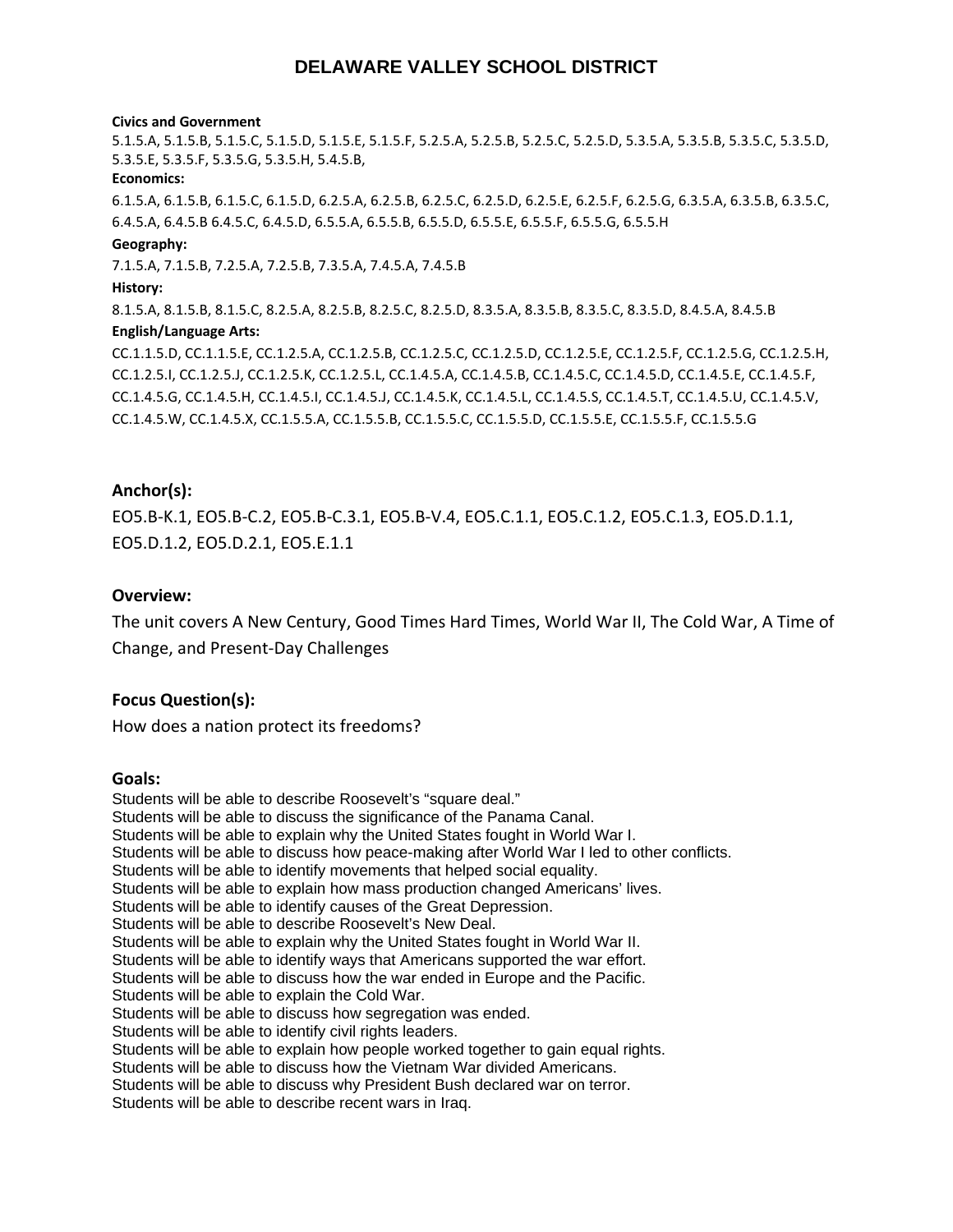Students will be able to identify challenges the United States faces in the future.

#### **Objectives:**

- DOK 1: Recognize Roosevelt's "square deal" and how it reformed business and government and promoted fair treatment for all people.
- DOK 1: Recognize movements that helped social equality including the Great Migration and Women's Right to Vote
- DOK 1: Explain instances of terrorism in the United States and abroad.
- DOK 1: Give examples of conflict between the U.S. and the Soviet Union including the Cold War
- DOK 1: Understand how segregation ended and elaborate on the importance of leaders such as Martin Luther King, Jr. and Rosa Parks
- DOK 2: Summarize how mass production changed American's lives.
- DOK 2: Summarize the movements that pushed for equal rights for all and their important leaders.
- DOK 2: Compare and contrast the administrations of Eisenhower and Kennedy and the events that occurred under their leadership
- DOK 3: Critique the events before, during, and after World War II
- DOK 3: Cite evidence to explain why the United States fought in World War 1
- DOK 3: Compare and contrast the viewpoint of people for and against the Vietnam War
- DOK 3: Investigate the challenges the United States faces in the future.
- DOK 4: Analyze the causes of the Great Depression and Roosevelt's New Deal

#### **Core Activities and Corresponding Instructional Methods:**

#### **Lesson 1: A New Century Core Activities:**

*-Key Concepts: United States power* 

*-Key Vocabulary: progressive, reform, muckraker, Treaty of Versailles, League of Nations* 

‐Discuss key vocabulary and how the United States' power increase between 1990 and 1918.

-Use Reading Link: Make inferences about the construction of the Panama Canal.

-Discuss Roosevelt's "square deal"

-Students should work in small groups and create a newscast about World War I.

-Students should compare and contrast how WWI was different from other wars the United States had been involved in.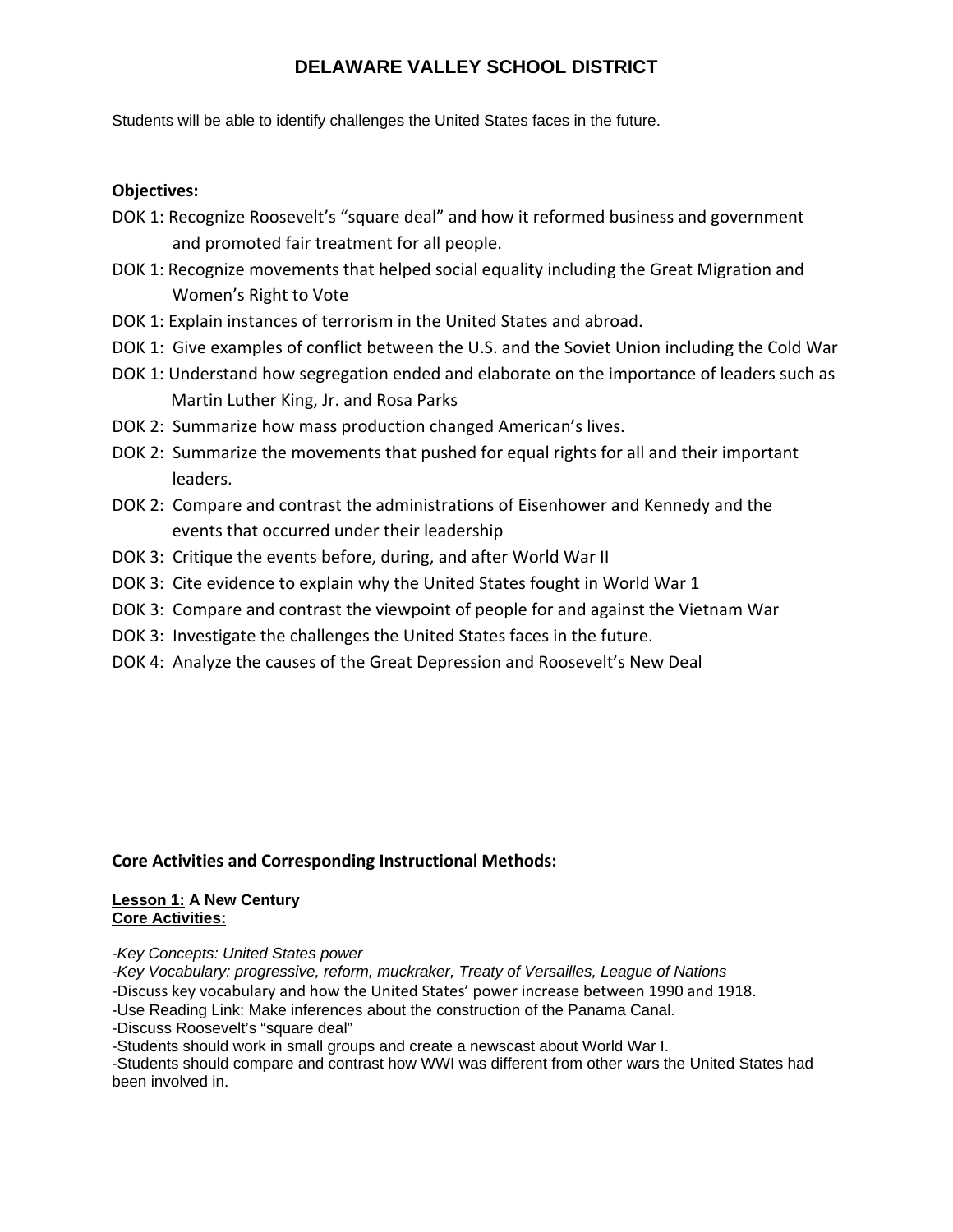#### **Lesson 2: Good Times Hard Times Core Activities:**

*-Key Concepts: Economic and Political changes* 

*-Key Vocabulary: suffrage. mass production, assembly line, stock* 

-Identify movements that helped social equality

-Discuss key vocabulary and how economic and political changes effected American freedom

-Discuss the Great Depression

-Students should write an editorial about the women's suffrage movement.

-Students should design an advertisement (print or radio) to persuade buyers to purchase a new item from the 1920s.

#### **Lesson 3: World War II Core Activities:**

*-Key Concepts: World War II* 

*-Key Vocabulary: dictator, neutral, ration, internment, concentration camp* 

-Explain why the United States fought in World War II.

-Discuss key vocabulary and how World War II affected the United States.

-Students will write a journal entry that shows what it was like to be living during the war on the home front.

-As a class make a timeline to show major events of World War II. Give small groups one event for them to present to the class.

-Students should identify the effects of World War II after it's conclusion.]

#### **Lesson 4: The Cold War Core Activities:**

*-* 

*Key Concepts: Cold War* 

*-Key Vocabulary: communism, truce, arms race, satellite, era*

-Recall information from past lessons about the causes of war.

-Discuss key vocabulary and how did world changes affect the United States from 1945 to 1960

-Use Reading Link: Compare and Contrast the U.S. and the Soviet Union during Cold War.

-Students should pick one event of the Cold War listed in the reading and present a poster or PowerPoint presentation.

-Students should interpret Neil Armstrong's quote on page 351.

#### **Lesson 5: A Time of Change Core Activities:**

*-Key Concepts: Civil Rights* 

*-Key Vocabulary: Civil Rights Act, prejudice, Voting Rights Act, migrant farm worker* 

-Discuss key vocabulary and how issues of equality affected the United States.

-Reading Link: Make inferences about the changes that occurred during the 1960s

-Students should list the leaders and the notable locations of the Civil Rights Movement. Allow students to discuss how the movement affected life in the United States.

-Allow students to read the excerpt of Martin Luther King's speech and read it to the class. Students should pick a part they found most interesting and write an interpretation.

-Discuss with students what it would be like today if the Civil Rights Movement was not as successful as it was in the 1960s.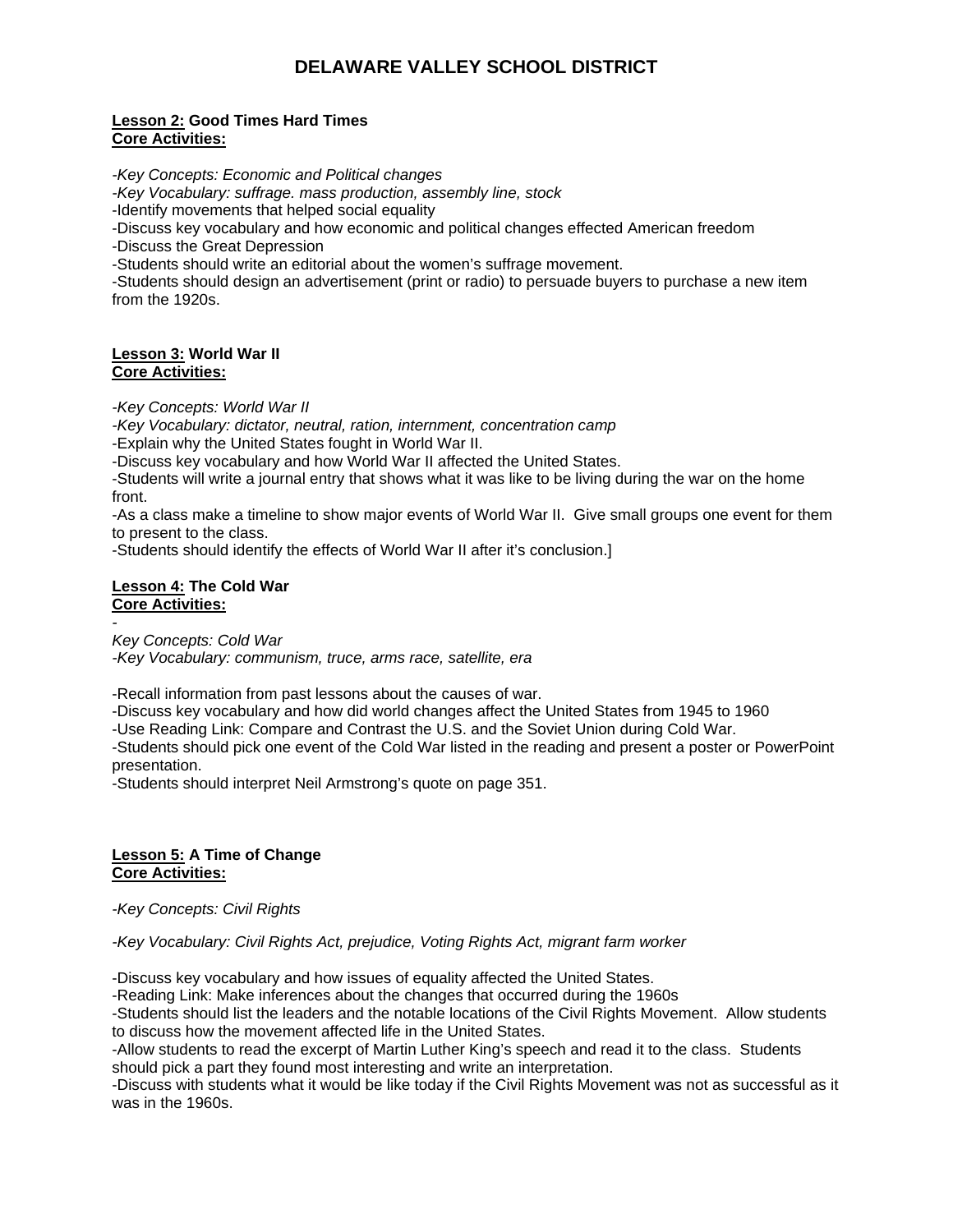-After reading about the Vietnam War, allow students to pick a side to debate whether the US should be involved or not.

-Allow students to find a quote or article about one of the timeline items on page 358-359.

#### **Lesson 6: Present Day Challenges**

#### *Core Activities:*

*-Key Concepts: U.S challenges* 

‐Key Vocabulary: terrorism, interdependence, North American Free Trade Agreement, global warming -Discuss key vocabulary and what challenges do the United States face in the 21<sup>st</sup> century

-Reading Link: Cause and Effect of the Iraq War.

-Discuss the events of September 11, 2001 with class. Allow them to find a newspaper article from the day.

-Allow students to discuss the War on Terror and how it affects us as a country.

-Students will research a global challenge of today, (either from the reading or not), and they should present it with a brief report and a three dimensional object they have designed. (ex. Students could present the energy crisis and build a small windmill to show alternative sources.)

#### **Instructional Methods:**

Brainstorming Graphic Organizers Large Group Instruction Small Group Reading Oral and Silent Reading Group and Individual Research Projects and Presentations Timelines **Discussion** Creative Thinking/Problem Solving Critical Thinking Partner Reading and Questioning Map Reading Chart Reading Graph Interpretation Map Construction Student Writing Role Play Simulation

#### **Assessments:**

#### **Diagnostic:**

Brainstorming Web: Students' participation and adherence to topic within graphic organizer and interpretation of pictures and maps, student predictions based on prior learning

#### **Formative:**

Discussion, use of vocabulary terms, student writing, organization of thoughts in graphic organizers, partner questioning, role play, group presentation, lesson review, map activities, dramatic interpretation, student activity book, hands-on projects, time lines, posters, research presentation, use of reference materials, problem solving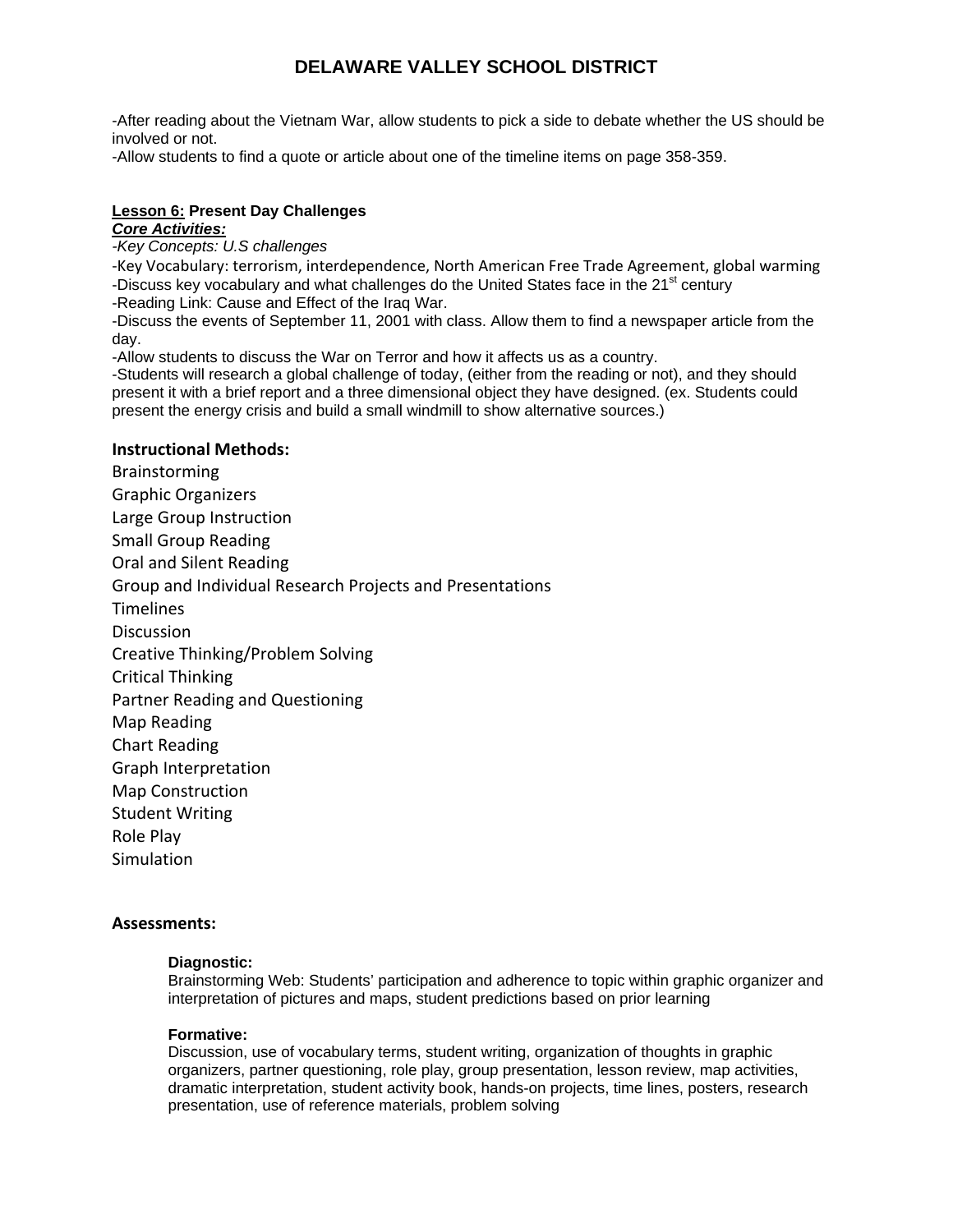#### **Summative:**

Lesson 1 Assessment (pages 189-192) Lesson 2 Assessment (pages 193-196) Lesson 3 Assessment (pages 197-200) Lesson 4 Assessment (pages 201-204) Lesson 5 Assessment (pages 205-208) Lesson 6 Assessment (pages 209-212 Idea Factory activities (pages 69-76)

#### **Extensions:**

-Students should recreate to design their own war posters like that on page 329.

-Students should work in small groups to research the leaders of nations involved in the war -Have students to find out how many ships use the Panama Canal today.

Students should research the Harlem Renaissance and make a three dimensional object to display.

-Have students research how Henry Ford figured out how to make " a motor car for the great multitude -Allow students to write biographies of notable WW II figures.

-Allow students to read "Number the Stars", or another book set in WW II so students can see how it affected those characters.

-Have students find out where the Doomsday Clock is set today

-Have students find statistics on how much the United States and the Soviet Union spent on the Cold War arms race.

-Allow students to work in partners to research one of the Equal Rights leaders from pages 356-357 and put together a resume of their work.

- -Allow students to research and present a person who currently today is working for equal rights for a group.
- -Have students write a poem about September 11.
- -Have students bring in current news article related to the war on terror.

#### **Correctives:**

Have students use a map of Central America to explain why a water route across Panama was needed. -Students will use graphic organizers to review important information in the lesson.

-Students should work together to program cards with locations, events, and people important to WWII. The cards can be used to study information.

- -Allow students to write a summary that uses the vocabulary -Have students locate the 38<sup>th</sup> parallel that divides Korea on a map words from the lessons
- -Students should use pictures in lesson to retell events.

Students should discuss how these movements have affected us today.

-Students should make 2 question cards to be used in a review.

- -Ask students to work with a partner to put events on pages 362-363 on a time line.
- -Student Activity Book page 65, 67, 68, 69, and 70

#### **Materials and Resources:**

Social Studies Textbook Student Activity Book Teacher's Manual Idea Factory‐Teacher Resources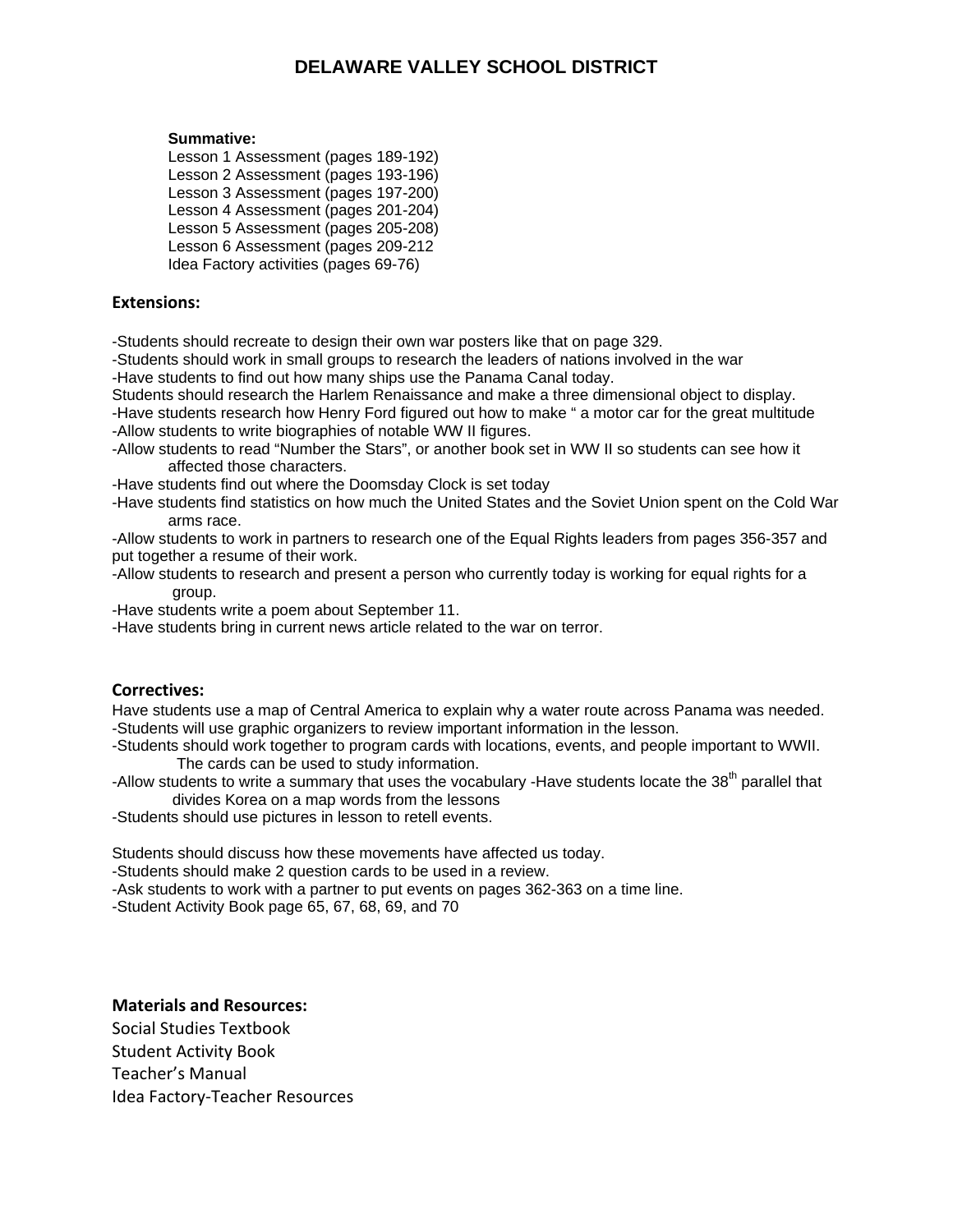Transparencies GO2, GO1, GO14, GO11, GO10, GO12 Big Idea Video Audio CDs Internet Almanacs Globes Wall Maps Printable Graphic Organizers

# **Primary Textbook(s) Used for this Course of Instruction**

**Name of Textbook:**  *Macmillan/McGraw‐Hill Time links: The United States*

**Textbook ISBN #:**  978‐0‐02‐151488‐5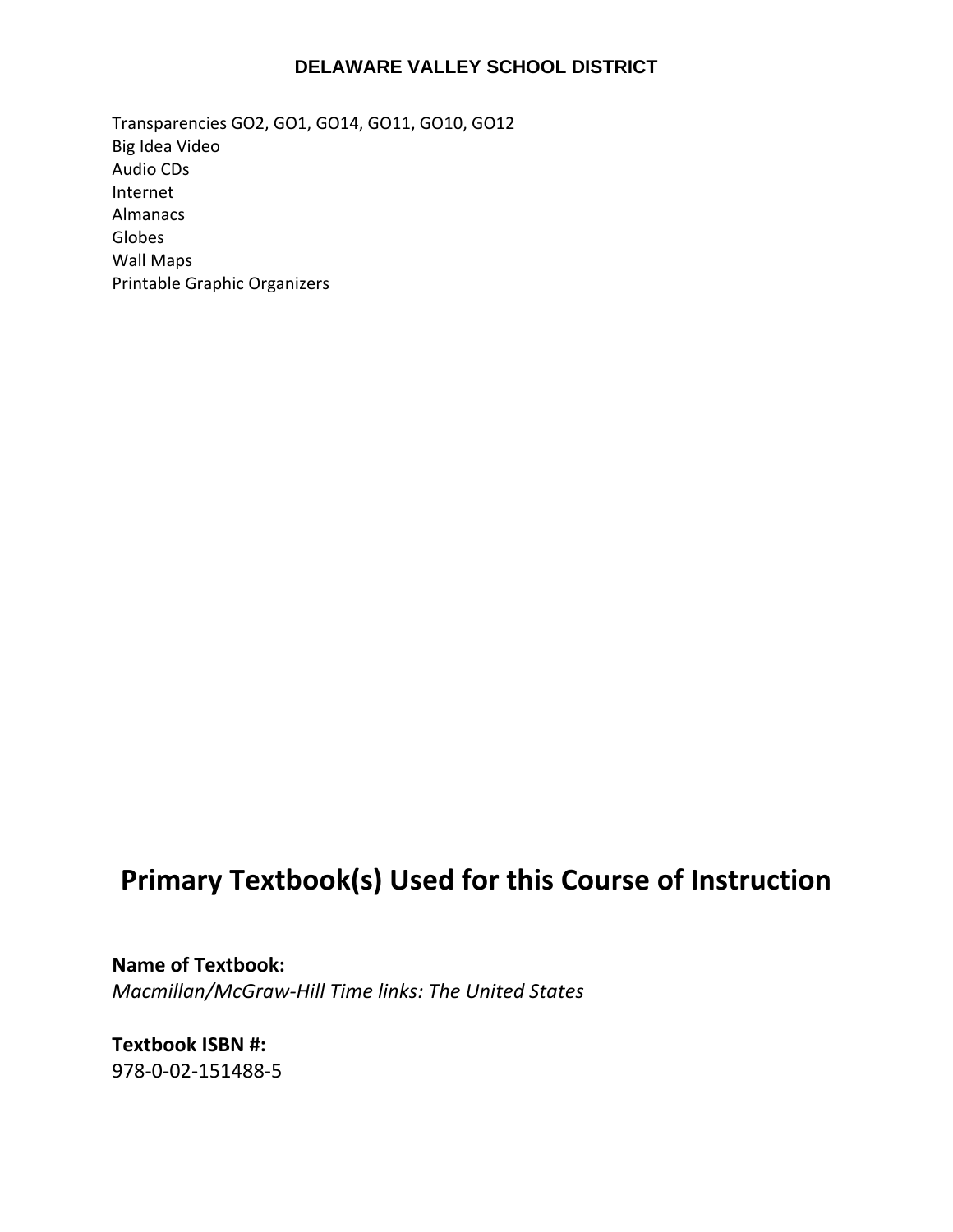# **Textbook Publisher &Year of Publication:**

McGraw‐Hill Companies, Inc. 2009

# **Curriculum Textbook is utilized in:**

Fifth Grade Social Studies

**Appendix**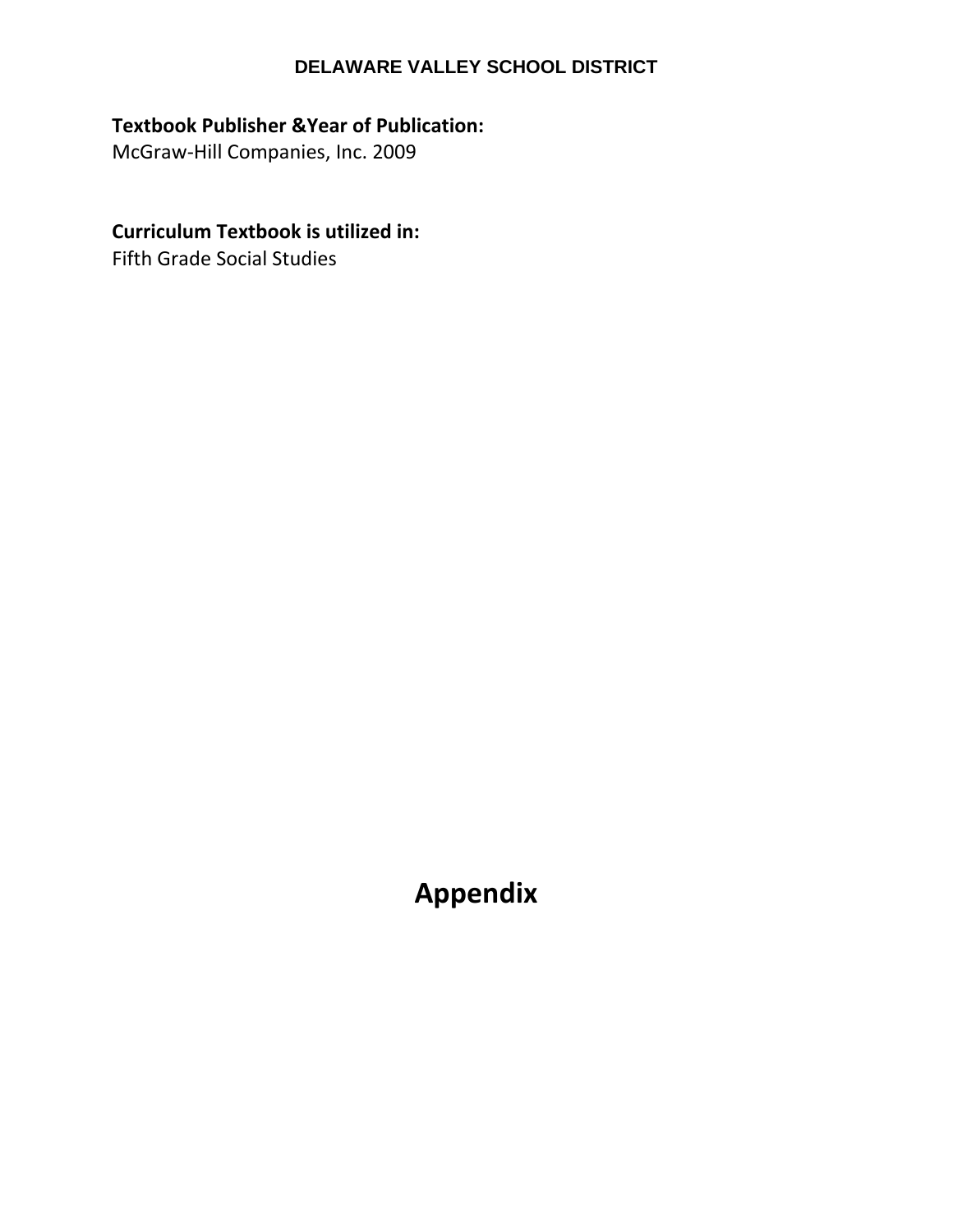# For a description of PA Common Core Standards, PA

State Standards, and Pennsylvania Anchors please visit

the Pennsylvania Department of Education website at:

 **www.pdesas.org** 

**Checklist to Complete and Submit with Curriculum:**

**\_\_\_\_\_ A hard copy of the curriculum using The template entitled "Planned Instruction," available on the district website**